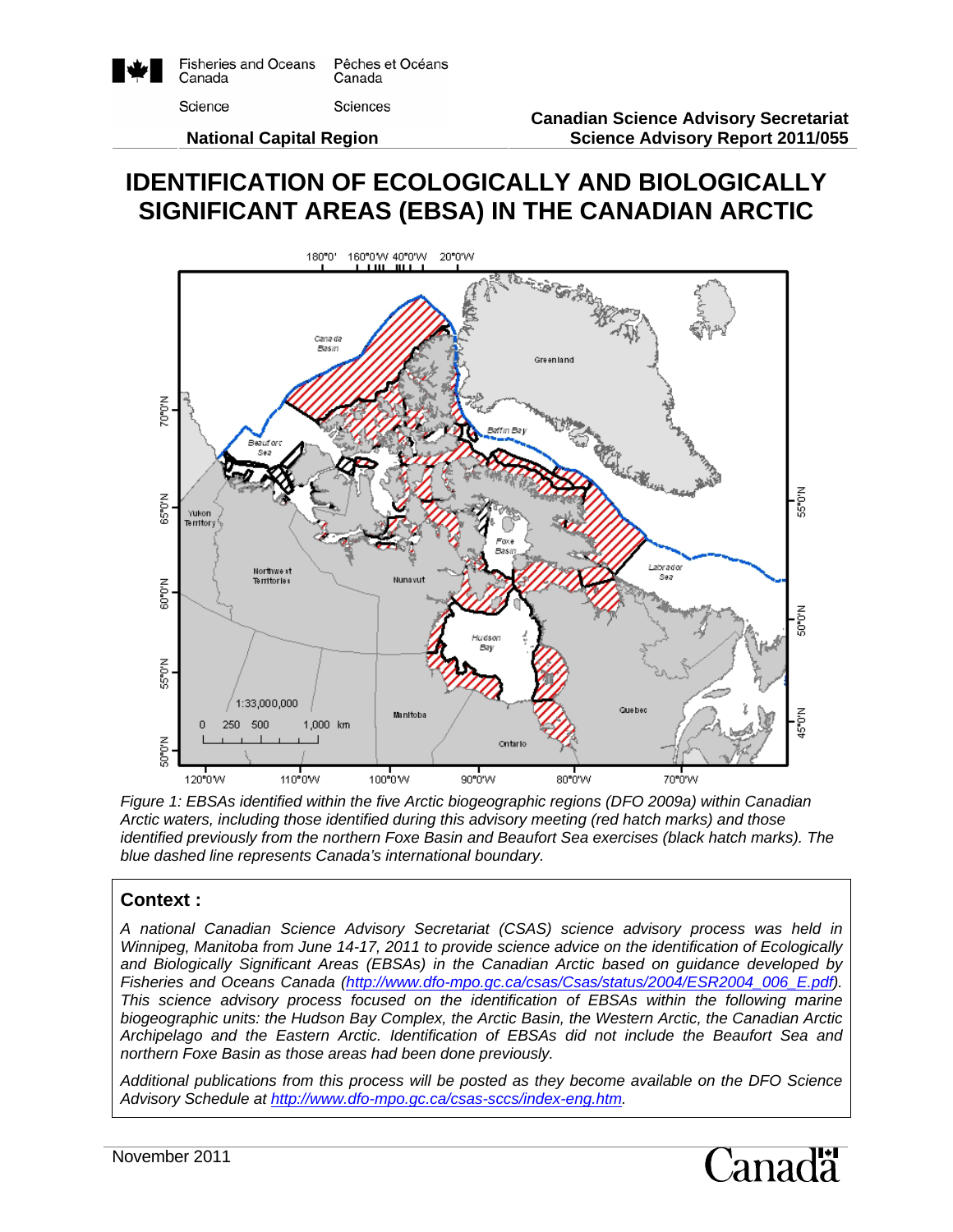# **SUMMARY**

- Identifying Ecologically and Biologically Significant Areas (EBSAs) is an important step in assessing the state of marine ecosystems.
- A total of 38 EBSAs were broadly identified, mapped and described within five of Canada's Arctic marine biogeographic units: the Hudson Bay Complex, Eastern Arctic, Western Arctic, Arctic Basin and Arctic Archipelago.
- Within each of the five biogeographic units, some EBSAs were given greater priority due to their ecological significance and, in some cases, their national and/or global significance.
- In some cases the ecological or biological feature extended either outside of Canadian waters or into the Newfoundland-Labrador Shelves biogeographic region. For these, the EBSA boundaries were defined by political or regional boundaries.
- The rationale provided for each EBSA should be considered when making management decisions in Canadian Arctic marine waters. Heterogeneity and underlying ecological properties within the broadly described EBSAs needs to be taken into account.
- This evaluation considered a number of published local and traditional ecological knowledge (LEK/TEK) reports. However, it was recognized that more detailed knowledge held by the Aboriginal peoples in the North would likely add to or further refine the boundaries of Arctic EBSAs.
- Given the limitations of the current process and the array of changes that are expected to occur in Arctic ecosystems (e.g. climate change), further work is needed to refine boundaries and potentially identify more specific areas within each of these broadly identified EBSAs. Future re-evaluations are critical to ensure management decisions are made with the best available information.

# **BACKGROUND**

Canada has committed domestically and internationally to the sustainable development of the Arctic marine environment. Under Canada's *Oceans Act* (1997) Fisheries and Oceans Canada (DFO) is authorized to provide enhanced management to areas of the oceans and coasts which are ecologically and biologically significant (DFO 2004). Under the Health of the Oceans Initiative, DFO Science sector has been asked to provide advice in support of the identification and prioritization of Ecologically and Biologically Significant Areas (EBSAs) within each of the Canadian Arctic marine biogeographic units for which this exercise has not yet been conducted (DFO 2009a). EBSAs that were previously identified for the Beaufort Sea Large Ocean Management Area (LOMA) (Paulic et al. 2009) and northern Foxe Basin (DFO 2010) were not re-evaluated. Those EBSA identification processes have already been completed, including community consultation and boundary delineation.

The identification of EBSAs in the Canadian Arctic will serve as a key component for the development of ecosystem-based management in the marine environment, the knowledge base for the development of the Arctic component of Canada's network of marine protected areas (MPAs) called for in the *Oceans Act*; and will facilitate the implementation of DFO's Sustainable Fisheries Framework under the *Fisheries Act*. In addition, this information will be of direct use to other federal Departments, Canadian provinces and territories, Aboriginal organizations, comanagement bodies that are responsible for the management of activities in the North (e.g. resource extraction, marine shipping, ocean dumping, spill response, cable or pipeline laying, land and resource use planning, etc.), companies operating in the North and the establishment of MPAs/enhanced marine protection measures.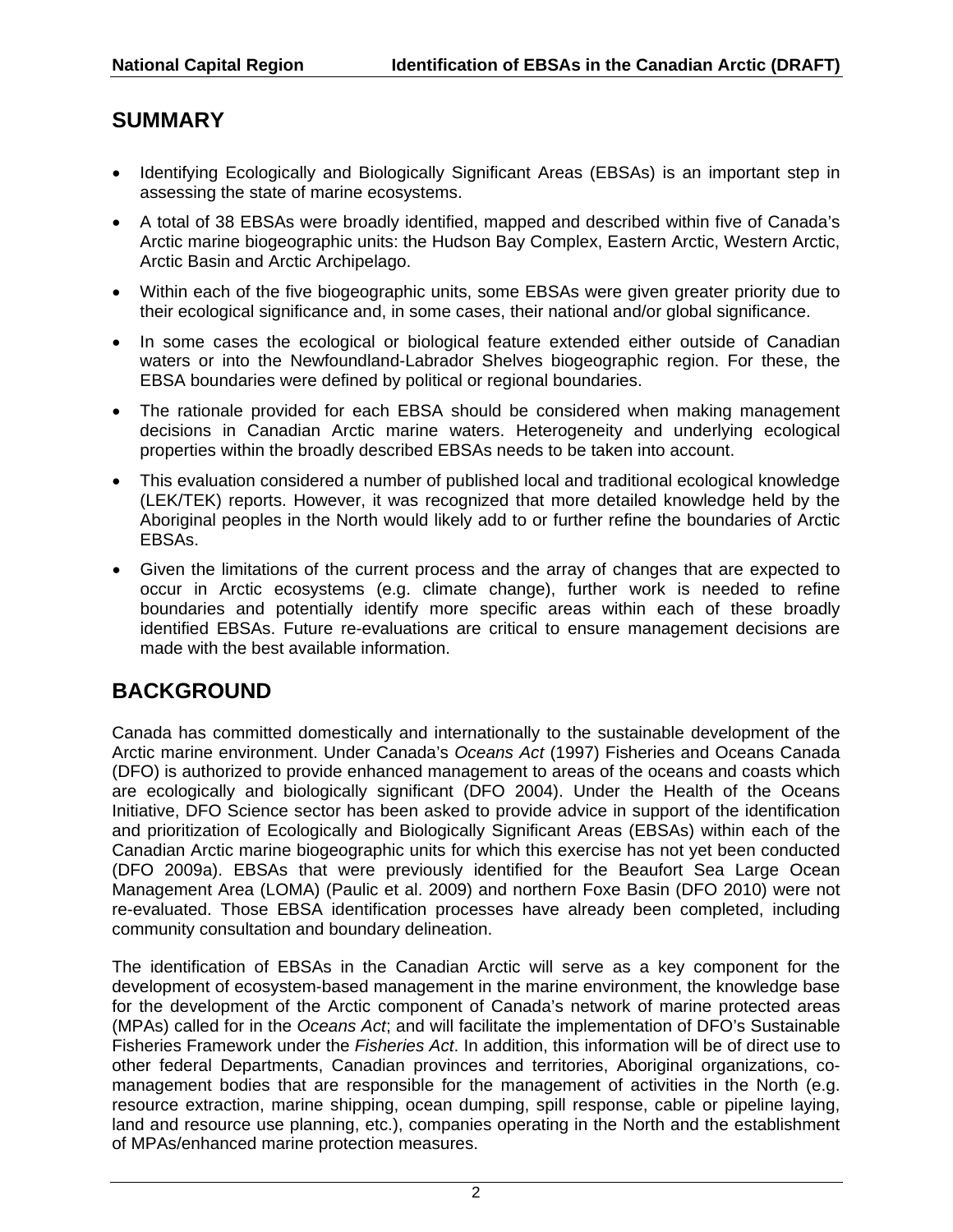## **INTRODUCTION**

The identification of EBSAs is not meant to be a general strategy for protecting all habitats and marine communities; rather it is a tool to call attention to areas that have particularly high ecological or biological significance to allow appropriate management. The identification of EBSAs in Canadian waters according to the guidance provided by the DFO EBSA criteria (DFO 2004) have proven valuable for DFO Science and management sectors, as well as other federal departments, in all three of Canada's ocean areas. Each region in which EBSA identification processes have been undertaken has important contextual characteristics, and that is particularly true for the Canadian Arctic. Several important factors need to be taken into account for the EBSA identification process, the communication of the results, and the use of EBSAs in policy and management decision-making.

Canadian Arctic ecosystems and habitats are often considered globally and/or nationally significant and/or unique. Although all areas identified as EBSAs should receive enhanced risk adverse management, areas that are highlighted as globally or nationally important areas should warrant higher priority and the application of precautionary management to spatial planning and decision-making.

In the coming years and decades the Canadian Arctic will experience an accelerated rate of change due to global warming. The Intergovernmental Panel on Climate Change (IPCC) global projections indicate that the rate of change will be greater in polar regions than at lower latitudes. Rapid warming of the Arctic climate will undoubtedly have an impact on one of the most important habitat features of Arctic marine ecosystems, the sea ice. For example, within the Canadian Arctic, the extent and presence of multi-year sea-ice is considered unique and an important physical and habitat feature of Arctic ecosystems. However, the size and resilience of this feature will continue to decrease as the climate warms, making it the last refuge for organisms that rely on this feature in the Arctic. This makes these globally significant ecosystems and EBSAs linked to multi-year sea ice a legacy for all humanity, and a global responsibility for Canada.

Given the limitations of the available data and the array of changes that are expected to occur in Arctic ecosystems it is particularly important to revisit these EBSA delineations in the future, as more information becomes available from scientific research and monitoring and LEK/TEK. Such future re-evaluations are critical to ensure that management decisions are made with the best possible information.

For most of the Arctic, and typical of scientific data collection, many of the information sources used for EBSA delineation may be somewhat incomplete (e.g. marine fish). This has a number of implications on both the identification process and the use of results. With regard to EBSA identification, these implications include:

- Oceanographic and bathymetric covariates of important ecological properties were often given greater weight in identifying areas that were likely to meet EBSA criteria, but for which the necessary data on the biological properties were not available; such cases are clearly identified in the advice. These areas should receive precautionary management, with careful study of the local conditions prior to any decision to allow new activities.
- Remote sensing information on ocean colour was important to the evaluation of productivity levels in many areas where *in situ* measurements have not been made. However, it is recognized that ocean colour remote sensing data in Arctic regions have some inherent limitations, because the instruments cannot see through ice, clouds, sediment contamination (associated with freshwater discharge in coastal waters) and/or sub-surface production and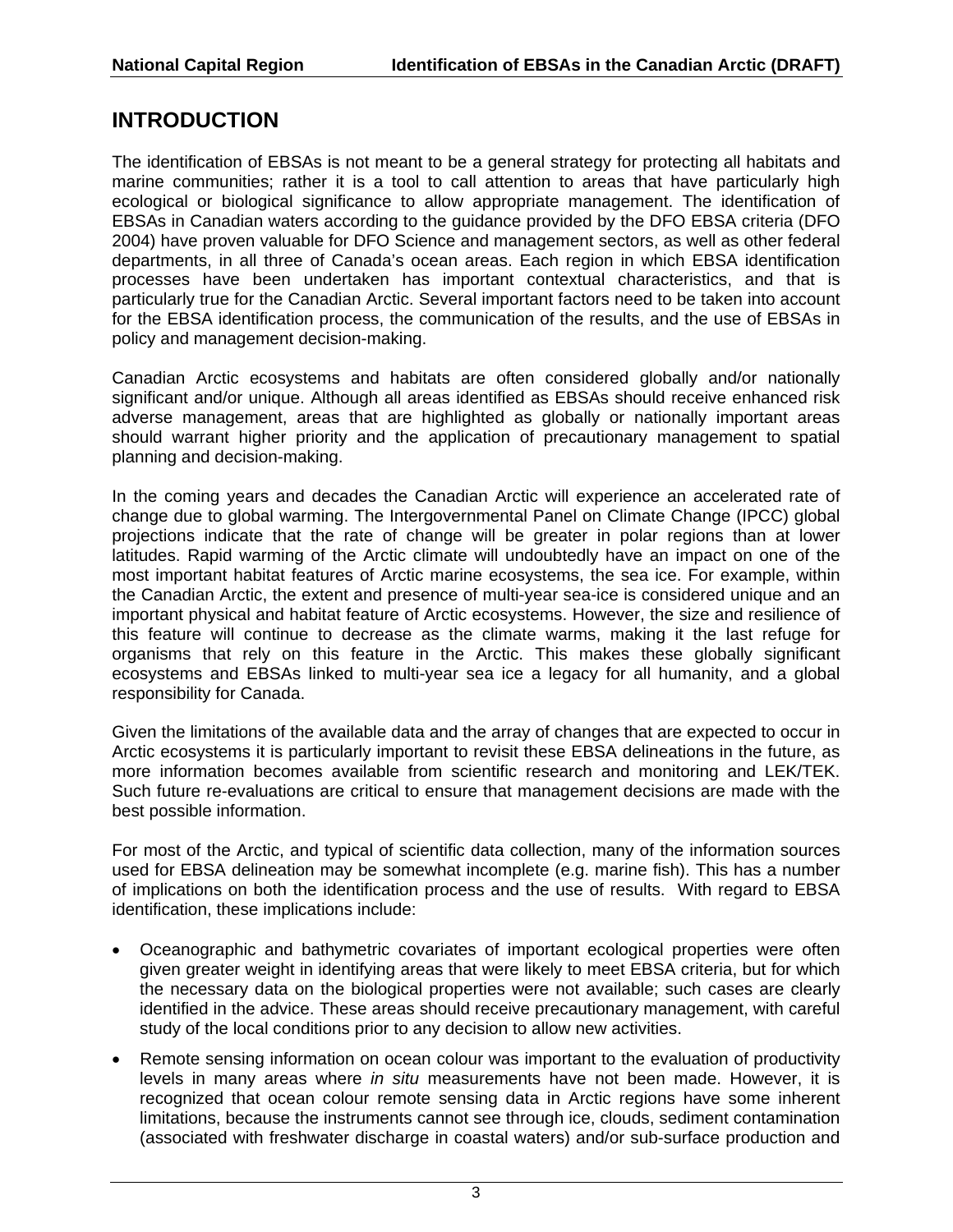the sensor requires daylight to function, which for much of the year, the nights are long and dark.

- The process relied heavily on data from a small subset of species for which information was readily available and/or prepared in advance of the meeting. Often species that are socially, culturally, and economically important have a larger number of data sets associated with them and there is often more knowledge associated to their life history and distribution (e.g. Beluga (*Delphinapterus leucas*), Bowhead (*Balaena mysticetus*), Arctic Char (*Salvelinus alpinus*)).
- Another obvious bias, in such a large, remote region, is that our knowledge, as in many other coastal regions, is often focused heavily on the coastal areas that are within close proximity of established communities or camps. As the process of EBSA identification moves farther from the communities the evaluation process (i.e. scale and comparison) becomes increasingly difficult.
- Species which do not aggregate in large numbers (e.g. Ringed Seal (*Phoca hispida*), Polar Bear (*Ursus maritimus*)) are less conspicuous in the information sources used for application of the criteria (not just "Aggregation"), and *de facto* many of their ecological requirements may have received less weight in decisions about EBSA locations.
- There is also very little information on some ecologically important species (e.g. Arctic Cod (*Boreogadus saida*)). Therefore areas of high functional consequences for these key species and the ecosystems in which they are found may not have been captured in this EBSA identification process and will not be identifiable until appropriate information becomes available.

With regard to use of the EBSA results:

- Unlike regions in lower latitudes, the Arctic EBSA identification process often had to work at larger spatial scales due to the patchy and incomplete nature of the available data. This means that many large EBSAs have important internal heterogeneity, with subareas having different ecological characteristics. The full areas should be treated as ecologically and biologically significant, but different parts are significant for different reasons and will have different vulnerabilities to various human activities. Within these large EBSAs good planning and management should not be homogeneous; rather planners and managers will have to work at finer scales within each of these areas.
- Although this evaluation process used a number of publications (e.g. Government of Nunavut 2008, 2010) and information from a recent community tour (DFO 2011a), information taken from the traditional knowledge of Aboriginal peoples in the North for this EBSA identification process is incomplete. This knowledge is critical to the success of a full EBSA identification, particularly for insights on a changing environment, for areas that are remote and not often visited by researchers, and to add information with respect to seasonal changes in habitat and species use. Unfortunately, the timeframe available to deliver advice for international processes did not allow for the attendance of many of the invited participants from the North. To account for this, a parallel process has been established to complement this advice with traditional knowledge. Very high priority is attached to the communication of this EBSA process to Aboriginal peoples and to ensuring these results are augmented and extended by their knowledge.

The Canadian Arctic holds a number of unique or distinctive features which are either not typical or not as prominent in other Canadian regions. For this reason, there are a number of differences between the results of this EBSA identification process and the processes that have been undertaken in Canadian Atlantic and Pacific marine systems. Key differences include: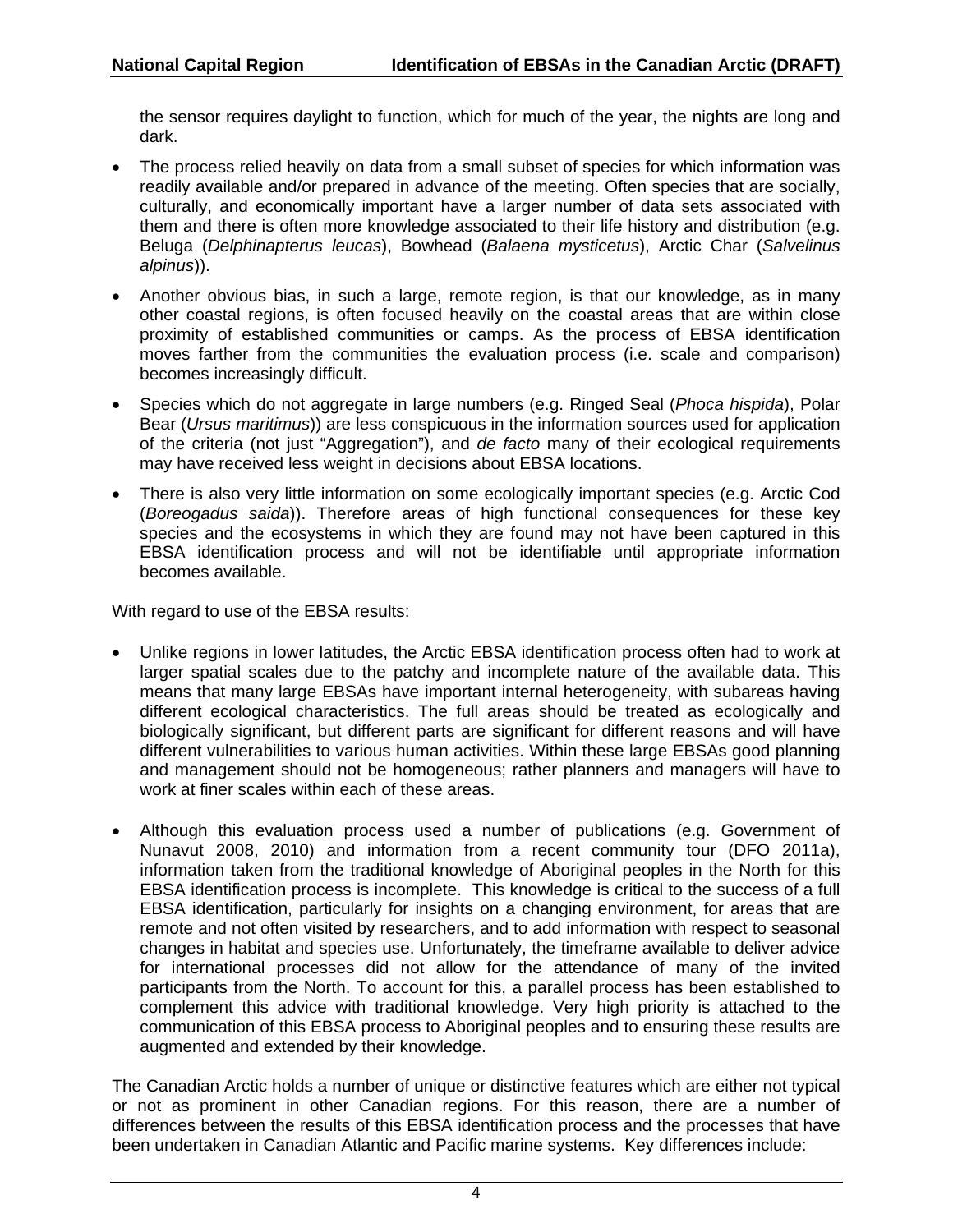- In many of the Arctic sub-regions, sea ice is a key structural and/or physical oceanographic feature which may qualify as an EBSA for Resilience and/or the Fitness Consequences of the diversity of species which aggregate within or at the sea ice-edge (e.g. polynyas). The location and boundaries for an ice-edge are dynamic and there is a high degree of interannual and seasonal variability; thus precise geographical definitions can be misleading. In some cases, the location of the oceanographic and ecological processes associated with this habitat can be predicted based on bathymetry, currents, winds, and historical information and knowledge, but this is not always the case. In situations where the seasonal ice-edge can be spatially delineated, the usual practices in EBSA identification could capture the location on a static map. In cases of more spatially mobile ice-edges, the EBSA represented on the map is larger in order to capture seasonal variability. The mobile property of ice-edges applies to many other features of ice, including multi-year ice. Policy and management in the entire area needs to take into account the likelihood that an ecologically significant feature will be present there in some years and seasons, but many shorter-term tactical management measures should be targeted on the area in proximity to the ice-edge, wherever it happens to be in the specific year and season.
- In the Canadian Arctic migration routes of marine mammals and seabirds are often performed over large distances (e.g. distance between overwintering and summer habitats). These migration routes were considered more important than in many other EBSA identification processes. Migration routes are often affected by local-scale positions of sea ice that varies inter-annually. Such variability also adds complications for delineating EBSA boundaries and for appropriate risk adverse management within these EBSAs. Again strategic planning and cumulative effects assessments at a large scale will likely be necessary, but tactical management on a more local scale will also be important.
- A number of the identified Arctic EBSAs have strong seasonal biases associated with the sources of information and often many areas are lacking winter data. In addition to this temporal data bias, the ecological and biological features may also be seasonal (e.g. annual sea ice). Seasonal management measures will be appropriate in some cases. However, decisions with respect to the temporal management within EBSAs should be based on full consideration of the reasons for the EBSA delineation and not just because information is only available for a particular season.

#### **Information Sources and Process**

The identification of EBSAs in the Arctic was based on several sources of information. A key source was a working paper prepared for this meeting (Cobb 2011). The goal of the working paper was to comprehensively compile as much current published information, including primary and secondary scientific and technical publications and available published LEK/TEK within the short timeframe available. To the fullest extent possible data and information on each ecological property that was used to propose candidate EBSAs were initially mapped as separate spatial layers (e.g. oceanographic and bathymetric features, migration routes, and wintering areas by species). The working paper also included integrative maps of each biogeographic sub-region (i.e. an overlay exercise). These latter maps formed the initial basis for discussion of each EBSA in all regions.

Meeting participants provided additional and/or more detailed documentation of existing information and knowledge for a variety of ecological features as well. Some of this information is available in the published literature and is referenced while a few of the features are described in other working papers that will be published in the future and will be made available on the CSAS website. The following are a number of key ecological pieces of information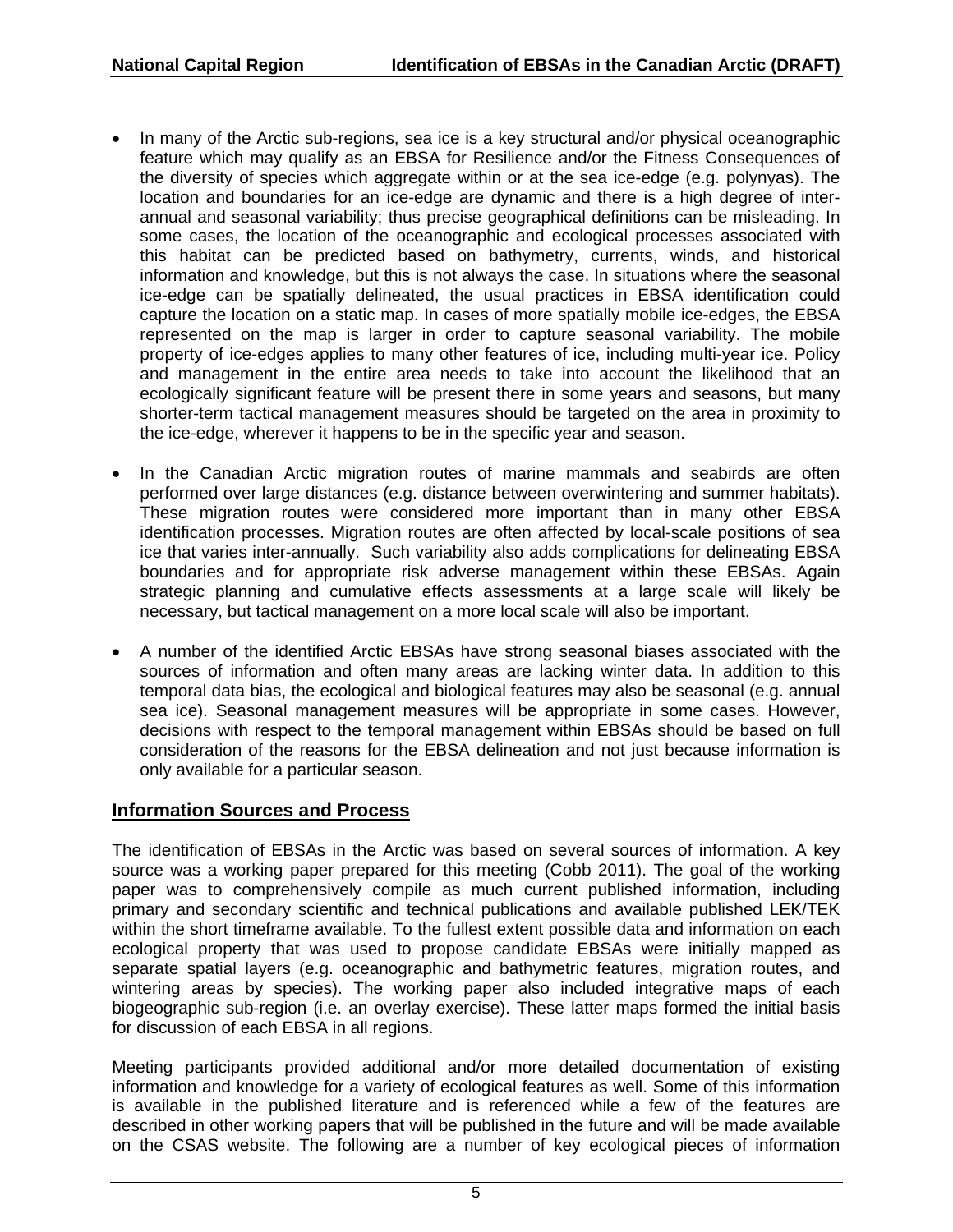supplementary to the original working paper (Cobb 2011) that were either presented at the meeting and/or as a source of added documentation:

### **Productivity**

Rapid Assessment of Circum-Arctic Ecosystem Resilience (RACER)

1. RACER resilience assessment approach: The World Wildlife Fund (WWF)-led RACER project aims to identify those key features of Arctic ecosystems/ecoregions that contribute most significantly to the current resilience of the system, and that are considered likely to persist as significant components of future resilience, under climate change as modeled through to the end of this Century (WWF 2011). This new approach emphasizes the alignment of key drivers of system function in such areas, which are generally found to give rise to relatively highly biological production. Diversity of habitats and biota is also considered to be a critical dimension to future system resilience.

2. General Circulation Models (GCMs): The RACER analysis extracted decadal projections to 2100, by month for key variables/drivers of Arctic marine systems function, using the A2 emissions scenario for four GCMs that have been found to work well in Arctic ice systems (ECHO, CNRM, HADGEM, CCSM). Based on expert advice, projections were made of persistent prospects for current key features, under shifts for key variables this century.

3. Remote Sensing using the Sea-viewing Wide Field-of-view Sensor (SeaWiFS sensor satellite): Although not published yet, the RACER project used cutting-edge analysis conducted by Belanger & Babin et al. (Rimouski, Quebec) to investigate spatial variability in the index of primary productivity in the near surface open water. These analyses were based on the 13 years of data (1998-2010) available from the SeaWiFS satellite, corrected for chromospheric dissolved organic material (e.g., Mackenzie River plume). By examining 2 km pixels for reflectance accumulated over the entire open-water period, it was possible to generate maps by ecoregion showing distribution of the  $80<sup>th</sup>$  and  $90<sup>th</sup>$  percentiles for net primary production. In this way, via extensive coverage of the poorly studied marine areas, we have a good indicator of areas of relatively high near-surface marine productivity, aggregated over months of open water.

A number of publications will be presented in the primary literature in the future and the full handbook release of the WWF RACER project will be available in November 2011.

#### Ice Features

Three sources of information were summarized:

- 1. Weekly and bi-weekly maps of typical sea ice concentration based on 29 years of data taken from the 'Sea Ice Climatic Atlas for Northern Canadian Waters 1971-2000' published by the Canadian Ice Service<sup>1</sup>.
- 2. Weekly and bi-weekly maps of the Frequency of Presence of Old Ice: 4 to 10/10 (%) (Canadian Ice Service).
- 3. Maps of tidal currents and information on the relationship between tidal currents and polynyas taken from Hannah et al. (2009).

The maps of typical sea ice concentration were used to provide the meeting participants with the information on seasonal cycle of sea ice in the Canadian Arctic and to show the location and

-

www.ec.gc.ca/glaces-ice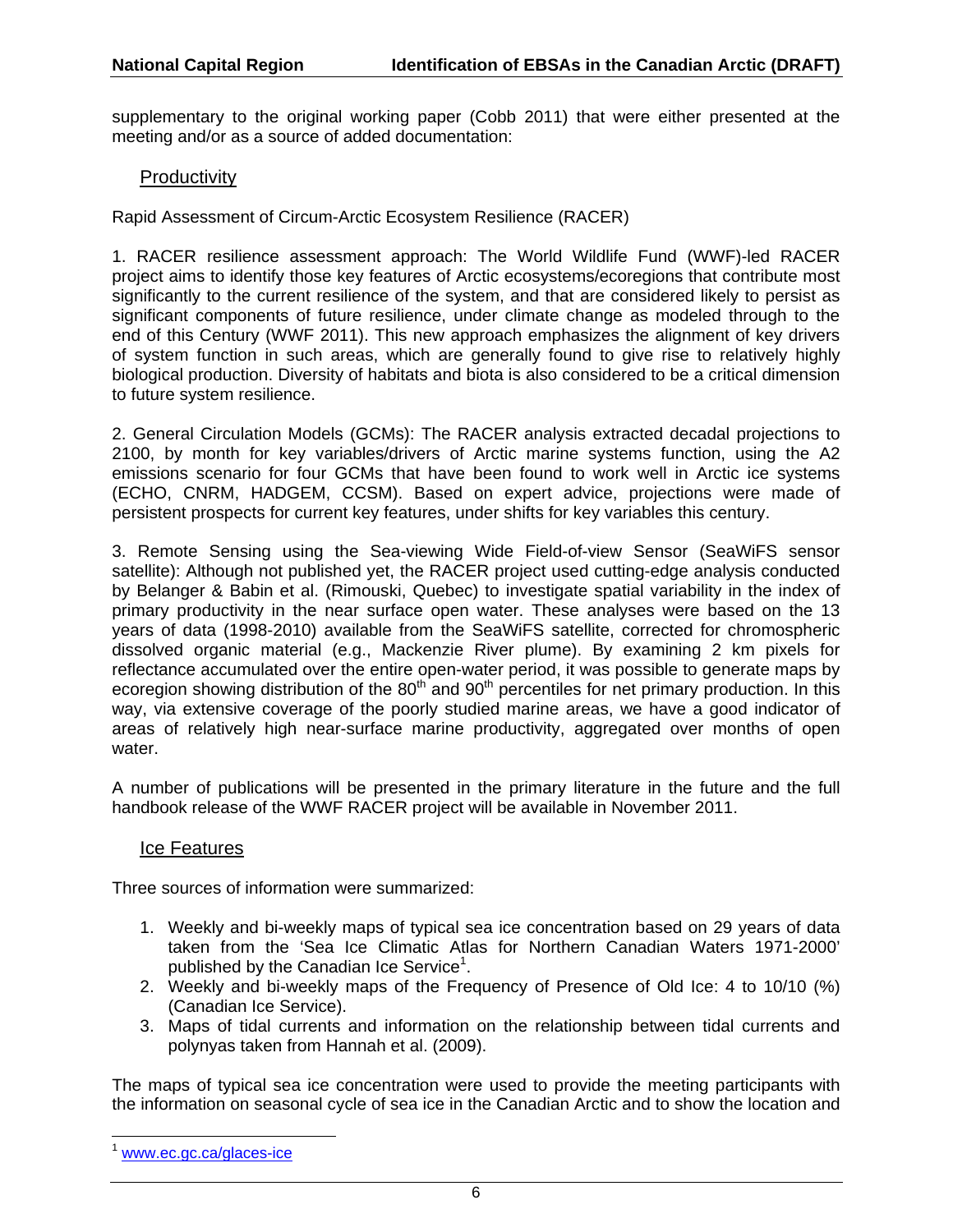timing of many of the polynyas necessary for decisions on EBSA identification. Maps of the frequency of old ice were used to provide the meeting participants with the necessary information on source and extent of multi-year ice. These maps are based on data from about 1980 to 2000. The topic of tidal currents and their relationship to polynyas and other features arose several times during the meeting. Information on this topic was extracted from Hannah et al. (2008, 2009). The tidal model information is available as part of the WebTide Tidal Prediction package<sup>2</sup>.

#### Benthic Features

Data for the benthos were taken from a variety of sources. The primary data sources for coral and sponge biomass and distribution were based on bycatch data from the DFO multi-species surveys conducted by the Central and Arctic Region (1999-2010). Some data from the Newfoundland Region multispecies trawl surveys were also assessed (1996-1999). These surveys are conducted with three gear types, following a depth-stratified random design. Similar data were collected from the joint industry/government shrimp surveys in NAFO Divisions 2G and 0B (Northern Shrimp Survey 2005-2008) and from commercial fishing vessel logbook data (1998-2009). Data for the macrofauna (mostly infaunal organisms), megafauna (mostly large epifaunal organisms other than corals and sponges) and for the characteristics of benthic communities (sediment properties, benthic remineralization) were collected from United States Naval Electronic Laboratory boxcorers and Agassiz-trawls during a number of interdisciplinary research programs: North Water Polynya Study (1997 and 1998), Merica (Hudson Bay Complex 2003), Circumpolar Flaw Lead Study and Malina (Beaufort 2008 and 2009) and ArcticNet cruises (Beaufort, Western Arctic, Hudson Bay complex and Eastern Arctic 2008-2010). In addition the literature was also reviewed to identify the location of known polynyas and historical data on benthos and benthic ecosystems. Data sources and results are described in detail in Kenchington et al. (2011).

#### Marine Mammal Migrations

There is a substantial amount of additional information that is becoming available for the migration of both cetaceans and pinnipeds in the Arctic as a result of the technology associated with satellite-based radio telemetry tags used to track individual animals over extended periods. The information on cetaceans and pinnipeds presented during the meeting comes largely from the Labrador Sea and the Eastern Arctic. The data demonstrate the extensive movements seasonally within Canadian waters from north to south and movements east to west between Greenlandic waters (occasionally even east Greenland) and a number of the eastern biogeographic regions in the Canadian Arctic (e.g., Eastern Arctic, Hudson Bay Complex). The cetacean tagging data were further augmented by additional information on habitat use (e.g., fiords) and some of the focused studies and opportunistic observations of Beluga and Narwhal (*Monodon monoceros*).

Satellite tagging data on various species of seals also documented the extensive migratory patterns. For example, seals from the Labrador Sea (and further south) migrated great distances into the Canadian Arctic, as well as undertaking extensive east-west movements in Arctic waters in summer and fall. Evidence of strong differences among species in their use of on-shelf and off-shelf waters has emerged from these studies. The importance of both the continental shelf break and the position of the ice-edge to seals were again augmented by information from a variety of studies and surveys regarding seal habitat use.

<sup>-</sup><sup>2</sup> http://www.bio.gc.ca/research-recherche/WebTide-MareeWeb/webtide-eng.htm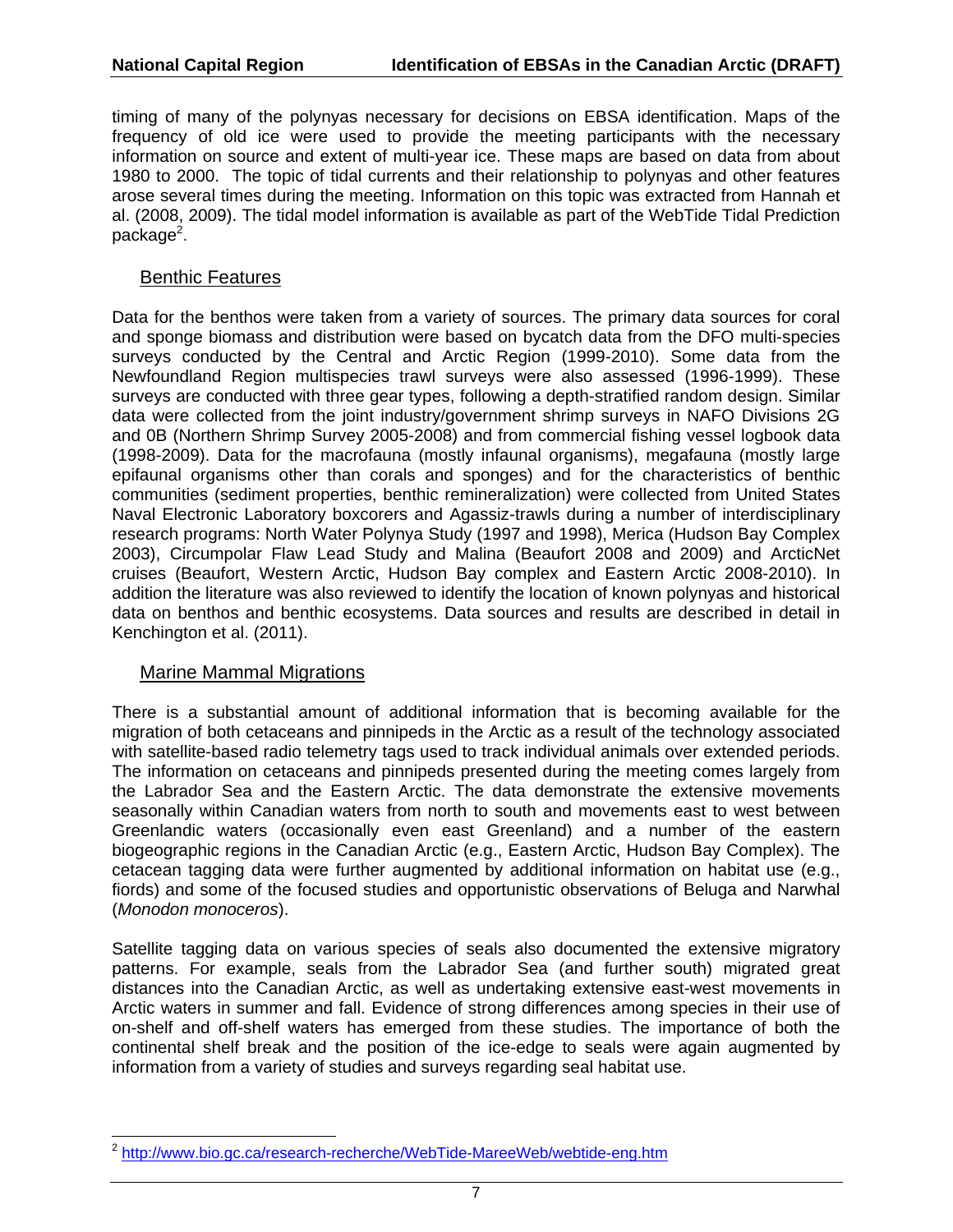#### Walrus Haul-out Sites

Walrus (*Odobenus rosmarus rosmarus*) tagging data revealed movement of populations between Canadian Arctic waters and Greenlandic waters (e.g., southeast Baffin Island and southwest Greenland). Unpublished and published survey data, traditional knowledge and opportunistic observations have also identified numerous Walrus haul-out site locations (terrestrial and sea ice platforms). Present knowledge suggests that Walrus prefer moving pack ice with access to open water (ice-edge) to haul-out and dive for food. However as ice cover diminishes and with potential of future ice-free periods, suitable terrestrial haul-outs may increase in importance to a number of Walrus stocks. Terrestrial haul-out sites are historically and currently used if the population remains undisturbed and in close proximity to feeding areas.

#### Seabird Colony Foraging Radius

During the discussions on the foraging radius of seabird colonies, new information was brought forward that changes the original publication sources used extensively in EBSA identification. The original publication by Mallory and Fontaine (2004) defined and produced maps of key marine habitat as 30 km from specific seabird colonies. However, new data and results suggest that this should be extended to 60 km (Elliott et al. 2009) for all the defined Arctic EBSAs that were originally mapped based on the 30 km boundary, and all EBSAs identified in this process as having fitness consequences for seabirds used this 60 km boundary.

# **ASSESSMENT: EBSA IDENTIFICATION PROCESS**

The original working paper proposed 58 candidate EBSAs for review at this meeting (Cobb 2011). In the working paper each candidate EBSA was evaluated using the Convention on Biological Diversity (CBD) criteria defined in Annex 1 of Decision IX/20<sup>3</sup>. These results along with the additional sources of information presented at the meeting and participant knowledge all contributed to a final list of 38 EBSAs identified at this advisory meeting. This is in addition to the previously identified list of 20 EBSAs in the Beaufort Sea LOMA (Paulic et al. 2009) and three EBSAs from northern Foxe Basin (DFO 2010). Each of the 38 EBSAs identified at this meeting, were re-evaluated based on DFO (2004) EBSA criteria, in the context of each marine biogeographic region. Results are presented in Tables 1-4. Altogether, a total of 61 EBSAs have been identified within each of the five marine biogeographic regions in the Canadian Arctic (Figure 1).

For each EBSA a number and name were assigned according to location and the important or defining physical features of the EBSA were listed. The main dimension (uniqueness, aggregation and fitness consequences) and attribute (e.g., spawning, feeding) of a species or species groups were identified. Uniqueness and aggregation was assessed relative to other areas within the same biogeographical region. Fitness consequences were assessed depending upon how the loss of an area would compromise a population or stock. In addition, rare or endanged species that are listed by SARA or COSEWIC were identified as an attribute of the EBSA. This may assist with future EBSA prioritization.

Data confidence and the amount of research, science and LEK/TEK that was collected within an EBSA classified whether the group providing the advice was confident or not in a) the information that was used to support the area as an EBSA and, b) whether there was enough information and/or knowledge and it was recent enough to support the area as an EBSA.

For a number of EBSAs each of the ecological and biological features identified did not occur throughout the entire EBSA. These distinct areas may occur in only a small portion of the EBSA

<sup>-</sup><sup>3</sup>http://www.cbd.int/decision/cop/?id=11663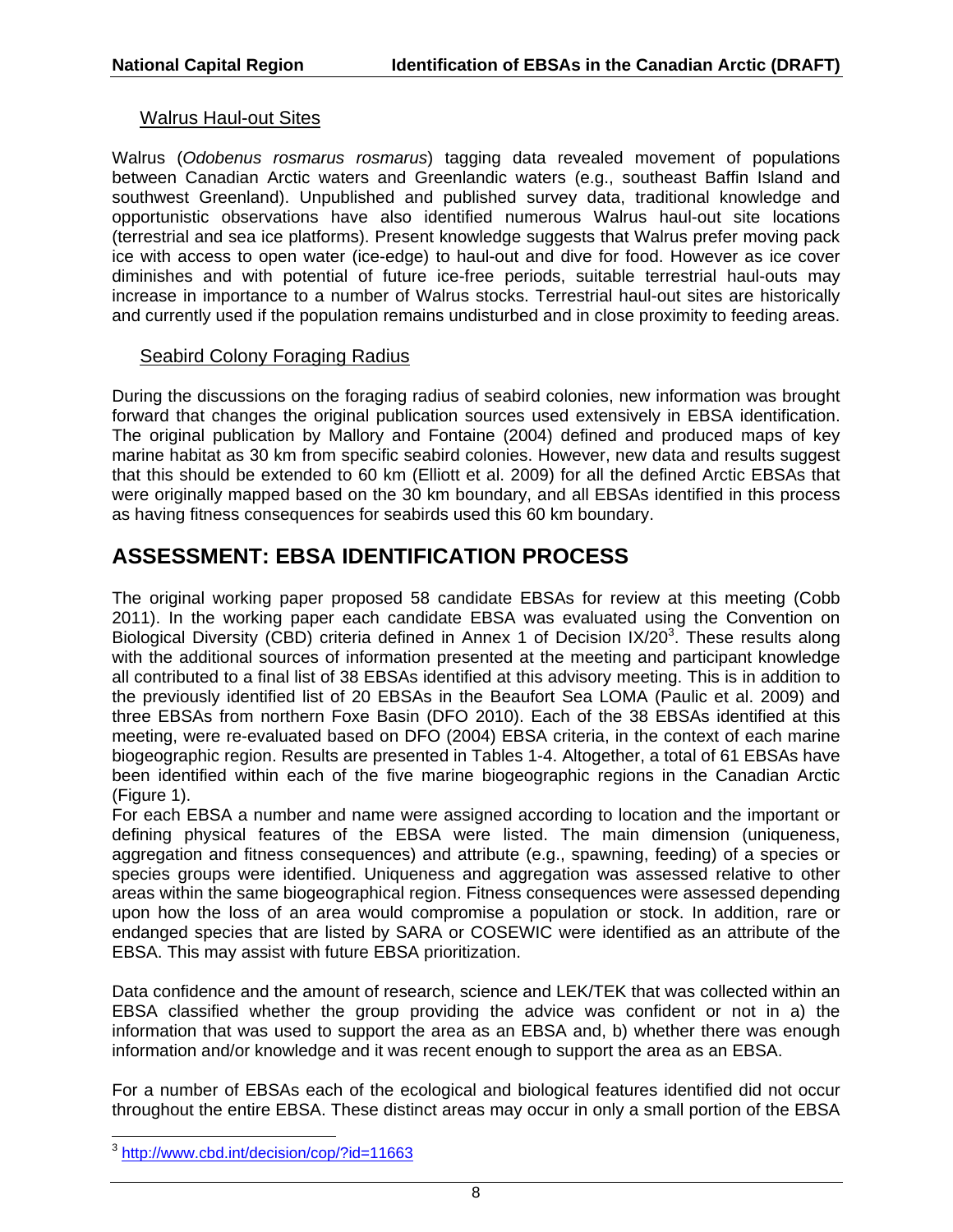and therefore the EBSA was considered heterogeneous. In other cases, such as Lancaster Sound, the features of that EBSA were difficult to distinguish without a more detailed review of available information for the area and therefore, were considered to have no distinct areas.

The boundaries for each EBSA were also discussed at length and finalized based on all available information and are presented throughout this section (Figures 2-6). The decisions of the meeting participants relative to the background information provided by Cobb (2011) are presented in the body of the Science Advisory Report (SAR) for each EBSA.

For each of the five biogeographic regions, meeting participants identified EBSAs with particular significance due to their ecological/biological features:

- Southwestern Hudson Bay estuaries (1.7)
- Belcher Islands (1.9)
- **Western Hudson Strait (1.11)**
- **Eastern Hudson Strait (1.12)**
- Ungava Bay (1.13)
- **Lancaster Sound (2.6)**
- Hatton Basin and Entrance to Hudson Strait (a portion of 2.8)
- North Water Polynya (2.14)
- **Lambert Channel (3.1)**
- **Yukon North Slope (3.7)**
- Cape Bathurst Polynya (3.14)
- **Arctic Basin Multi-year Pack Ice (4.1)**
- Multi-year Pack Ice within Arctic Archipelago Islands (5.3)

Some of these EBSAs also have global and/or national significance. For example, Lancaster Sound and the North Water Polynya were considered globally significant and the Multi-year Pack Ice (Arctic Basin and Arctic Archipelago) should also be considered globally and nationally significant since predictions suggest these areas will be the last remnants of multi-year pack ice remaining in the Arctic. Participants cautioned that the list of prioritized EBSAs may be incomplete and would need to be revisited with other key experts.

During this EBSA identification process there were a number of cases where the ecological or biological feature extended either outside of Canadian waters or into the Newfoundland-Labrador Shelves biogeographic region. In these situations, the EBSA boundaries identified at this advisory meeting were bound by the defined political/regional boundaries.

The following is a detailed list of the outcomes and advice pertaining to newly identified EBSAs and changes to the originally proposed EBSAs from Cobb (2011):

#### **1.0 Hudson Bay Complex**

A total of thirteen EBSAs were identified within the Hudson Bay Complex biogeographic region and its three further defined sub-regions: 1) Foxe Basin, 2) Hudson Bay, and 3) Hudson Strait (Figure 2; Table 1). In 2009 an exercise was conducted to aid the Oceans Program in their identification of an Area of Interest (AOI) in the Foxe Basin sub-region. A total of three EBSAs were identified during that process (DFO 2010) and were not re-evaluated during this exercise. If new, published information existed that supported the original rationale it was added.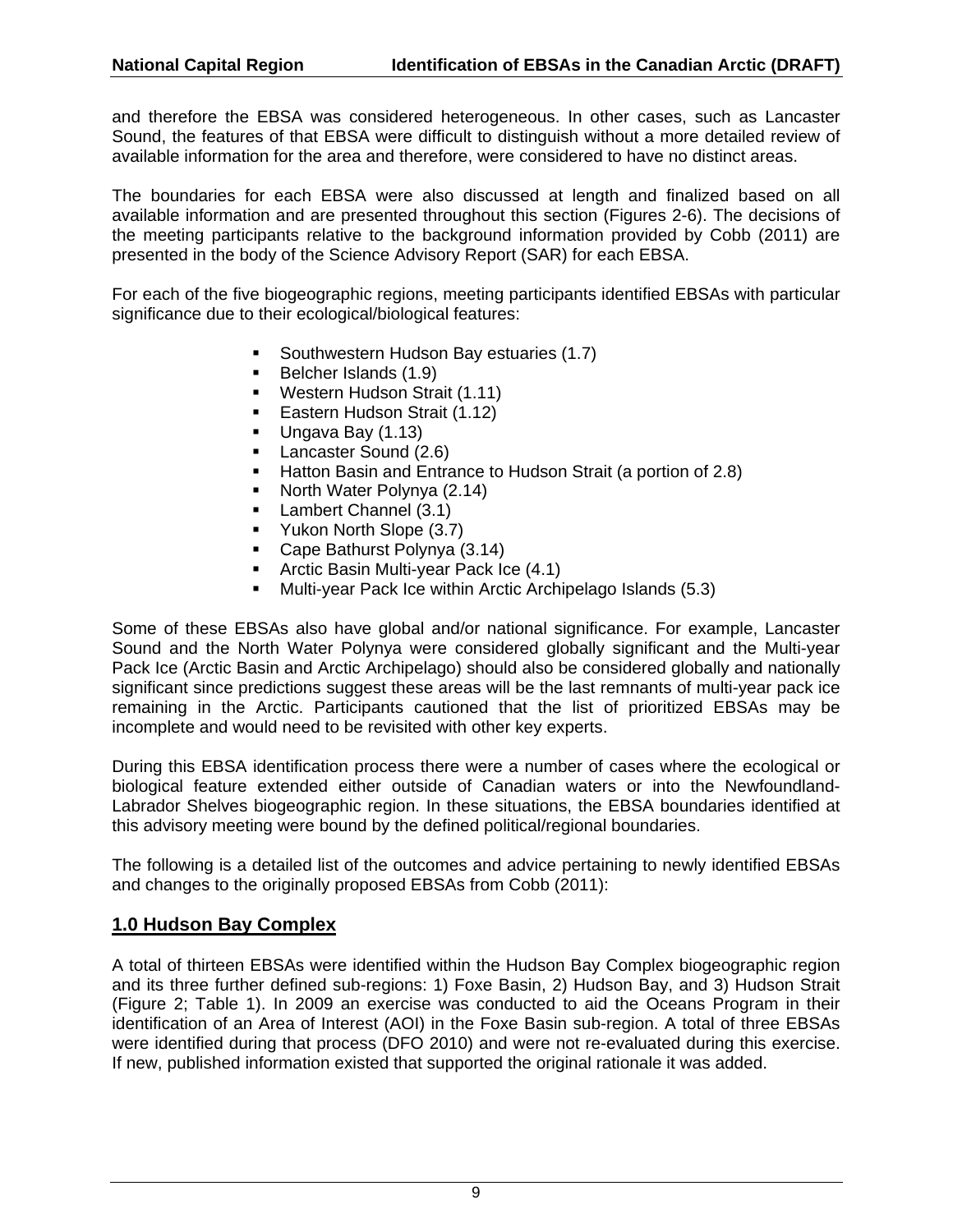

*Figure 2. EBSAs identified within the Hudson Bay Complex biogeographic region, including those identified from the northern Foxe Basin exercise (black hatch marks, DFO 2010) and those identified during this advisory meeting (red hatch marks).* 

The boundaries and rationales for seven of the EBSAs were unchanged from the background paper. The boundaries and rationale for six EBSAs were adjusted based on additional information presented during the advisory meeting. The adjustments were:

#### 1.5 Southampton Island

 The rationale of the EBSA was accepted; however minor adjustments were made to the south-western (reduction) and north-eastern (extension) boundaries. These boundary changes were based on the migratory routes of Narwhal and Bowhead.

#### 1.6 Western Hudson Bay coastline

 The rationale of the EBSA was accepted. However, the offshore boundary was extended eastward to include the shore lead which is one of the defining physical features of this EBSA. LEK/TEK also supports the extension of this boundary for marine mammal migration (DFO 2001a). During fall freeze-up this area is used by migrating Polar Bears from the western Hudson Bay Polar Bear population. The offshore boundary coincides with a persistent sea-surface temperature front in the summer time (Galbraith and Larouche 2011).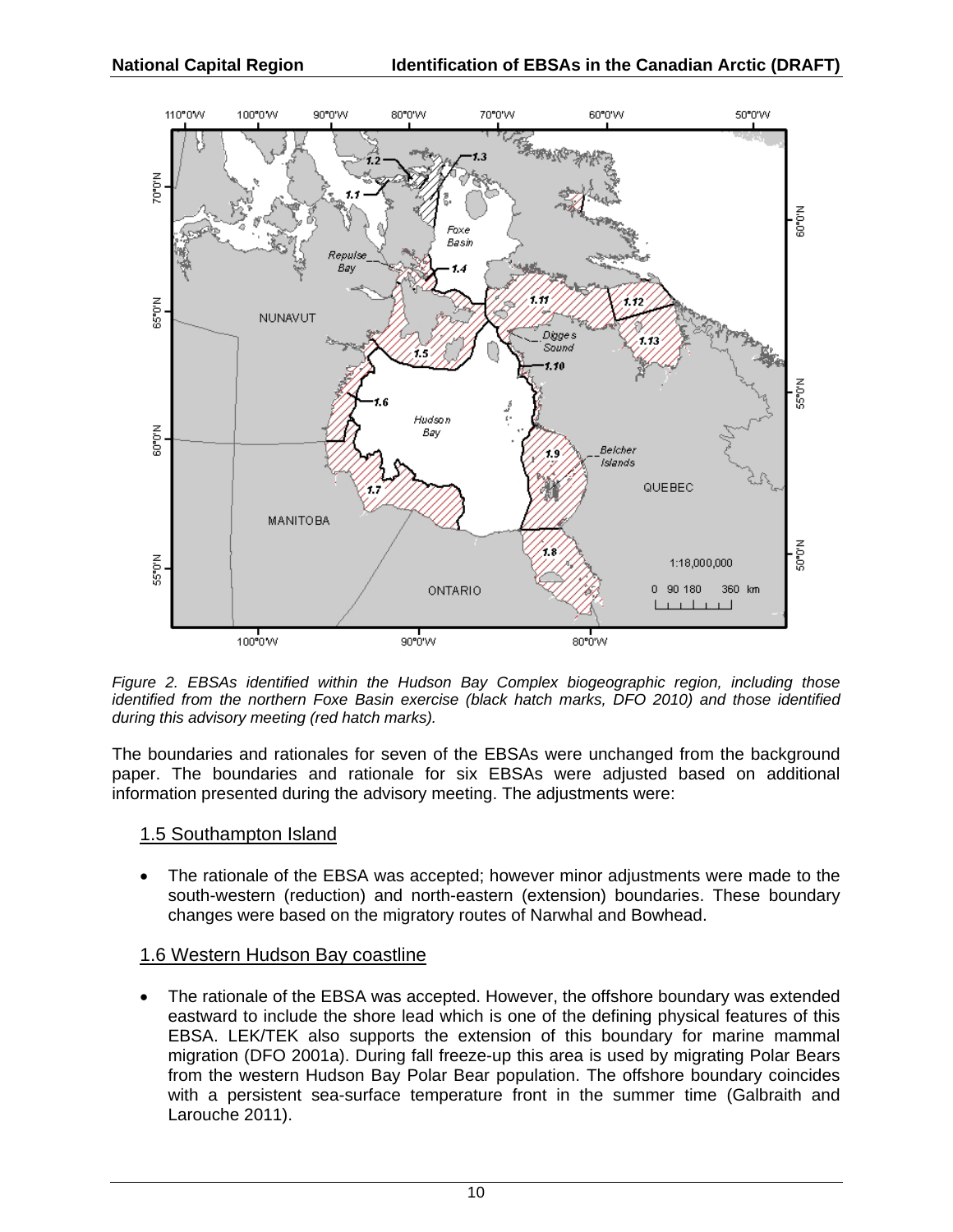#### 1.7 Southwestern Hudson Bay estuaries

• The rationale of the EBSA was accepted. However the offshore boundary was extended eastward to include the 100 m water depth contour and a portion of the  $3/10<sup>th</sup>$  ice cover. This area is also seasonally important for the western Hudson Bay and southern Hudson Bay Polar Bear populations during the spring break-up as it represents the last are where consolidated sea-ice occurs prior to the summer open water period. The sea ice feature is critical for the fitness of Polar Bears from each of these subpopulations and represents critical habitat for the rearing and survival of Polar Bear cubs. The area is often where sea-ice melts last in Hudson Bay (Galbraith and Larouche 2011). Moreover, data indicating high benthic diversity and high benthic production in the extended part were presented (Kenchington et al. 2011).

#### 1.9 Belcher Islands

 The rationale of the EBSA was accepted, however the southern boundary was extended to ensure the overwintering habitat of Beluga and Walrus was incorporated based on local knowledge. This is critical habitat for the overwintering Beluga for their fitness consequences and as an aggregation (feeding). It is a seasonally important feeding area for the southern Hudson Bay Polar Bear population. This region has the coldest summer sea-surface temperatures of Hudson Bay south of Southampton Island, suggesting strong vertical mixing likely to sustain high primary productivity (Galbraith and Larouche 2011). Data on benthic diversity and production proxies supported this extension (Kenchington et al. 2011).

#### 1.10 Eastern Hudson Bay coastline

 This is a new EBSA. It is based on data suggesting that the eastern coastline from the Belcher Islands to Digges Sound is an important migratory corridor for the Endangered Eastern Hudson Bay Beluga population.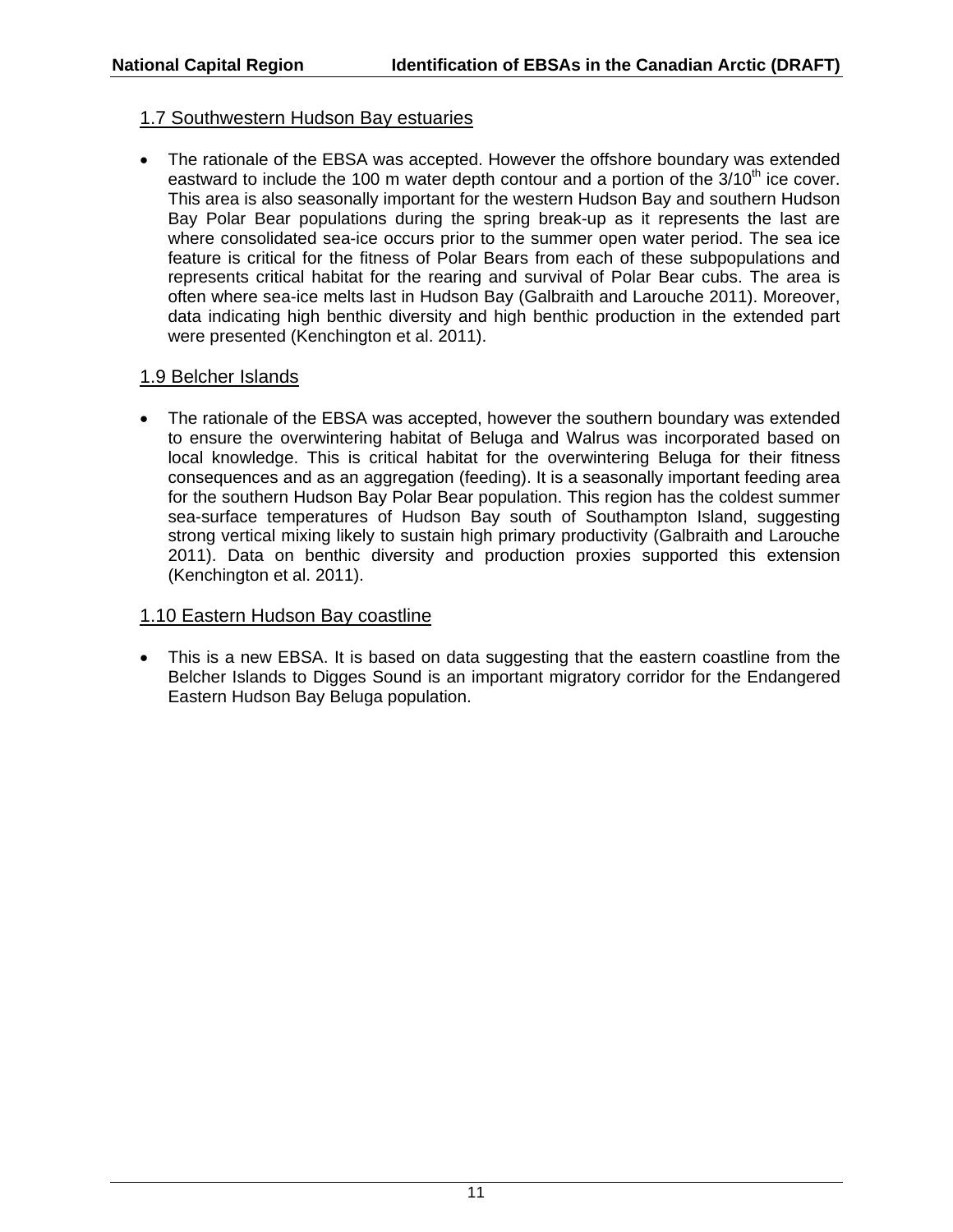|     | EBSA <sup>4</sup>                              | <b>Physical</b><br><b>Feature</b> | <b>Uniqueness</b>                                  | Aggregation                                                                                                                                                    | <b>Fitness</b><br><b>Consequences</b>                                                                        | Rare or<br><b>Endangered</b><br>Species <sup>5</sup>                                                                                                              | Level of<br><b>Confidence</b> | Heterogeneity<br>of the EBSA |
|-----|------------------------------------------------|-----------------------------------|----------------------------------------------------|----------------------------------------------------------------------------------------------------------------------------------------------------------------|--------------------------------------------------------------------------------------------------------------|-------------------------------------------------------------------------------------------------------------------------------------------------------------------|-------------------------------|------------------------------|
| 1.1 | Fury and<br><b>Hecla Strait</b>                | • Strong<br>currents              | • Migration<br>Corridor                            | Migration<br>$\bullet$<br>corridor <sup>6</sup> for<br>marine<br>mammals                                                                                       | Polar Bear<br>$\bullet$<br>denning<br>Bowhead<br>nursery                                                     | Eastern<br>$\bullet$<br>Canada-<br>West<br>Greenland<br>Bowhead<br>(ECWG<br>Bowhead)                                                                              | <b>HIGH</b>                   | No distinct<br>areas         |
| 1.2 | Igloolik Island                                | • Polynya                         |                                                    | Walrus haul-<br>out sites <sup>7</sup><br>Migration<br>$\bullet$<br>corridor for<br>marine<br>mammals<br>Migration<br>$\bullet$<br>corridor for<br>Arctic Char | Walrus feeding<br>$\bullet$<br>Bowhead<br>$\bullet$<br>nursery<br><b>Arctic Char</b><br>$\bullet$<br>feeding | $\bullet$ ECWG<br>Bowhead                                                                                                                                         | <b>HIGH</b>                   | No distinct<br>areas         |
| 1.3 | <b>Rowley Island</b>                           | • Sea ice-edge<br>and Islands     | • Preferred<br><b>Walrus Habitat</b>               | $\bullet$<br>Migration<br>pathway <sup>8</sup><br>Walrus haul-<br>$\bullet$<br>out sites                                                                       | Walrus feeding<br>$\bullet$                                                                                  | $\bullet$ ECWG<br>Bowhead                                                                                                                                         | <b>HIGH</b>                   | No distinct<br>areas         |
| 1.4 | Repulse<br>Bay/Frozen<br>Strait <sup>1.4</sup> | • Strong<br>currents<br>• Polynya | Marine<br>$\bullet$<br>mammal<br>summering<br>area | Summer<br>$\bullet$<br>marine<br>mammal and<br>seabird<br>feeding<br><b>Iceland Gull</b><br>$\bullet$                                                          | Marine<br>$\bullet$<br>mammal and<br>seabird feeding                                                         | • Northern<br>Hudson Bay<br>Narwhal<br><b>ECWG</b><br>$\bullet$<br>Bowhead<br>Northern<br>$\bullet$<br>Hudson<br>Bay-Davis<br><b>Strait</b><br>Atlantic<br>Walrus | <b>HIGH</b>                   | No distinct<br>areas         |

*Table 1. Evaluation Matrix for each of the identified EBSAs in the Hudson Bay Complex biogeographic region based on DFO (2004) criteria.* 

 $4$  Original EBSA reference number in Cobb (2011)

 $^5$  This refers to species that are identified by the COSEWIC and/or SARA as Endangered, Threatened, Special Concern or Extirpated.<br> $^6$  This refers to an area that no other option for migration would occur.

<sup>&</sup>lt;sup>7</sup> Walrus haul-outs are referred to as either areas of land (e.g., fjords, mainland) or ice habitat (e.g., pack ice, sea-ice edge) that is required by the animals for fitness consequences.<br><sup>8</sup> This refers to an area where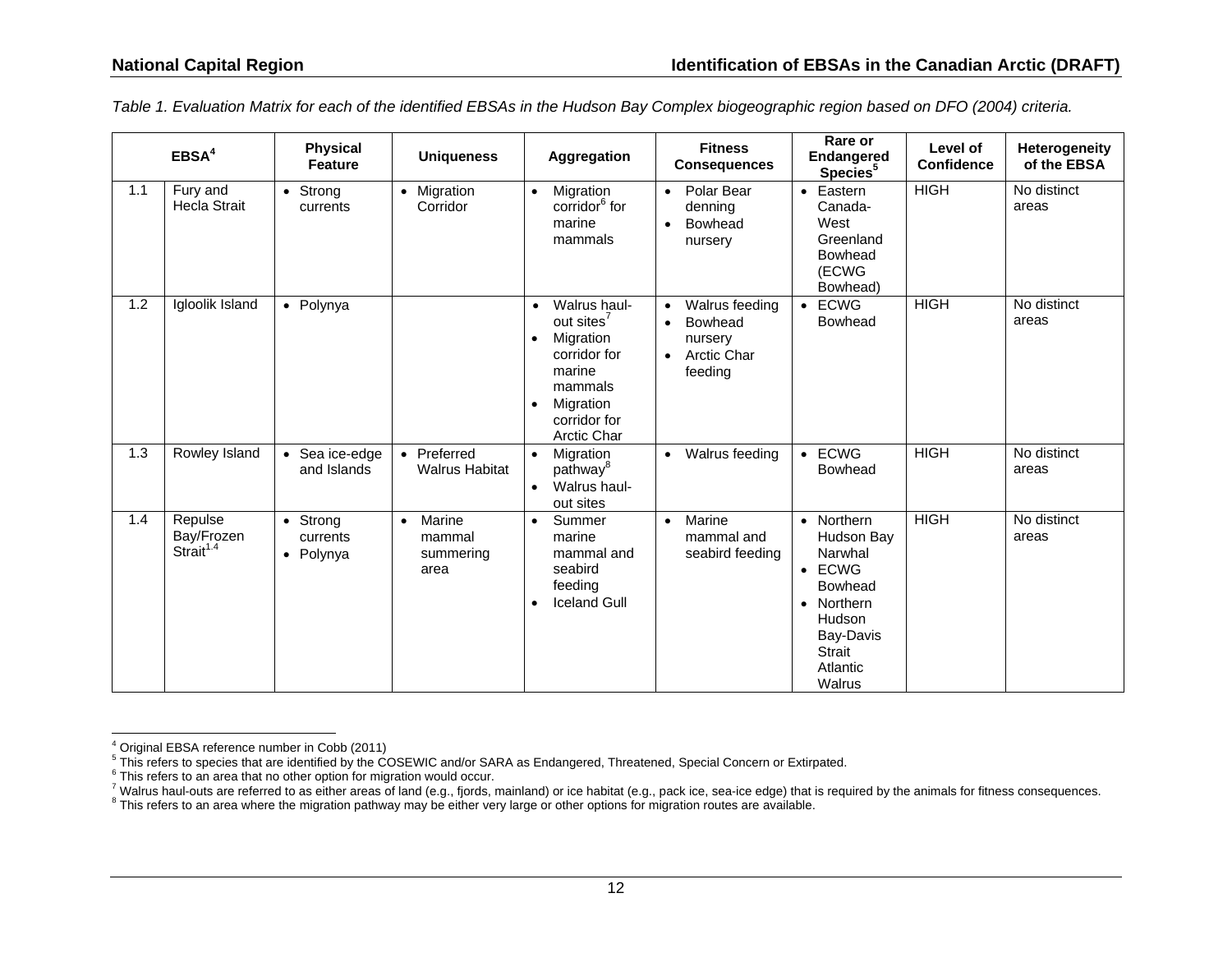|     | <b>EBSA</b>                                       | <b>Physical</b><br><b>Feature</b>                                         | <b>Uniqueness</b>                                                                                | Aggregation                                                                                                                                                                                                  | <b>Fitness</b><br><b>Consequences</b>                                                                                                      | Rare or<br>Endangered<br><b>Species</b>                                                                                                                               | Level of<br><b>Confidence</b> | Heterogeneity<br>of the EBSA |
|-----|---------------------------------------------------|---------------------------------------------------------------------------|--------------------------------------------------------------------------------------------------|--------------------------------------------------------------------------------------------------------------------------------------------------------------------------------------------------------------|--------------------------------------------------------------------------------------------------------------------------------------------|-----------------------------------------------------------------------------------------------------------------------------------------------------------------------|-------------------------------|------------------------------|
| 1.5 | Southampton<br>Island <sup>1.5</sup>              | • Islands                                                                 | Largest single<br>$\bullet$<br>colony of<br>Common<br>Eiders in<br>Nunavut                       | Migration<br>$\bullet$<br>pathway for<br>marine<br>mammals<br>Polar Bear<br>$\bullet$<br>denning area<br>and summer<br>refugia<br>Walrus haul-<br>$\bullet$<br>out sites<br>Seabird<br>$\bullet$<br>colonies | Seabird nesting<br>$\bullet$<br>and foraging<br>Polar Bear<br>$\bullet$<br>denning and<br>feeding<br>Walrus feeding<br>$\bullet$           | $\bullet$ ECWG<br>Bowhead                                                                                                                                             | <b>HIGH</b>                   | Some distinct<br>areas       |
| 1.6 | Western<br>Hudson Bay<br>Coastline <sup>1.6</sup> | • Consistent<br>frontal zone<br>• Winter shore<br>lead                    | • Macrophytes                                                                                    | Arctic Char<br>$\bullet$<br>migration<br>corridor<br>Beluga<br>$\bullet$<br>aggregation<br>Fall migration<br>$\bullet$<br>area for Polar<br>Bears                                                            | Arctic Char<br>$\bullet$<br>feeding                                                                                                        |                                                                                                                                                                       | <b>HIGH</b>                   | No distinct<br>areas         |
| 1.7 | Southwestern<br>Hudson Bay<br>Estuaries $1$       | $\bullet$ Three<br>estuaries<br>(Churchill,<br>Nelson and<br>Seal rivers) | World's largest<br>$\bullet$<br>summering<br>Beluga<br>aggregation<br>Harbour seals<br>$\bullet$ | Beluga<br>$\bullet$<br>aggregation<br>Polar Bear<br>$\bullet$<br>denning,<br>feeding and<br>rearing<br>High benthic<br>$\bullet$<br>diversity and<br>production                                              | Polar Bear<br>$\bullet$<br>denning and<br>feeding<br>Beluga<br>$\bullet$<br>aggregation<br>High food<br>$\bullet$<br>supply for<br>benthos | • Western<br>Hudson Bay<br>Beluga<br>Ross's Gull<br>$\bullet$<br>Western<br>$\bullet$<br>Hudson Bay<br>Polar Bear<br>(Threatened<br>under<br>Province of<br>Manitoba) | <b>HIGH</b>                   | No distinct<br>areas         |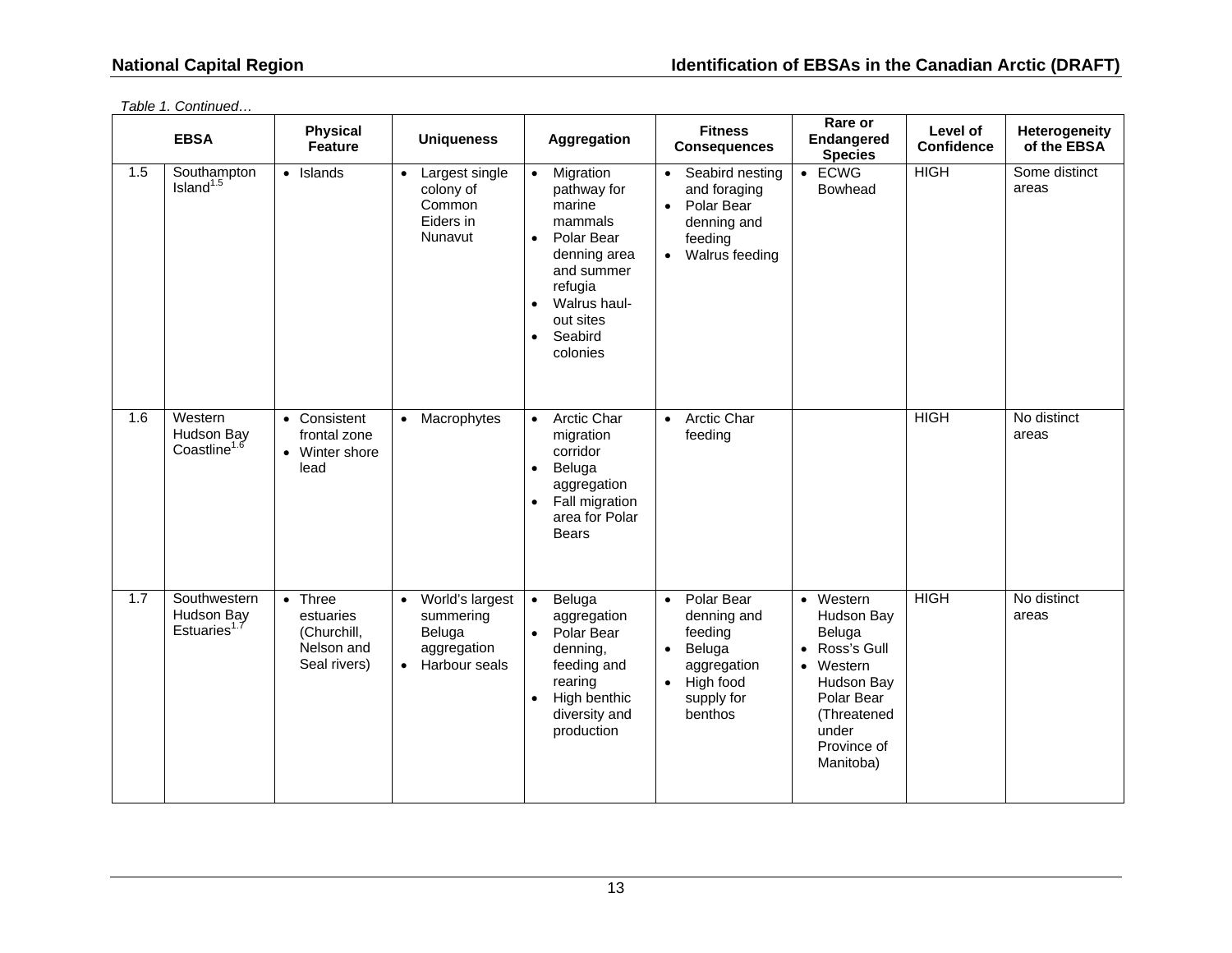|     | <b>EBSA</b>              | <b>Physical</b><br>Feature                                                 |                                                                                                                                                                                                                                                                                                                                                                                                                    | <b>Uniqueness</b><br>Aggregation                                                                                                                                                                                                                                                                                                                               | <b>Fitness</b><br><b>Consequences</b>                                                                                                                                                                                                                                                                  | Rare or<br>Endangered<br><b>Species</b>                                                                                                      | Level of<br><b>Confidence</b> | Heterogeneity<br>of the EBSA |
|-----|--------------------------|----------------------------------------------------------------------------|--------------------------------------------------------------------------------------------------------------------------------------------------------------------------------------------------------------------------------------------------------------------------------------------------------------------------------------------------------------------------------------------------------------------|----------------------------------------------------------------------------------------------------------------------------------------------------------------------------------------------------------------------------------------------------------------------------------------------------------------------------------------------------------------|--------------------------------------------------------------------------------------------------------------------------------------------------------------------------------------------------------------------------------------------------------------------------------------------------------|----------------------------------------------------------------------------------------------------------------------------------------------|-------------------------------|------------------------------|
| 1.8 | James Bay <sup>1.8</sup> | • Shallow<br>waters<br>• Lower<br>salinities<br>$\bullet$ Large<br>estuary | Supports<br>$\bullet$<br>variety of<br>warm water<br>species that<br>are relicts and<br>rare or absent<br>in other<br>Eastern Arctic<br>waters<br>Summer and<br>$\bullet$<br>wintering<br>Beluga<br>Most southerly<br>location used<br>by Polar Bears<br>in the world<br>Eelgrass beds<br>$\bullet$<br>(ESSCP)<br>International<br>$\bullet$<br>importance for<br>Hudsonian<br>Godwit and<br>Red Knot<br>(staging) | Walrus haul-<br>$\bullet$<br>out sites and<br>feeding<br>Polar Bear<br>$\bullet$<br>denning<br>Beluga<br>$\bullet$<br>aggregation<br>Cisco and<br>$\bullet$<br><b>Broad</b><br>Whitefish<br>migration and<br>feeding<br>Shorebird and<br>$\bullet$<br>waterfowl<br>staging and<br>feeding<br>Seaduck<br>$\bullet$<br>feeding and<br>moulting<br>(Black Scoter) | Walrus haul-out<br>$\bullet$<br>sites and<br>feeding<br>Polar bear<br>$\bullet$<br>denning and<br>feeding<br>Shorebird,<br>$\bullet$<br>seaduck and<br>waterfowl<br>staging and<br>foraging area<br>Seaduck<br>$\bullet$<br>moulting<br>Cisco and<br>$\bullet$<br><b>Broad</b><br>Whitefish<br>feeding | • Northern<br>Hudson<br>Bay-Davis<br>Strait<br>Atlantic<br>Walrus<br>• Eastern<br>Hudson Bay<br>Beluga<br>• Red Knot<br>(rufa<br>subspecies) | <b>HIGH</b>                   | No distinct<br>areas         |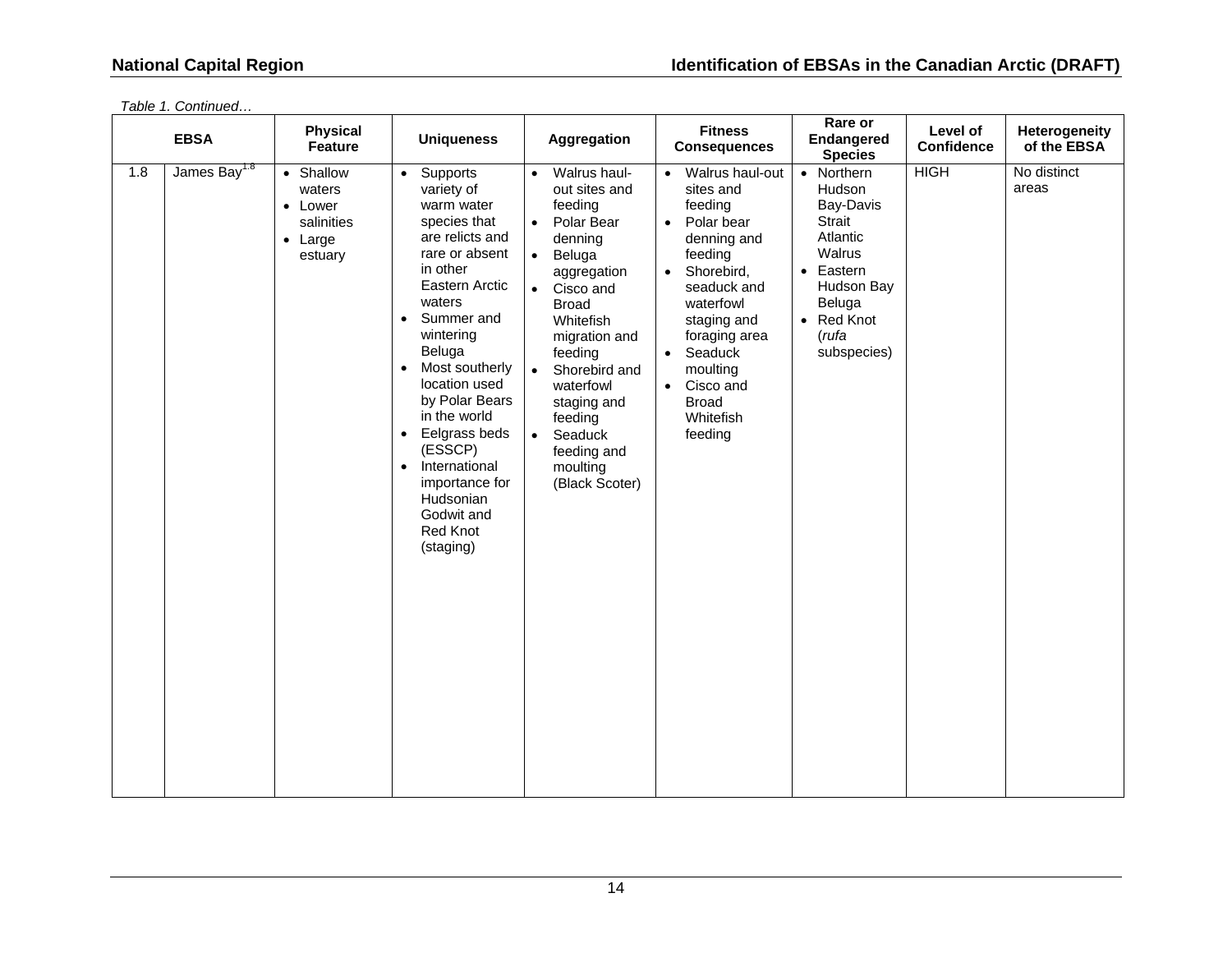|      | <b>EBSA</b>                                       | <b>Physical</b><br>Feature                                                                                                                                                                                 | <b>Uniqueness</b>                                                                                                                                                        | Aggregation                                                                                                                                                                                                                                                                                                                                                                                                               | <b>Fitness</b><br><b>Consequences</b>                                                                                                                               | Rare or<br>Endangered<br><b>Species</b>                                                                                                          | Level of<br><b>Confidence</b> | Heterogeneity<br>of the EBSA |
|------|---------------------------------------------------|------------------------------------------------------------------------------------------------------------------------------------------------------------------------------------------------------------|--------------------------------------------------------------------------------------------------------------------------------------------------------------------------|---------------------------------------------------------------------------------------------------------------------------------------------------------------------------------------------------------------------------------------------------------------------------------------------------------------------------------------------------------------------------------------------------------------------------|---------------------------------------------------------------------------------------------------------------------------------------------------------------------|--------------------------------------------------------------------------------------------------------------------------------------------------|-------------------------------|------------------------------|
| 1.9  | <b>Belcher</b><br>Islands $1.9$                   | • Polynyas<br>• Several small<br>estuaries<br>• Landfast ice<br>around the<br>islands<br>• Currents<br>around<br>islands<br>• Cooler water<br>temperatures<br>than<br>surrounding<br>Hudson Bay<br>waters. | Possible<br>$\bullet$<br>overwintering<br>Beluga<br>Eelgrass<br>$\bullet$<br>World<br>$\bullet$<br>population of<br>resident<br>Hudson Bay<br>Common Eider<br>subspecies | Walrus haul-<br>$\bullet$<br>out sites<br>Summer<br>$\bullet$<br>Beluga<br>aggregations<br>at estuaries<br>High benthic<br>$\bullet$<br>diversity and<br>productivity<br><b>Bearded Seals</b><br>$\bullet$<br>Entire world<br>$\bullet$<br>population of<br>the Hudson<br>Bay<br>subspecies of<br>Common<br>Eiders<br>summers and<br>winters here<br>$(100,000 -$<br>200,000 birds)<br>Polar Bear<br>$\bullet$<br>feeding | <b>Walrus Feeding</b><br>$\bullet$<br>Seaduck<br>$\bullet$<br>nesting and<br>foraging<br>High food<br>$\bullet$<br>supply for<br>benthos<br>• Polar Bear<br>feeding | • Northern<br>Hudson<br>Bay-Davis<br><b>Strait</b><br>Atlantic<br>Walrus<br>$\bullet$ Eastern<br>Hudson Bay<br>Beluga<br>• Polar Bear<br>feeding | <b>HIGH</b>                   | Some distinct<br>areas       |
| 1.10 | Eastern<br>Hudson Bay<br>Coastline <sup>NEW</sup> |                                                                                                                                                                                                            |                                                                                                                                                                          | Migration<br>$\bullet$<br>pathway for<br>Eastern<br>Hudson Bay<br>Beluga                                                                                                                                                                                                                                                                                                                                                  |                                                                                                                                                                     | $\bullet$ Eastern<br>Hudson Bay<br>Beluga                                                                                                        | <b>HIGH</b>                   | No distinct<br>areas         |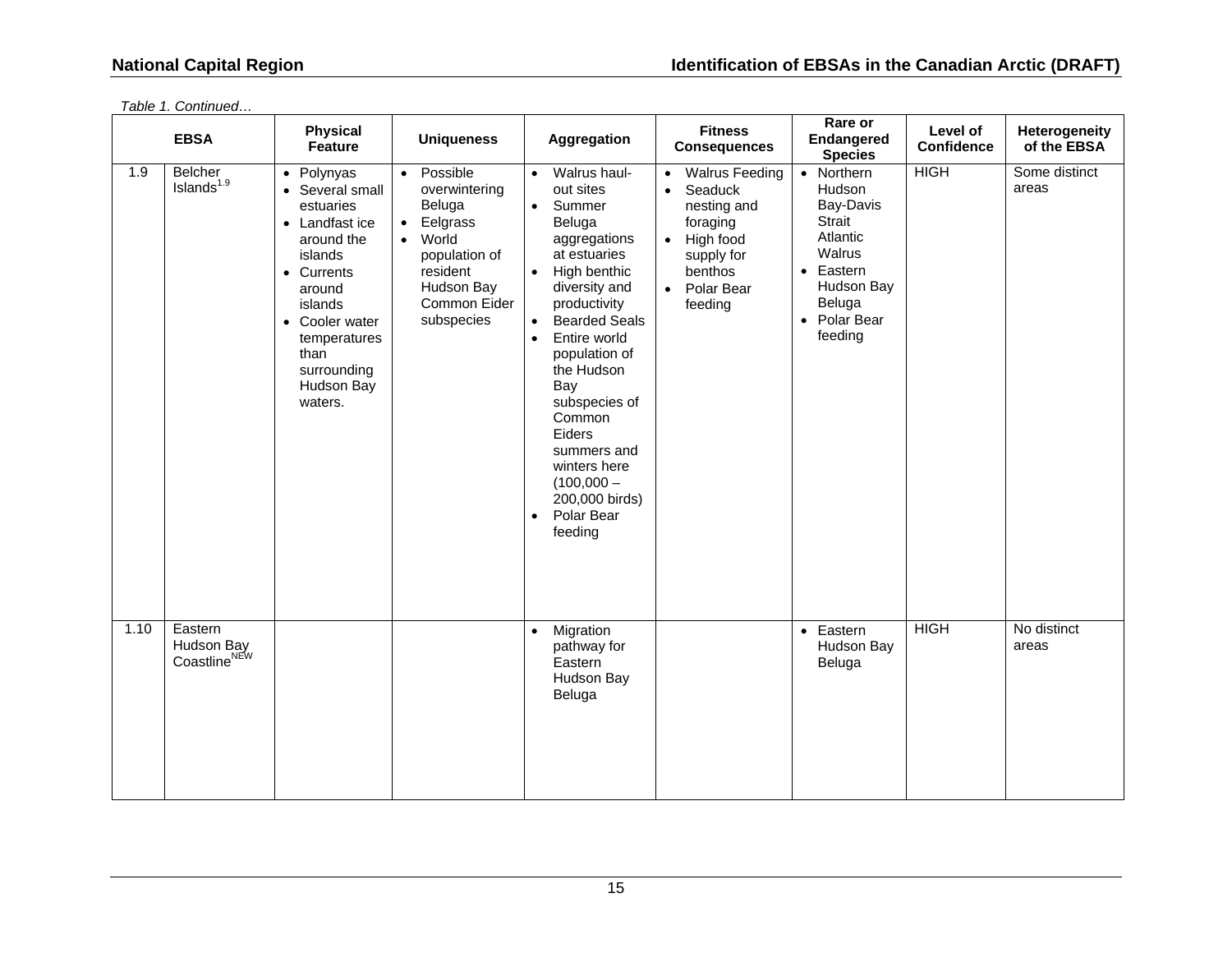|      | <b>EBSA</b>                                 | <b>Physical</b><br><b>Feature</b>                                                                                                      | <b>Uniqueness</b>                  | Aggregation                                                                                                                                                                                                                                                                                                                              | <b>Fitness</b><br><b>Consequences</b>                                                                                                                                                                                                   | Rare or<br>Endangered<br><b>Species</b>                                                                                                                                               | Level of<br><b>Confidence</b> | Heterogeneity<br>of the EBSA |
|------|---------------------------------------------|----------------------------------------------------------------------------------------------------------------------------------------|------------------------------------|------------------------------------------------------------------------------------------------------------------------------------------------------------------------------------------------------------------------------------------------------------------------------------------------------------------------------------------|-----------------------------------------------------------------------------------------------------------------------------------------------------------------------------------------------------------------------------------------|---------------------------------------------------------------------------------------------------------------------------------------------------------------------------------------|-------------------------------|------------------------------|
| 1.11 | Western<br>Hudson<br>Strait <sup>1.10</sup> | • Conduit for<br>Arctic waters<br>and periodic<br>intrusions of<br>Atlantic<br>waters<br>$\bullet$ Strong<br>currents<br>• Sponge Beds | Migration<br>$\bullet$<br>corridor | Migration<br>$\bullet$<br>corridor for<br>marine<br>mammals<br>Seabird<br>$\bullet$<br>colonies<br>(murres) and<br>seaduck<br>nesting<br>(eiders) and<br>foraging sites<br>Walrus haul-<br>$\bullet$<br>out sites<br><b>Killer Whale</b><br>$\bullet$<br>Overwintering<br>$\bullet$<br>Bowhead and<br>Beluga<br>Sponge Beds<br>$\bullet$ | Migration<br>$\bullet$<br>corridor to<br>summer<br>feeding and<br>nursery<br>grounds for<br>marine<br>mammals<br>Seabird and<br>$\bullet$<br>seaduck<br>nesting and<br>foraging<br>Walrus feeding<br>Epibenthic<br>$\bullet$<br>habitat | Western &<br>$\bullet$<br>Eastern<br>Hudson Bay<br>Beluga<br>$\bullet$ ECWG<br><b>Bowhead</b><br>• Northern<br>Hudson<br>Bay-Davis<br><b>Strait</b><br>Atlantic<br>Walrus             | <b>HIGH</b>                   | No distinct<br>areas         |
| 1.12 | Eastern<br>Hudson<br>Strait <sup>1.11</sup> | • Conduit for<br>Arctic waters<br>and periodic<br>intrusions of<br>Atlantic<br>waters                                                  | Migration<br>$\bullet$<br>corridor | Migration<br>$\bullet$<br>corridor for<br>marine<br>mammals<br>Sponges and<br>$\bullet$<br>Corals<br>Shrimp<br>$\bullet$<br>Overwintering<br>$\bullet$<br>Beluga and<br>Bowhead<br>Walrus haul-<br>$\bullet$<br>out sites                                                                                                                | Migration<br>$\bullet$<br>corridor to<br>summer<br>feeding and<br>nursery<br>grounds for<br>marine<br>mammals<br>Seabird nesting<br>and foraging<br>Beluga and<br>$\bullet$<br><b>Bowhead</b><br>overwintering<br>Epibenthic<br>habitat | Western &<br>$\bullet$<br>Eastern<br>Hudson Bay<br>Beluga<br>ECWG<br>$\bullet$<br><b>Bowhead</b><br>• Northern<br>Hudson<br>Bay-Davis<br>Strait<br>Atlantic<br>Walrus<br>• Ivory Gull | <b>HIGH</b>                   | No distinct<br>areas         |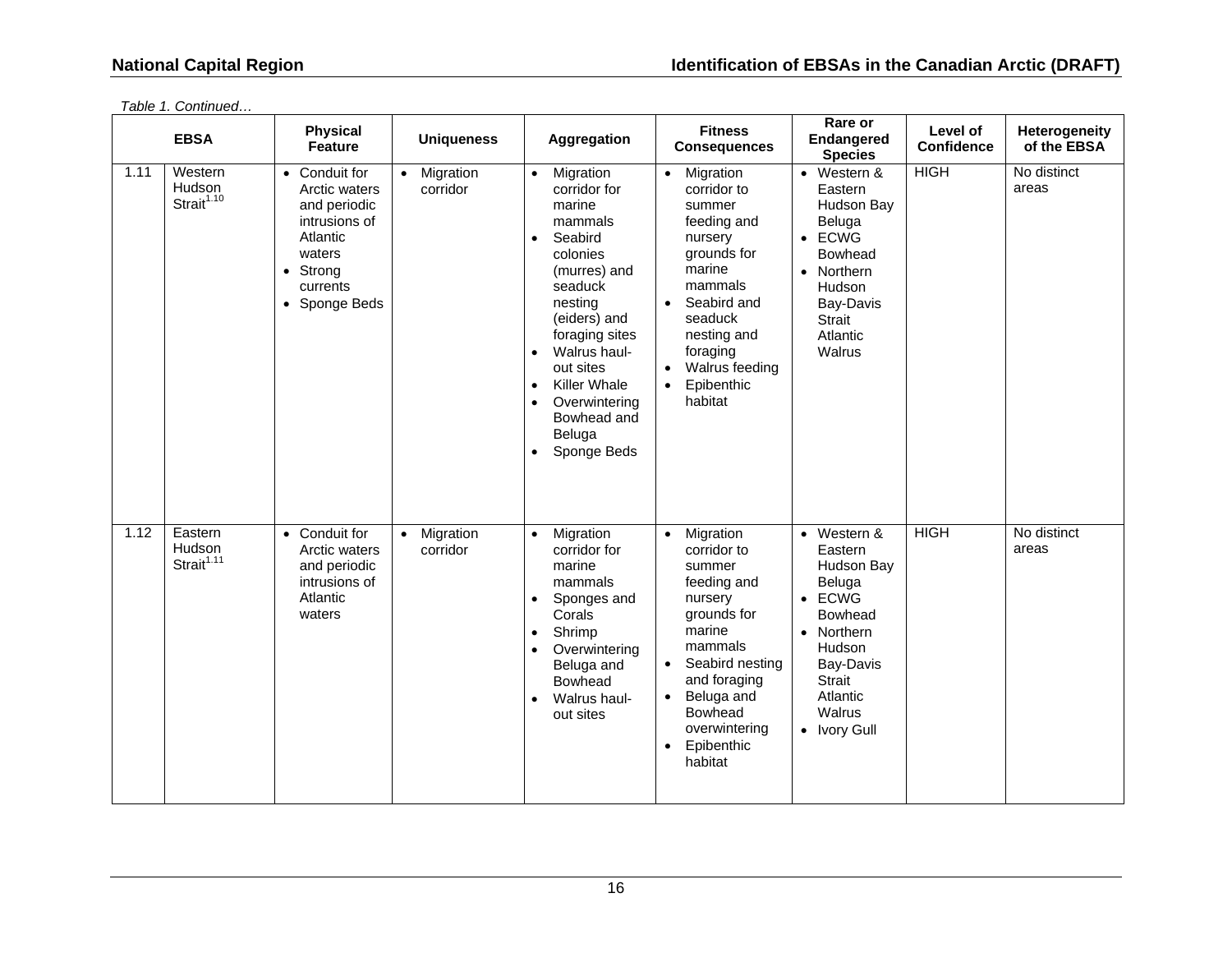|      | <b>EBSA</b>                   | <b>Physical</b><br><b>Feature</b> | <b>Uniqueness</b>                                                       | <b>Aggregation</b>                                                                                                                                                                                    | <b>Fitness</b><br><b>Consequences</b>                                                                                                                                  | Rare or<br><b>Endangered</b><br><b>Species</b> | Level of<br><b>Confidence</b> | Heterogeneity<br>of the EBSA |
|------|-------------------------------|-----------------------------------|-------------------------------------------------------------------------|-------------------------------------------------------------------------------------------------------------------------------------------------------------------------------------------------------|------------------------------------------------------------------------------------------------------------------------------------------------------------------------|------------------------------------------------|-------------------------------|------------------------------|
| 1.13 | Ungava<br>Bay <sup>1.12</sup> |                                   | Largest<br>number of<br>breeding<br>Thick-billed<br>Murres in<br>Canada | Corals<br>$\bullet$<br>Depleted stock<br>$\bullet$<br>of Beluga<br>Polar Bear<br>$\bullet$<br>seasonal<br>refugium<br>Seabird<br>$\bullet$<br>colonies<br>Seaduck<br>$\bullet$<br>nesting<br>(eiders) | Seabird and<br>$\bullet$<br>seaduck<br>nesting and<br>foraging<br>Polar Bear<br>$\bullet$<br>breeding,<br>rearing and<br>feeding<br>Epibenthic<br>$\bullet$<br>habitat | Ungava Bay<br>$\bullet$<br>Beluga              | <b>HIGH</b>                   | Some distinct<br>areas       |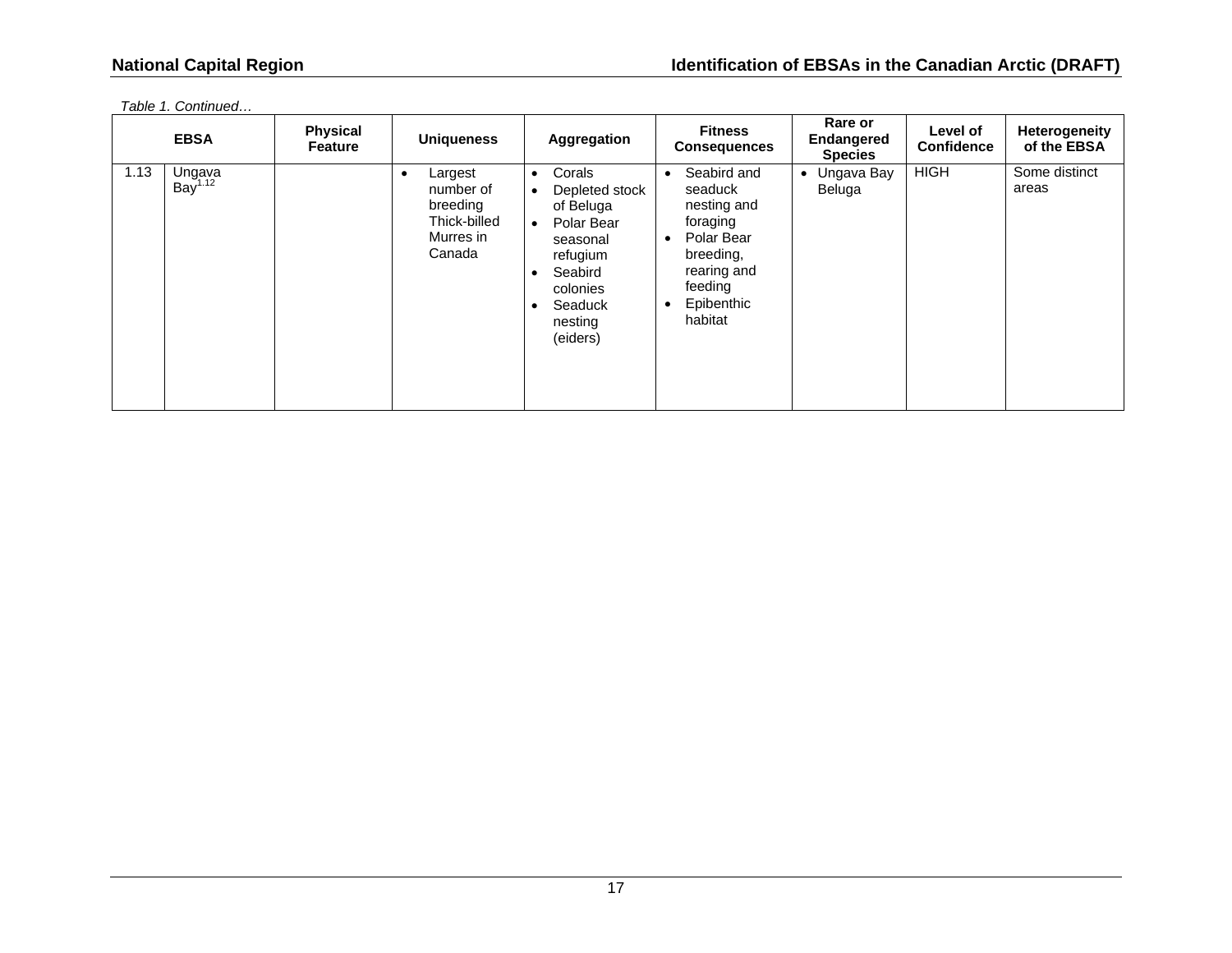## **2.0 Eastern Arctic**

A total of sixteen EBSAs were identified within the Eastern Arctic biogeographic region and its two further defined sub-regions: 1) Lancaster Sound/Barrow Strait and 2) Davis Strait/Baffin Bay (Figure 3; Table 2).



*Figure 3. EBSAs identified within the Eastern Arctic biogeographic region. The Davis Strait EBSA (2.8) is defined by the biogeographic region boundary however, the ecological and biological feature(s) extend beyond into the Labrador-Shelf biogeographic region (identified by the red stippled area adjacent). This was also the case for the North Water polynya EBSA (2.14), where the ecological and biological features extend into Greenlandic waters to the east. The blue dashed line represents Canada's international boundary.* 

Several adjustments were made to the Davis Strait EBSAs. There was one additional area identified based on new information provided at this meeting (Kenchington et al. 2011). The following are the changes/adjustments to the rationale and boundaries of five Eastern Arctic EBSAs:

## 2.4 Gulf of Boothia

 This EBSA was also considered an important Bowhead migration and nursery area, the boundaries of this area were adjusted to reflect new satellite tagging data. This area also supports one of the highest reported concentrations of Polar Bears in the Canadian Arctic (10.4 bears/1000  $km^2$ ; Taylor et al. 1995).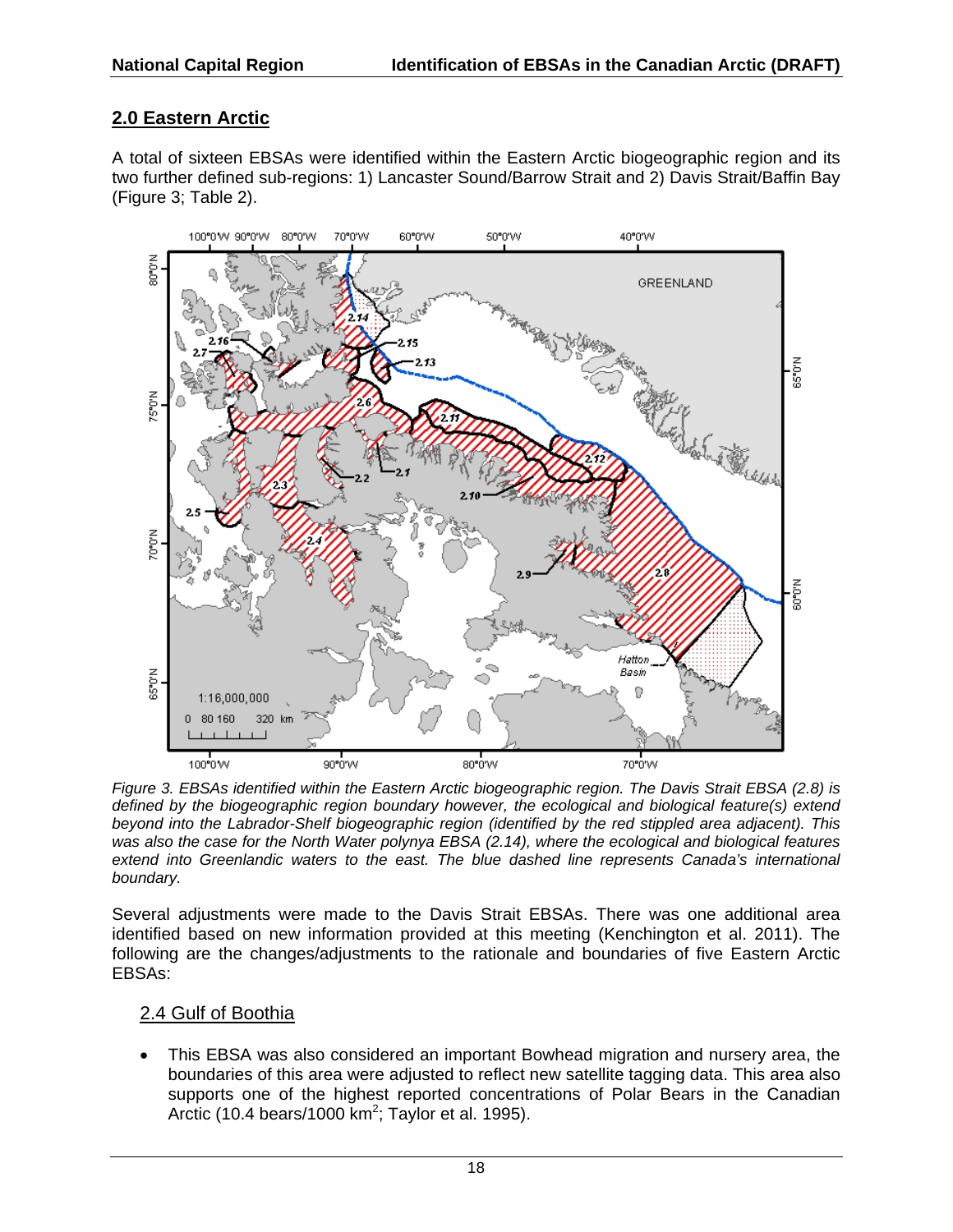### 2.7 Wellington Channel

 Nesting populations of Ross's Gull (*Rhodostethia rosea*) are present within this EBSA. Extended boundaries to the waters surrounding Queen Charlotte, Dundas and Baillie-Hamilton islands to include areas of Walrus aggregations and Ross's Gull nesting locations. Contains important summer sea-ice refuge and hunting habitat for Polar Bears in the central Canadian Arctic.

#### 2.8 Hatton Basin-Labrador Sea-Davis Strait

• There was heterogeneity amongst the original four EBSAs (2.8, 2.9, 2.11, 2.12; Cobb 2011), however, it was noted that there was homogeneity as well, particularly concerning marine mammal migration and habitat. Further, both Frobisher Bay and Cumberland Sound have polynyas and as a result participants felt it appropriate to combine these areas into a single EBSA. Kenchington et al. (2011) report benthic diversity in this new area, including soft and hard bottom invertebrate communities. Significant aggregations of corals and sponges are found in particularly high abundances in Hatton Basin at the outflow of Hudson Strait and to the northern border of this EBSA. The ecological and biological feature extends into the Labrador Sea outside of the defined political boundary. Important spring and fall feeding area for the Davis Strait Polar Bear population. Satellite movement data indicate that the seasonal sea-ice in this area may provide bears access to migrating Harp Seals (*Pagophilus groenlandicus*). The ecological and biological feature extends south down the Labrador coast outside of the Eastern Arctic biogeographic region. Further research may lead to future refinement of this large EBSA.

#### 2.10 Baffin Island Coastline

 This EBSA should be considered unique habitat because of the complex fjord system that extends the entire length of Baffin Island. This habitat feature extends offshore to the approximate location of the floe-edge (physical feature).

#### 2.11 Baffin Bay Shelf Break

 This EBSA is an important migratory pathway for a number of marine mammals that were identified during the meeting and by LEK/TEK (G. Stenson, DFO, St. John's, NL, DFO 2011a).

#### 2.13 Northern Baffin Bay

 This area is a new EBSA based on information in Kenchington et al. (2011) which delineates significant concentrations of Sea Pens (*Ombellula* sp.) at the outflow of Lancaster Sound in Baffin Bay.

## 2.16 Cardigan Strait/Hell Gate

 The resident Walrus population of western Jones Sound has been recently identified as a distinct stock separate from the Walrus populations of Baffin Bay, Lancaster Sound and Penny Strait (Stewart 2008).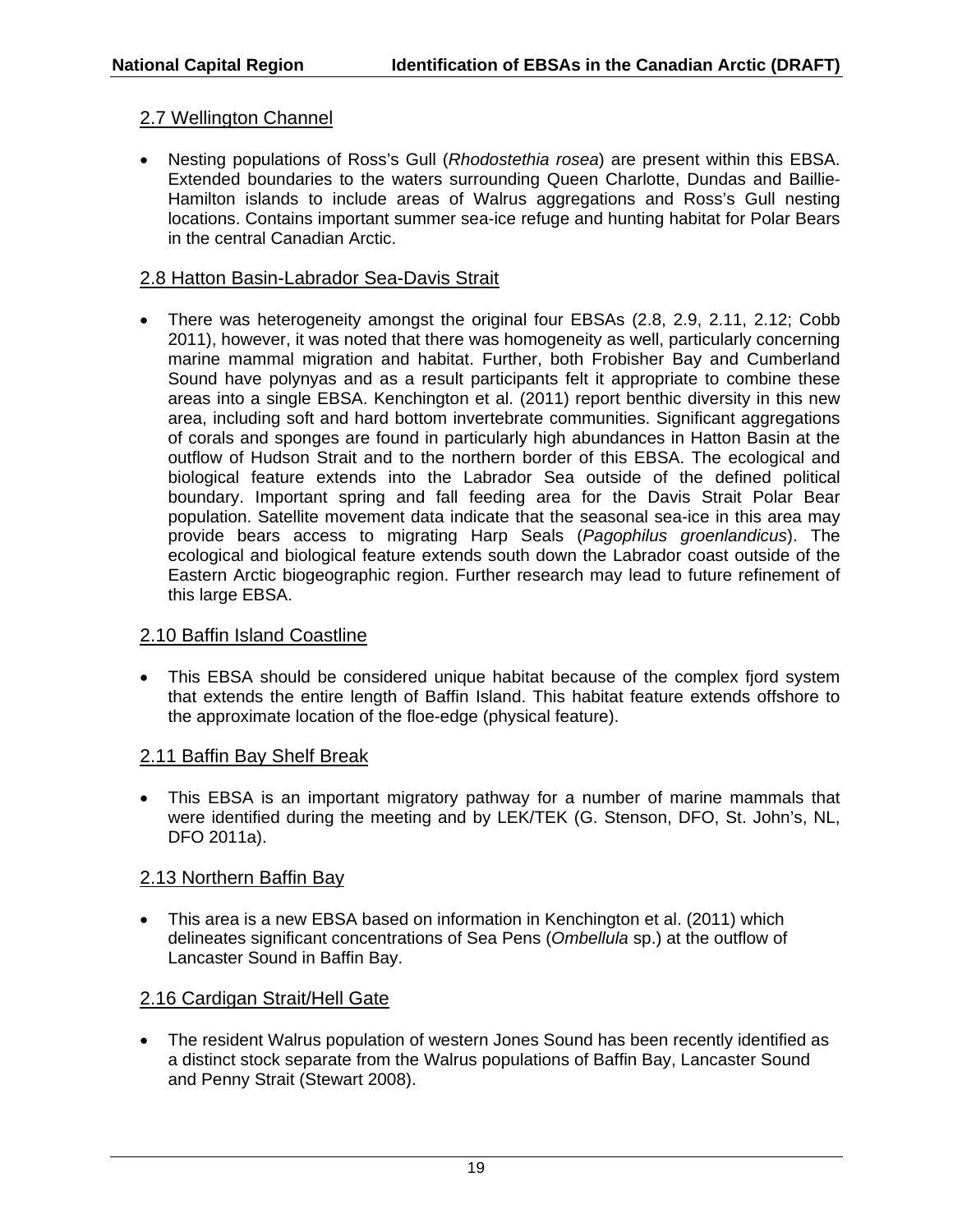*Table 2. Evaluation Matrix for each of the identified EBSAs in the Eastern Arctic biogeographic region based on DFO (2004) criteria.* 

|                  | <b>EBSA</b>                                         | <b>Physical</b><br><b>Feature</b>                     | <b>Uniqueness</b> | Aggregation                                                                                                                                                                                                              | <b>Fitness</b><br><b>Consequences</b>                                                                                                     | Rare or<br>Endangered<br><b>Species</b>                                                                          | Level of<br><b>Confidence</b> | Heterogeneity<br>of the EBSA |
|------------------|-----------------------------------------------------|-------------------------------------------------------|-------------------|--------------------------------------------------------------------------------------------------------------------------------------------------------------------------------------------------------------------------|-------------------------------------------------------------------------------------------------------------------------------------------|------------------------------------------------------------------------------------------------------------------|-------------------------------|------------------------------|
| 2.1              | Eclipse<br>Sound/Navy<br>Board Inlet <sup>2.1</sup> |                                                       |                   | Narwhal and<br>$\bullet$<br>Beluga<br>migration<br>pathway<br>Narwhal<br>$\bullet$<br>feeding<br>Ringed and<br>$\bullet$<br>Harp seals<br>Seabird<br>$\bullet$<br>staging                                                | Narwhal and<br>$\bullet$<br>Beluga feeding<br>Seabird nesting<br>$\bullet$<br>and foraging<br><b>Killer Whale</b><br>$\bullet$<br>feeding | • Baffin Bay<br>Narwhal<br>• Eastern<br>High<br>Arctic/Baffin<br>Bay Beluga                                      | <b>HIGH</b>                   | No distinct<br>areas         |
| $\overline{2.2}$ | Admiralty<br>Inlet <sup>2.2</sup>                   |                                                       |                   | Marine fishes<br>$\bullet$<br>- inferred from<br>marine<br>mammal<br>habitat use<br>Marine<br>$\bullet$<br>mammal<br>migration<br>pathway<br>Narwhal<br>$\bullet$<br>feeding<br>Seabird colony<br>$\bullet$<br>(fulmars) | Narwhal and<br>$\bullet$<br>Bowhead<br>feeding<br>Seabird nesting<br>$\bullet$<br>and foraging                                            | • Baffin Bay<br>Narwhal                                                                                          | <b>HIGH</b>                   | No distinct<br>areas         |
| 2.3              | <b>Prince Regent</b><br>Inlet $^{2.3}$              | $\overline{\bullet}$ Strong<br>currents<br>• Polynyas |                   | Bowhead<br>$\bullet$<br>nursery area<br>Marine<br>$\bullet$<br>mammal<br>migration<br>pathway<br>Narwhal<br>$\bullet$<br>feeding<br>Arctic Char<br>$\bullet$<br>migration<br>corridor<br>Seaduck<br>$\bullet$<br>molting | Marine<br>$\bullet$<br>mammal<br>feeding<br>• Arctic Char<br>feeding<br>Seabird feeding<br>$\bullet$                                      | $\bullet$ Eastern<br>High<br>Arctic/Baffin<br>Bay Beluga<br>$\bullet$ ECWG<br>Bowhead<br>• Baffin Bay<br>Narwhal | <b>HIGH</b>                   | Some distinct<br>areas       |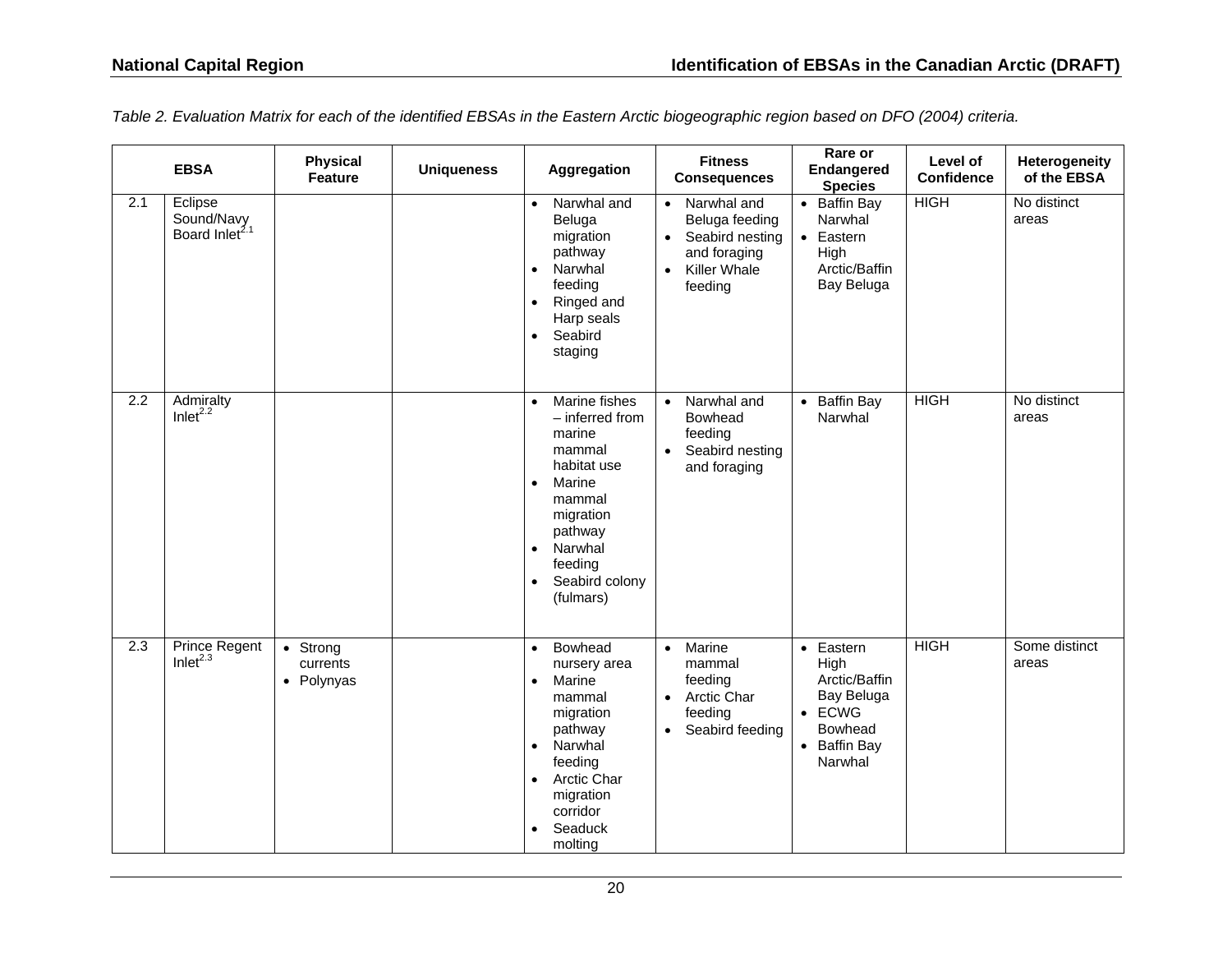|     | <b>EBSA</b>                       | <b>Physical</b><br><b>Feature</b>                | <b>Uniqueness</b>                                                                                                     | Aggregation                                                                                                                                                                                                                                                                                                        | <b>Fitness</b><br><b>Consequences</b>                                                                                                                                                                                                       | Rare or<br>Endangered<br><b>Species</b>                                                                                         | Level of<br><b>Confidence</b> | Heterogeneity<br>of the EBSA |
|-----|-----------------------------------|--------------------------------------------------|-----------------------------------------------------------------------------------------------------------------------|--------------------------------------------------------------------------------------------------------------------------------------------------------------------------------------------------------------------------------------------------------------------------------------------------------------------|---------------------------------------------------------------------------------------------------------------------------------------------------------------------------------------------------------------------------------------------|---------------------------------------------------------------------------------------------------------------------------------|-------------------------------|------------------------------|
| 2.4 | Gulf of<br>Boothia <sup>2.4</sup> |                                                  |                                                                                                                       | <b>Bowhead</b><br>$\bullet$<br>migration<br>corridor and<br>nursery area<br>Narwhal<br>$\bullet$<br>migration<br>pathway<br>Arctic Char<br>$\bullet$<br>migration<br>corridor<br>Polar Bear<br>$\bullet$<br>denning,<br>feeding and<br>rearing                                                                     | Bowhead and<br>$\bullet$<br>Narwhal<br>feeding<br>• Arctic Char<br>feeding corridor                                                                                                                                                         | <b>ECWG</b><br>$\bullet$<br>Bowhead<br><b>Baffin Bay</b><br>$\bullet$<br>Narwhal                                                | <b>HIGH</b>                   | No distinct<br>areas         |
| 2.5 | Peel Sound <sup>2.5</sup>         | • Polynya                                        | Largest<br>$\bullet$<br>Canadian<br>Arctic<br>population of<br>Narwhal                                                | Marine fish -<br>$\bullet$<br>inferred from<br>marine<br>mammal<br>habitat use<br>High benthic<br>$\bullet$<br>diversity and<br>production                                                                                                                                                                         | Narwhal and<br>$\bullet$<br>Beluga feeding                                                                                                                                                                                                  | Eastern<br>$\bullet$<br>High<br>Arctic/Baffin<br>Bay Beluga<br><b>Baffin Bay</b><br>Narwhal                                     | <b>HIGH</b>                   | No distinct<br>areas         |
| 2.6 | Lancaster<br>Sound <sup>2.6</sup> | • Polynya and<br>associated<br>sea ice-<br>edges | • Major<br>migration<br>corridor<br>High<br>$\bullet$<br>productivity<br>High export of<br>$\bullet$<br>sea-ice aglae | Marine<br>$\bullet$<br>mammal<br>migration<br>corridor<br>High benthic<br>$\bullet$<br>diversity and<br>production<br>Highest<br>$\bullet$<br>density of<br>Polar Bears<br>Over<br>1,000,000<br>seabirds and<br>seaducks use<br>this as a<br>nesting and<br>feeding area<br>Walrus haul-<br>$\bullet$<br>out sites | Polar Bear<br>$\bullet$<br>feeding<br>Key foraging<br>$\bullet$<br>area for<br>breeding Arctic<br>seabirds and<br>seaducks<br>High benthic<br>$\bullet$<br>re-<br>mineralization<br>High quality<br>$\bullet$<br>food supply for<br>benthos | • Eastern<br>High<br>Arctic/Baffin<br>Bay Beluga<br>$\bullet$ ECWG<br><b>Bowhead</b><br>• Baffin Bay<br>Narwhal<br>• Ivory Gull | <b>HIGH</b>                   | No distinct<br>areas         |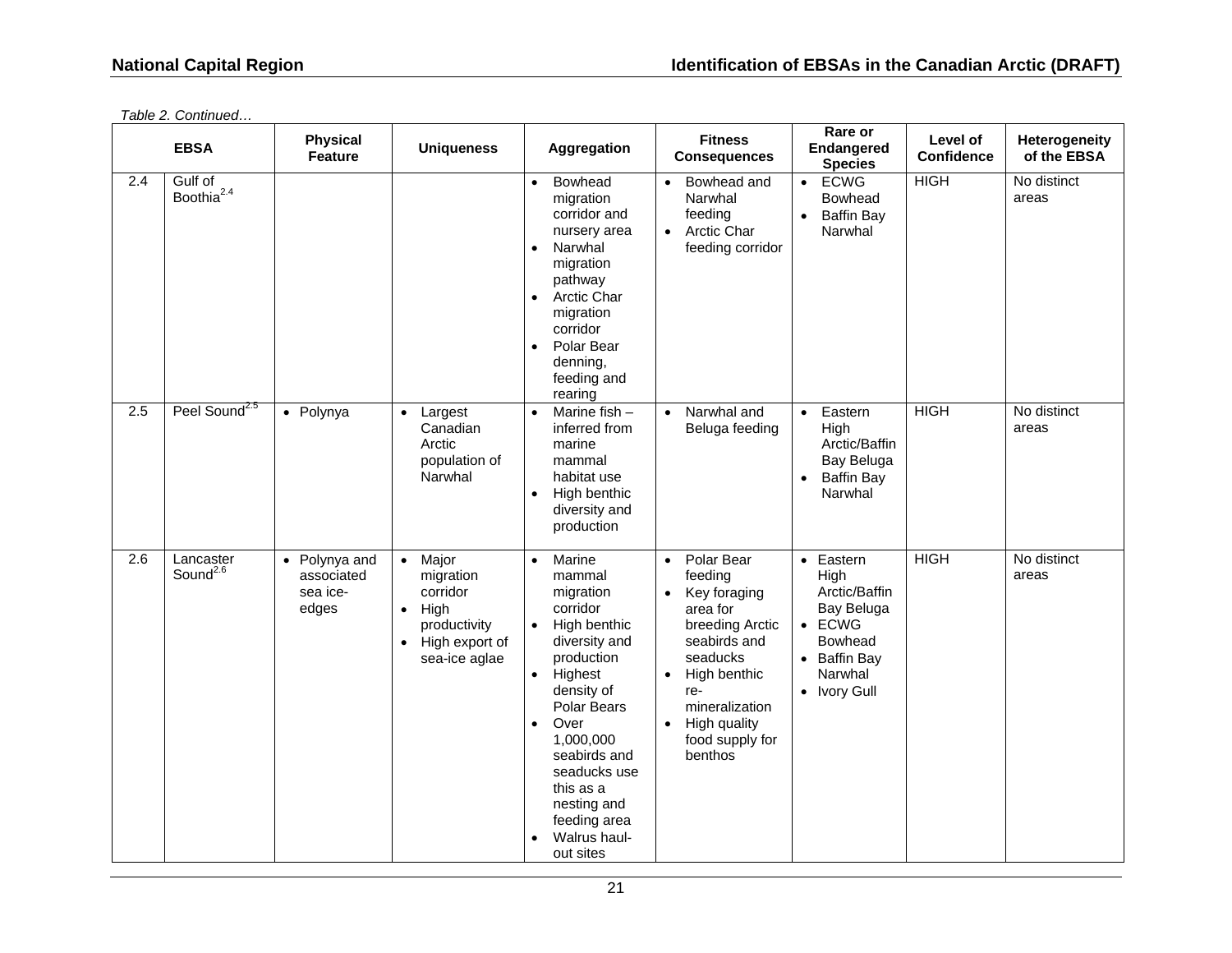| <b>EBSA</b> |                                                                     | <b>Physical</b><br><b>Feature</b>                                                                                            | <b>Uniqueness</b><br>Aggregation                                                                               | <b>Fitness</b><br><b>Consequences</b>                                                                                                                                                                                                                                                                                                                                                                                                                                                   | Rare or<br>Endangered<br><b>Species</b>                                                                                                                                                                                                                                                     | Level of<br><b>Confidence</b>                                                                                                                                                                            | Heterogeneity<br>of the EBSA |                        |
|-------------|---------------------------------------------------------------------|------------------------------------------------------------------------------------------------------------------------------|----------------------------------------------------------------------------------------------------------------|-----------------------------------------------------------------------------------------------------------------------------------------------------------------------------------------------------------------------------------------------------------------------------------------------------------------------------------------------------------------------------------------------------------------------------------------------------------------------------------------|---------------------------------------------------------------------------------------------------------------------------------------------------------------------------------------------------------------------------------------------------------------------------------------------|----------------------------------------------------------------------------------------------------------------------------------------------------------------------------------------------------------|------------------------------|------------------------|
| 2.7         | Wellington<br>Channel <sup>2.7</sup>                                | • Strong<br>currents<br>• Polynya                                                                                            | Ross's Gull<br>nesting<br>population                                                                           | Walrus haul-<br>$\bullet$<br>out sites<br>Seabird<br>$\bullet$<br>breeding<br>Seaduck<br>$\bullet$<br>breeding<br>(eiders)<br>Summer<br>$\bullet$<br>feeding area<br>for Polar Bear                                                                                                                                                                                                                                                                                                     | Walrus feeding<br>Seabird and<br>$\bullet$<br>seaduck<br>nesting and<br>foraging                                                                                                                                                                                                            | • Ross's Gull                                                                                                                                                                                            | <b>HIGH</b>                  | No distinct<br>areas   |
| 2.8         | Hatton Basin-<br>Labrador Sea-<br>Davis Strait<br>2.8,2.9,2.11,2.12 | • Continental<br>Shelf<br>• Mixing<br>waters<br>• Polynyas in<br>Cumberland<br>Sound and<br>Frobisher<br>Bay<br>• Deep Basin | Diversity of<br>$\bullet$<br>deep water<br>corals<br>Recurring<br>$\bullet$<br>mammal<br>overwintering<br>site | High biological<br>$\bullet$<br>productivity<br>Corals and<br>$\bullet$<br>sponges<br>Hooded and<br>$\bullet$<br>Harp seals<br>feeding<br><b>Hooded Seal</b><br>$\bullet$<br>breeding<br>Shrimp<br>$\bullet$<br>Bowhead<br>$\bullet$<br>migration<br>corridor<br>Seabird<br>$\bullet$<br>colonies<br>Marine fish<br>$\bullet$<br>Walrus haul-<br>$\bullet$<br>out sites, ice-<br>edge winter<br>habitat,<br>migration<br>corridor to<br>Greenland<br>Polar Bear<br>$\bullet$<br>feeding | Overwintering<br>$\bullet$<br><b>Ivory Gull</b><br>• Hooded Seal<br>whelping<br>Marine<br>$\bullet$<br>mammal<br>overwintering<br>and feeding<br>Seabird and<br>$\bullet$<br>seaduck<br>nesting and<br>foraging<br>Epibenthic<br>$\bullet$<br>habitat<br>Polar Bear<br>$\bullet$<br>feeding | • Ivory Gull<br>• Harlequin<br><b>Duck</b><br>Wolfish<br>$\bullet$<br>Western and<br>$\bullet$<br>Eastern<br>High<br>Arctic/Baffin<br>Bay Beluga<br>$\bullet$ ECWG<br>Bowhead<br>• Baffin Bay<br>Narwhal | <b>HIGH</b>                  | Some distinct<br>areas |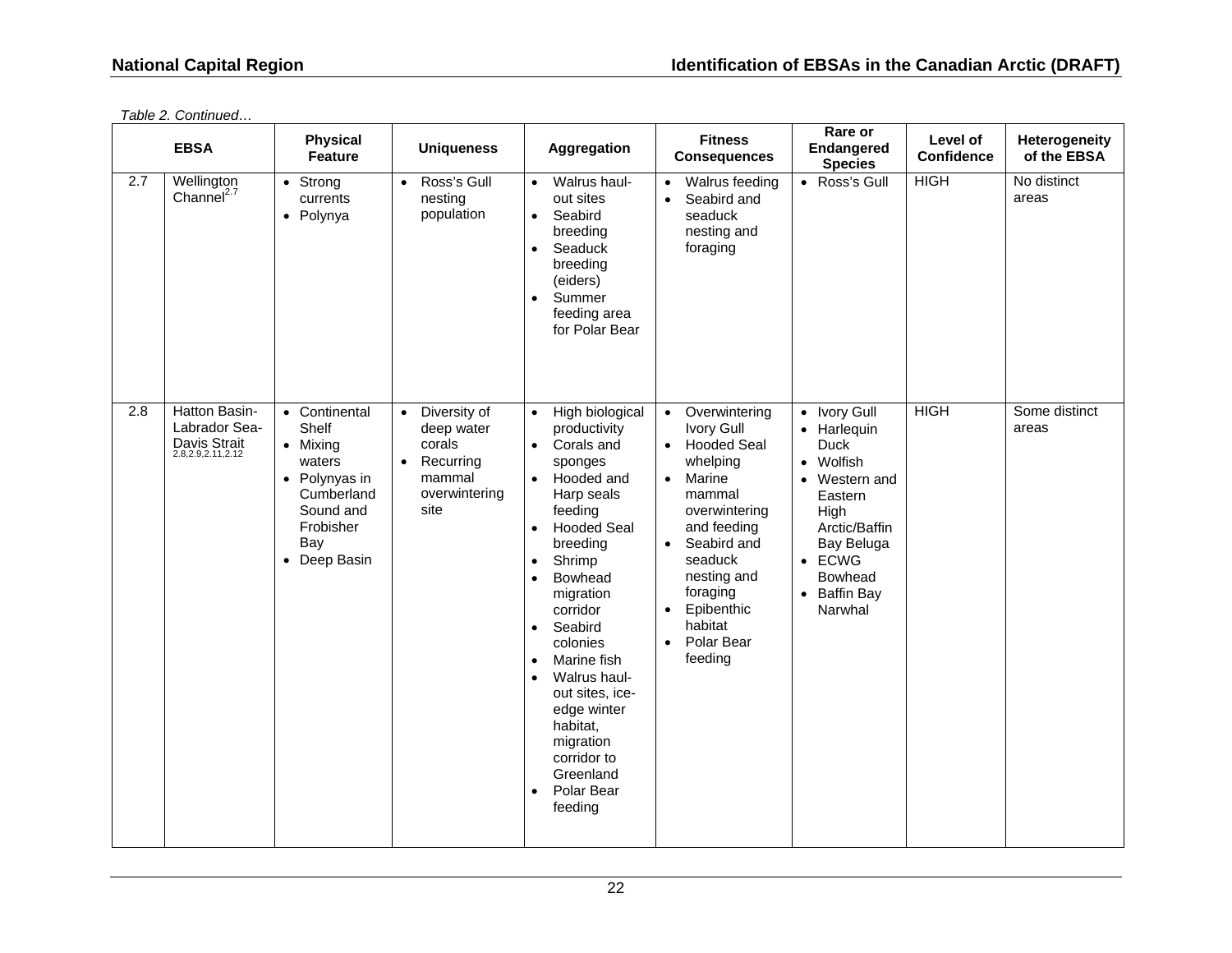|      | <b>Physical</b><br><b>EBSA</b><br><b>Uniqueness</b><br>Aggregation<br><b>Feature</b><br>Cumberland<br>Beluga<br>$\bullet$ |                                              | <b>Fitness</b><br><b>Consequences</b>      | Rare or<br>Endangered<br><b>Species</b>                                                                                                                                                                                                                                                 | Level of<br><b>Confidence</b>                                                                                                                                                                                  | Heterogeneity<br>of the EBSA                         |             |                        |
|------|---------------------------------------------------------------------------------------------------------------------------|----------------------------------------------|--------------------------------------------|-----------------------------------------------------------------------------------------------------------------------------------------------------------------------------------------------------------------------------------------------------------------------------------------|----------------------------------------------------------------------------------------------------------------------------------------------------------------------------------------------------------------|------------------------------------------------------|-------------|------------------------|
| 2.9  | Sound <sup>2.10</sup>                                                                                                     |                                              |                                            | summer<br>habitat<br>Seabird<br>$\bullet$<br>feeding                                                                                                                                                                                                                                    | Seabird nesting<br>$\bullet$<br>and foraging<br>Beluga feeding<br>$\bullet$<br>and rearing                                                                                                                     | • Cumberland<br>Sound<br>Beluga                      | <b>HIGH</b> | Some distinct<br>areas |
| 2.10 | <b>Baffin Island</b><br>Coastline <sup>2.15</sup>                                                                         | $\bullet$ Floe-edge<br>• Deep-sea<br>troughs | Bowhead<br>$\bullet$<br>nursery<br>grounds | Marine<br>$\bullet$<br>mammal<br>migration<br>pathway<br>Corals<br>$\bullet$<br>Seabird<br>$\bullet$<br>colonies<br>Walrus haul-<br>$\bullet$<br>out sites<br>Polar Bear<br>$\bullet$<br>denning,<br>feeding and<br>rearing<br><b>Arctic Char</b><br>$\bullet$<br>migration<br>corridor | Walrus feeding<br>$\bullet$<br>Seabird nesting<br>$\bullet$<br>and foraging<br>Marine fish<br>$\bullet$<br>Polar Bear<br>$\bullet$<br>denning,<br>rearing and<br>feeding<br>Epibenthic<br>$\bullet$<br>habitat | • Ivory Gull                                         | <b>HIGH</b> | Distinct areas         |
| 2.11 | <b>Baffin Bay</b><br>Shelf Break <sup>2.13</sup>                                                                          | • Continental<br>Shelf                       |                                            | Marine fish $-$<br>$\bullet$<br>inferred from<br>shelf habitat<br>Marine<br>$\bullet$<br>mammal<br>migration<br>pathway<br>Corals and<br>sponges                                                                                                                                        | Epibenthic<br>$\bullet$<br>habitat                                                                                                                                                                             | • Baffin Bay<br>Narwhal<br>$\bullet$ ECWG<br>Bowhead | <b>HIGH</b> | Distinct areas         |
| 2.12 | Southern<br>Baffin Bay <sup>2.14</sup>                                                                                    |                                              | <b>Black Corals</b><br>$\bullet$           | Overwintering<br>$\bullet$<br>Narwhal and<br>Bowhead<br>Corals<br>$\bullet$                                                                                                                                                                                                             | Narwhal<br>$\bullet$<br>feeding<br>Epibenthic<br>$\bullet$<br>habitat                                                                                                                                          | • Baffin Bay<br>Narwhal<br>$\bullet$ ECWG<br>Bowhead | <b>HIGH</b> | No distinct<br>areas   |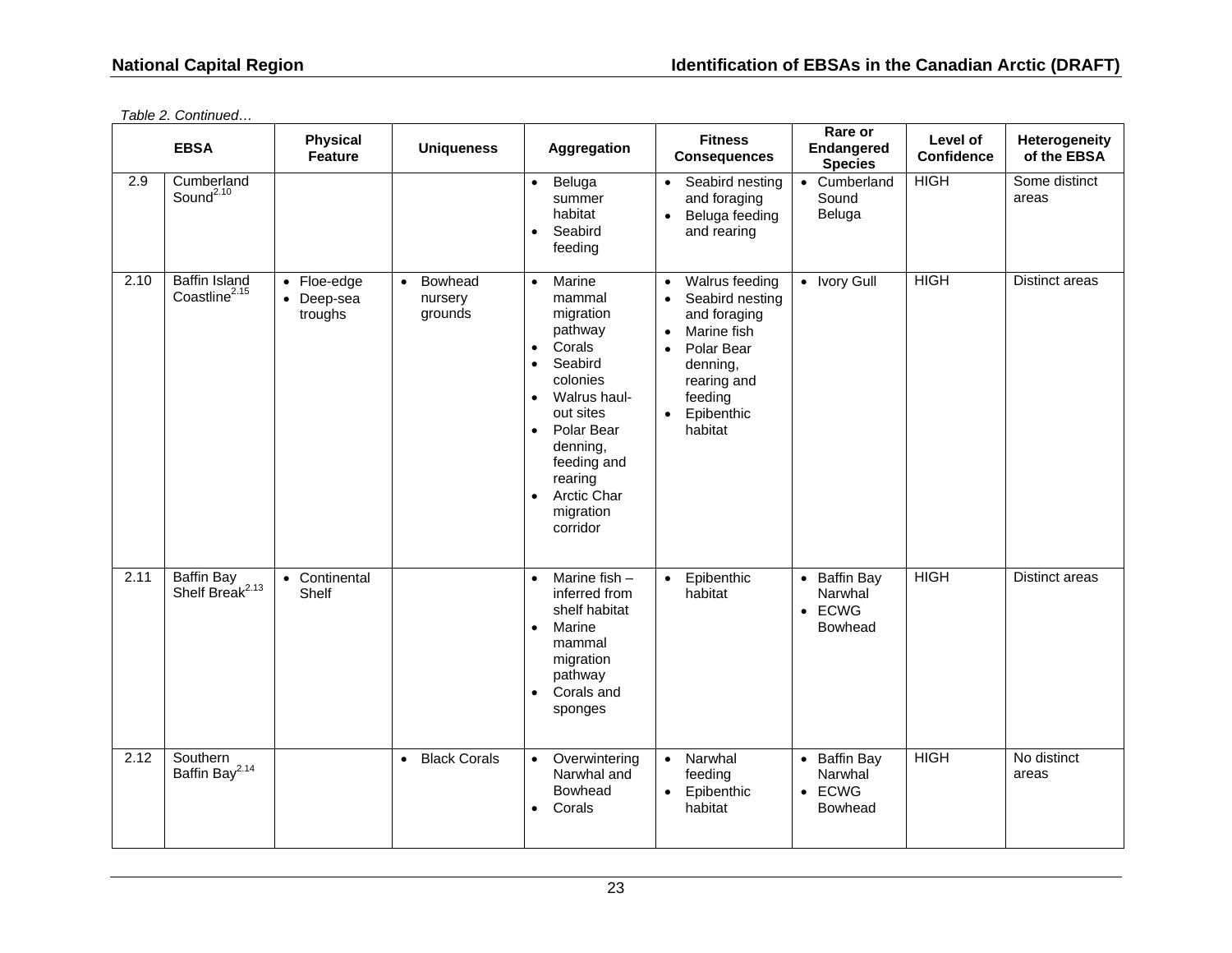|      | <b>EBSA</b>                               | <b>Physical</b><br><b>Feature</b> | <b>Uniqueness</b>                                                                                                                | Aggregation                                                                                                                                                                                                                                                                                                   | <b>Fitness</b><br><b>Consequences</b>                                                                                                                                                                                                   | Rare or<br><b>Endangered</b><br><b>Species</b> | Level of<br><b>Confidence</b> | Heterogeneity<br>of the EBSA |
|------|-------------------------------------------|-----------------------------------|----------------------------------------------------------------------------------------------------------------------------------|---------------------------------------------------------------------------------------------------------------------------------------------------------------------------------------------------------------------------------------------------------------------------------------------------------------|-----------------------------------------------------------------------------------------------------------------------------------------------------------------------------------------------------------------------------------------|------------------------------------------------|-------------------------------|------------------------------|
| 2.13 | Northern<br>Baffin Bay <sup>NEW</sup>     |                                   | $\bullet$ Seapen<br>aggregation                                                                                                  | $\bullet$<br>Large sea<br>pens                                                                                                                                                                                                                                                                                | Epibenthic<br>$\bullet$<br>habitat                                                                                                                                                                                                      |                                                | <b>HIGH</b>                   | No distinct<br>areas         |
| 2.14 | North Water<br>Polynya <sup>2.16</sup>    | • Polynya and<br>ice-edge         | Most of<br>$\bullet$<br>Canadian<br>population of<br>Ivory Gull<br>Largest and<br>most<br>productive<br>polynya in the<br>Arctic | Marine<br>$\bullet$<br>mammal<br>feedina<br>Polar Bear<br>$\bullet$<br>feeding<br>Seabird<br>$\bullet$<br>nesting and<br>feeding<br>High biological<br>productivity<br>High benthic<br>$\bullet$<br>diversity and<br>production<br>Walrus winter<br>and summer<br>haul-out sites<br>and migration<br>corridor | Seabird nesting<br>$\bullet$<br>and foraging<br>$\bullet$<br>Marine<br>mammal<br>feeding<br>High quality<br>$\bullet$<br>food supply for<br>benthos<br>Benthic re-<br>$\bullet$<br>mineralization<br>Polar Bear<br>$\bullet$<br>feeding | • Ivory Gull                                   | <b>HIGH</b>                   | No distinct<br>areas         |
| 2.15 | Eastern Jones<br>Sound <sup>2.17</sup>    | • Polynya                         | Largest colony<br>of Black-<br>legged<br>Kittiwakes in<br>Nunavut<br><b>Atlantic Puffin</b><br>$\bullet$<br>breeding site        | Walrus haul-<br>$\bullet$<br>out sites<br>Marine<br>$\bullet$<br>mammal and<br>Polar Bear<br>feeding<br>Seabird<br>$\bullet$<br>staging<br>Seaduck<br>$\bullet$<br>molting<br>Seabird<br>$\bullet$<br>colonies                                                                                                | Seabird feeding<br>$\bullet$<br>and breeding<br>Walrus feeding<br>$\bullet$                                                                                                                                                             | • Ivory Gull                                   | <b>HIGH</b>                   | No distinct<br>areas         |
| 2.16 | Cardigan<br>Strait/Hell<br>Gate $^{2.18}$ | • Polynya<br>$\bullet$ Fjords     | <b>Distinct</b><br>$\bullet$<br>western Jones<br>Sound Walrus<br>population                                                      | Walrus haul-<br>out sites<br>Seabird<br>$\bullet$<br>nesting                                                                                                                                                                                                                                                  | Walrus feeding<br>$\bullet$<br>Seabird<br>$\bullet$<br>breeding and<br>foraging                                                                                                                                                         |                                                | <b>HIGH</b>                   | No distinct<br>areas         |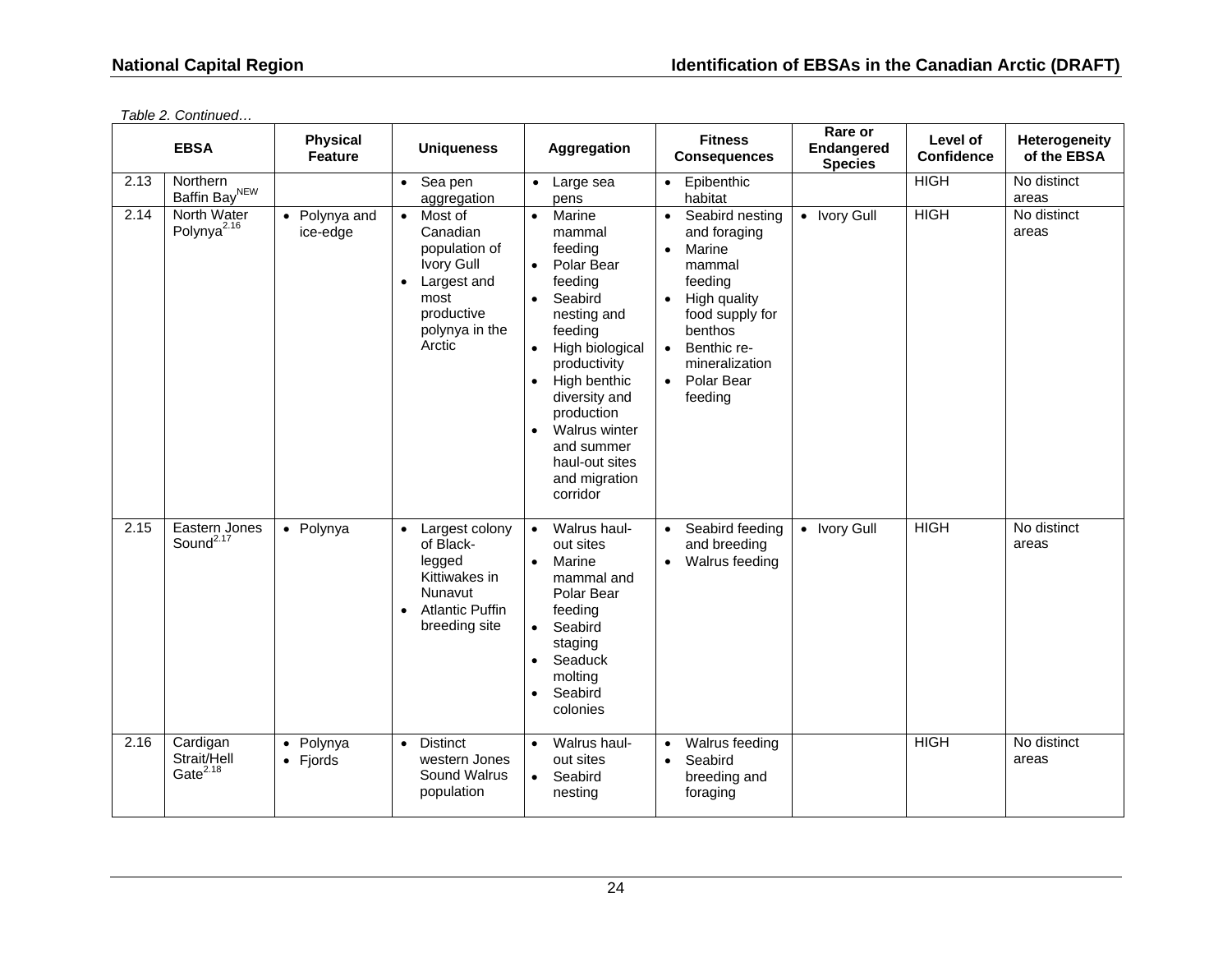## **3.0 Western Arctic**





*Figure 4. EBSAs identified within the Western Arctic biogeographic region, including those identified from the Beaufort Sea LOMA exercise (black hatch marks, Paulic et al. 2009) and those identified during this advisory meeting (red hatch marks).*

There was no evaluation provided for the Beaufort Sea LOMA and this process did not consider revisions to the current 20 EBSAs identified in Paulic et al. (2009). Some additional information was presented in Kenchington et al. (2011) and will be considered in a future revision. Information for the eastern portion of this region (east of the Inuvialuit Settlement Region (ISR)) was scarce and relied heavily on data from the Canadian Wildlife Service, DFO Stock Assessments and LEK/TEK (Government of Nunavut 2010). The M'Clintock Channel EBSA, as defined by Cobb (2011) was removed based on new information brought forward at this advisory meeting. The area no longer met the criteria to be defined as an EBSA. Four EBSAs had adjustments made to their boundaries and the rationale for EBSA identification and two new EBSAs were identified:

#### 3.1 Lambert Channel

 This area was a newly defined EBSA based on the existence of a polynya at the mouth of Lambert Channel and the wealth of LEK/TEK published in the Government of Nunavut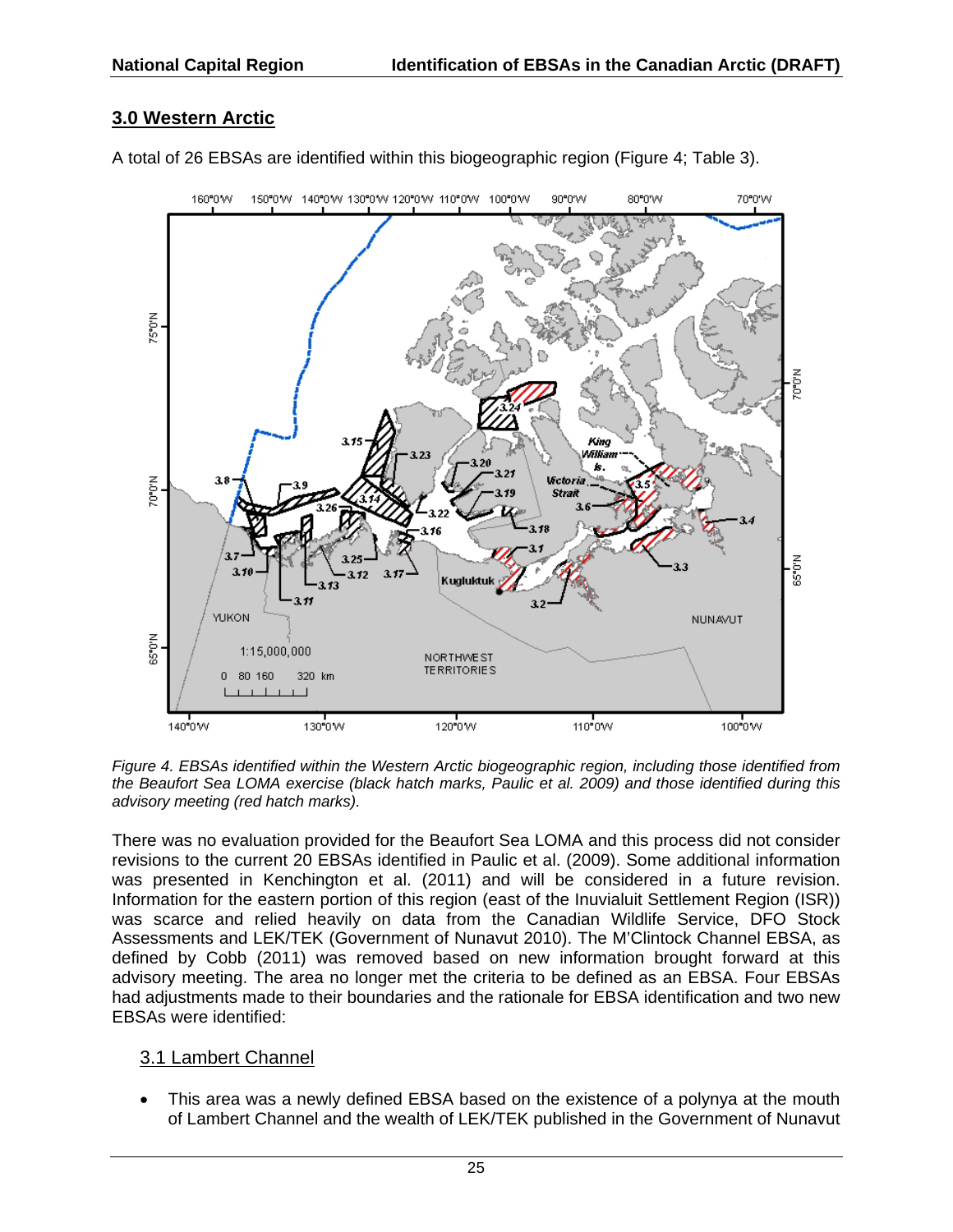(2010) coastal community report (Kugluktuk) and a recent community consultation tour (DFO 2011a). The area is important to seaducks (Mallory and Fontaine 2004) and as an Arctic Char migration and feeding corridor. There is enhanced biological productivity at and/or surrounding the recurrent polynya.

#### 3.5 King William Island

 The boundaries for this area were extended based on information from Hannah et al. (2009) which indicated there are enhanced tidal mixing zones on both the western and eastern sides of the island. In addition, Victoria Strait shows high bottom food supply and high epifaunal diversity (Kenchington et al. 2011). This area is also habitat for a depleted Polar Bear population.

#### 3.6 Southern Victoria Island Coastline

• It was agreed that the Arctic Char nearshore migratory and feeding corridor should be a separate EBSA from the King William Island area (3.5) since the ecological feature/properties were different than those of the King William Island area. This EBSA was considered as a new EBSA for Arctic Char, extending to the 50 m depth contour.

#### 3.24 Viscount Melville Sound

 The feature on which this EBSA was originally identified (Paulic et al. 2009) was defined by the presence of Beluga aggregations in a deep offshore basin. The eastern boundary of the original EBSA was defined by the political boundary of the ISR (Figure 4, black hatch marks), although the feature does extend farther east (Figure 4, red hatch marks). This EBSA was extended east into Nunavut based on the physical feature. This EBSA includes important feeding and rearing habitat for the Viscount Melville Polar Bear population.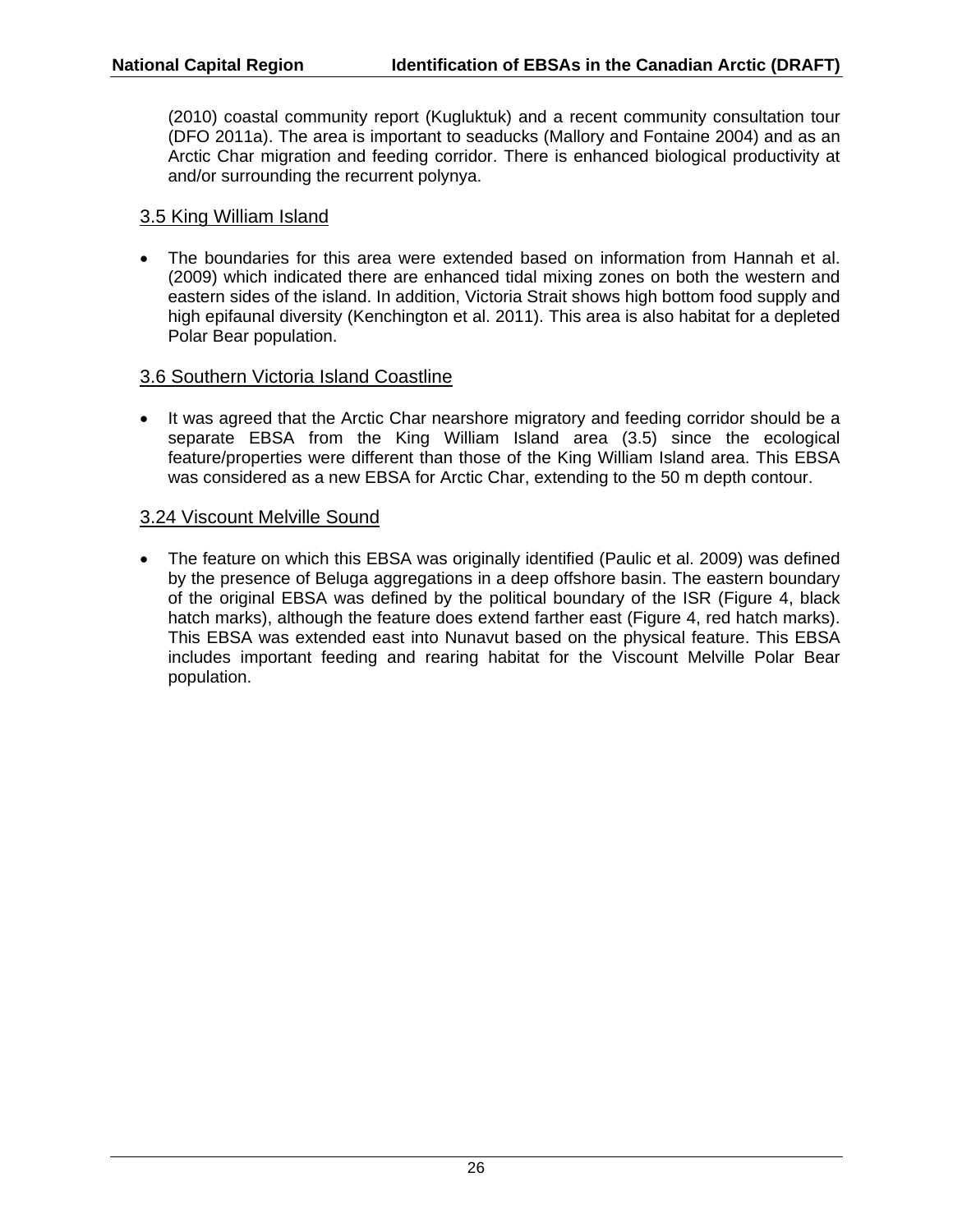|     | <b>EBSA</b>                             | <b>Physical</b><br>Feature        | <b>Uniqueness</b> | <b>Aggregation</b>                                                                                                                                                                 | <b>Fitness</b><br><b>Consequences</b>                                      | Rare or<br><b>Endangered</b><br><b>Species</b> | Level of<br><b>Confidence</b> | <b>Heterogeneity</b><br>of the EBSA |
|-----|-----------------------------------------|-----------------------------------|-------------------|------------------------------------------------------------------------------------------------------------------------------------------------------------------------------------|----------------------------------------------------------------------------|------------------------------------------------|-------------------------------|-------------------------------------|
| 3.1 | Lambert<br>Channel <sup>NEW</sup>       | • Polynya<br>Estuary<br>$\bullet$ |                   | Seabird<br>$\bullet$<br>feeding and<br>staging                                                                                                                                     | Seabird<br>$\bullet$<br>migration,<br>staging and<br>foraging              |                                                | <b>HIGH</b>                   | Some distinct<br>areas              |
| 3.2 | <b>Bathurst</b><br>Inlet $3.2$          | Strong<br>$\bullet$<br>currents   |                   | Seabird<br>$\bullet$<br>feeding<br>Marine fish<br>$\bullet$<br>communities<br><b>Ringed Seal</b><br>٠<br>Possible<br>$\bullet$<br>productive<br>benthic<br>epifauna<br>communities | Seabird feeding<br>$\bullet$<br><b>Ringed Seal</b><br>$\bullet$<br>feeding |                                                | LOW                           | No distinct<br>areas                |
| 3.3 | Queen Maud<br>Gulf<br>$Constitn9^{3.3}$ | Several<br>$\bullet$<br>estuaries |                   | <b>Arctic Char</b><br>$\bullet$<br>migration<br>corridor                                                                                                                           | <b>Arctic Char</b><br>$\bullet$<br>feeding                                 |                                                | <b>LOW</b>                    | No distinct<br>areas                |

*Table 3. Evaluation Matrix for each of the identified EBSAs in the Western Arctic biogeographic region based on DFO (2004) criteria.* 

| 3.3 | Queen Maud<br>Gulf<br>Coastline <sup>3.3</sup>          | • Several<br>estuaries        | Arctic Char<br>$\bullet$<br>migration<br>corridor                                                                                                                                                   | Arctic Char<br>$\bullet$<br>feeding                                  | <b>LOW</b>  | No distinct<br>areas   |
|-----|---------------------------------------------------------|-------------------------------|-----------------------------------------------------------------------------------------------------------------------------------------------------------------------------------------------------|----------------------------------------------------------------------|-------------|------------------------|
| 3.4 | Chantrey<br>Inlet <sup>3.4</sup>                        | • Estuary<br>• Low salinities | Arctic Char<br>$\bullet$<br>migration<br>corridor<br><b>Ringed Seal</b><br>$\bullet$<br>feeding<br>$\bullet$                                                                                        | Arctic Char<br>$\bullet$<br>feeding<br><b>Ringed Seal</b><br>feeding | LOW         | No distinct<br>areas   |
| 3.5 | King William<br>Island $3.5$                            | • Tidal mixing<br>zones       | Possible<br>$\bullet$<br>enhanced<br>productivity<br>based on<br>mixing<br><b>Ringed Seal</b><br>$\bullet$<br>and Polar Bear<br>feeding<br>High benthic<br>$\bullet$<br>diversity and<br>production | High food<br>$\bullet$<br>supply for<br>benthos                      | <b>HIGH</b> | Some distinct<br>areas |
| 3.6 | Southern<br>Victoria Island<br>Coastline <sup>NEW</sup> | • Estuaries                   | <b>Arctic Char</b><br>$\bullet$<br>migration<br>corridor                                                                                                                                            | <b>Arctic Char</b><br>$\bullet$<br>feeding                           | <b>HIGH</b> | No distinct<br>areas   |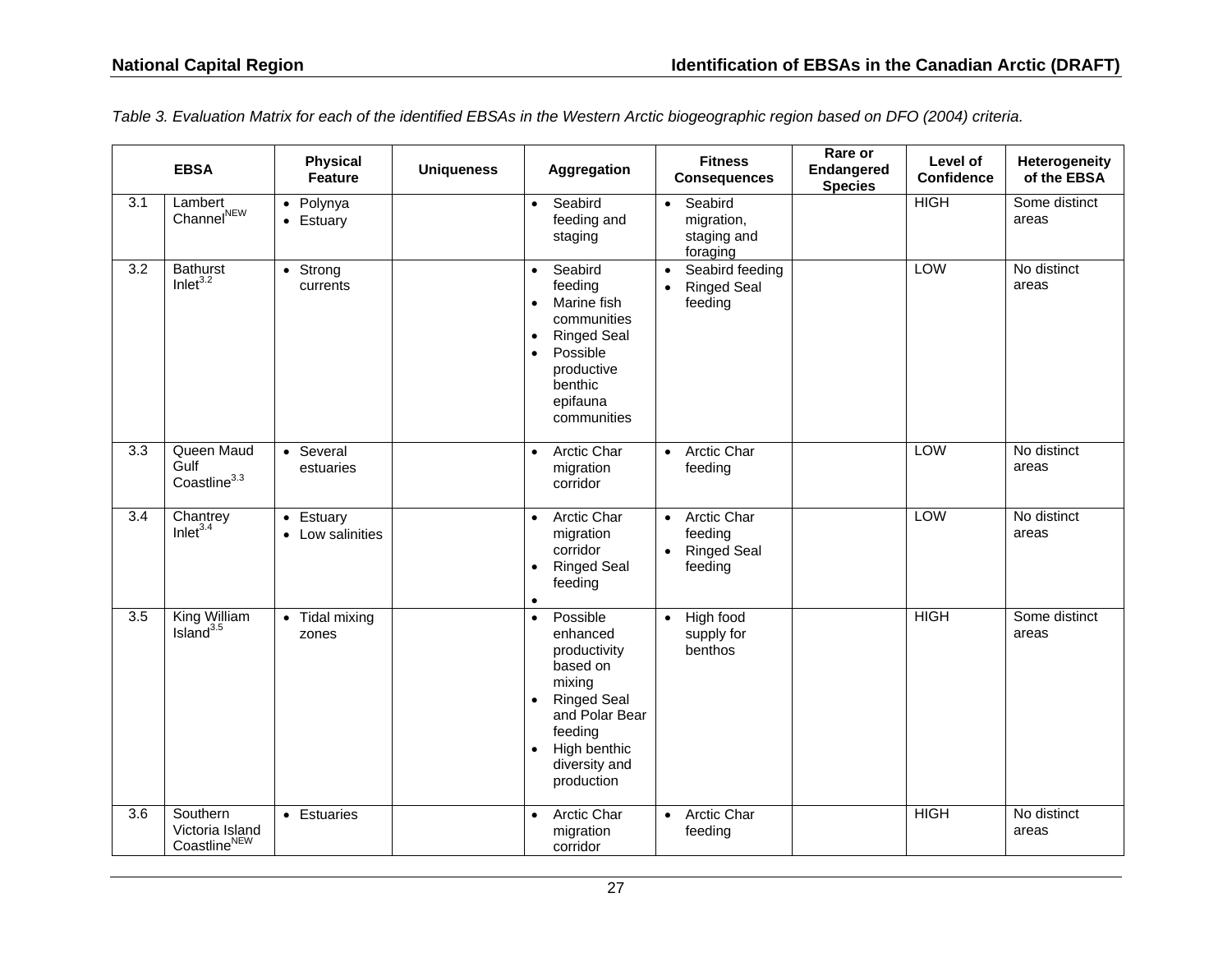|                  | <b>EBSA</b>                 | <b>Physical</b><br>Feature                                                            | <b>Uniqueness</b>                                                                                                                          | Aggregation                                                                                                                                                                                                                   | <b>Fitness</b><br><b>Consequences</b>                                                                                                        | Rare or<br>Endangered<br><b>Species</b>              | Level of<br><b>Confidence</b> | Heterogeneity<br>of the EBSA |
|------------------|-----------------------------|---------------------------------------------------------------------------------------|--------------------------------------------------------------------------------------------------------------------------------------------|-------------------------------------------------------------------------------------------------------------------------------------------------------------------------------------------------------------------------------|----------------------------------------------------------------------------------------------------------------------------------------------|------------------------------------------------------|-------------------------------|------------------------------|
| 3.7              | <b>Yukon North</b><br>Slope | $\bullet$ Steep<br>bathymetry<br>• Potential<br>upwelling<br>• Freshwater<br>corridor | • One of two<br><b>Black</b><br>Guillemot<br>colonies in<br>Inuvialuit<br>Settlement<br>Region (ISR)<br>Possible kelp<br>$\bullet$<br>beds | <b>Arctic Cisco</b><br>$\bullet$<br>and Dolly<br>Varden Char<br>migration<br>corridor<br>Marine<br>$\bullet$<br>mammal<br>migration<br>pathway and<br>feeding                                                                 | <b>Arctic Cisco</b><br>$\bullet$<br>and Dolly<br>Varden Char<br>feeding<br>Marine<br>$\bullet$<br>mammal<br>feeding                          | • Depleted<br>populations<br>of Dolly<br>Varden Char | <b>HIGH</b>                   | Some distinct<br>areas       |
| $\overline{3.8}$ | Mackenzie<br>Trough         | • Deep trough<br>• Upwelling<br>• Mackenzie<br>plume waters                           |                                                                                                                                            | Bowhead,<br>$\bullet$<br>Beluga and<br><b>Ringed Seal</b><br>migration and<br>feeding<br>Polar Bear<br>$\bullet$<br>feeding<br>High benthic<br>$\bullet$<br>diversity and<br>production                                       | Polar Bear<br>$\bullet$<br>breeding<br>High food<br>$\bullet$<br>supply for<br>benthos<br>High benthic<br>$\bullet$<br>re-<br>mineralization |                                                      | LOW                           | No distinct<br>areas         |
| 3.9              | <b>Beaufort Shelf</b>       | $\bullet$ Steep<br>bathymetry $-$<br>continental<br>shelf<br>• Upwelling              |                                                                                                                                            | Polar Bear<br>$\bullet$<br>feeding and<br>migration<br>Marine fish<br>$\bullet$<br>Bowhead<br>$\bullet$<br>feeding<br>Beluga<br>$\bullet$<br>migration<br>pathway<br>High benthic<br>$\bullet$<br>diversity and<br>production | • Polar Bear<br>feeding<br>High food<br>$\bullet$<br>supply for<br>benthos<br>High benthic<br>$\bullet$<br>re-<br>mineralization             |                                                      | LOW                           | No distinct<br>areas         |
| 3.10             | Shallow Bay                 | • Shallow<br>waters<br>$\bullet$ Large<br>estuary<br>• Gravel<br>shoals               |                                                                                                                                            | Beluga<br>$\bullet$<br><b>Ringed Seal</b><br>$\bullet$                                                                                                                                                                        | • Beluga                                                                                                                                     |                                                      | <b>HIGH</b>                   | No distinct<br>areas         |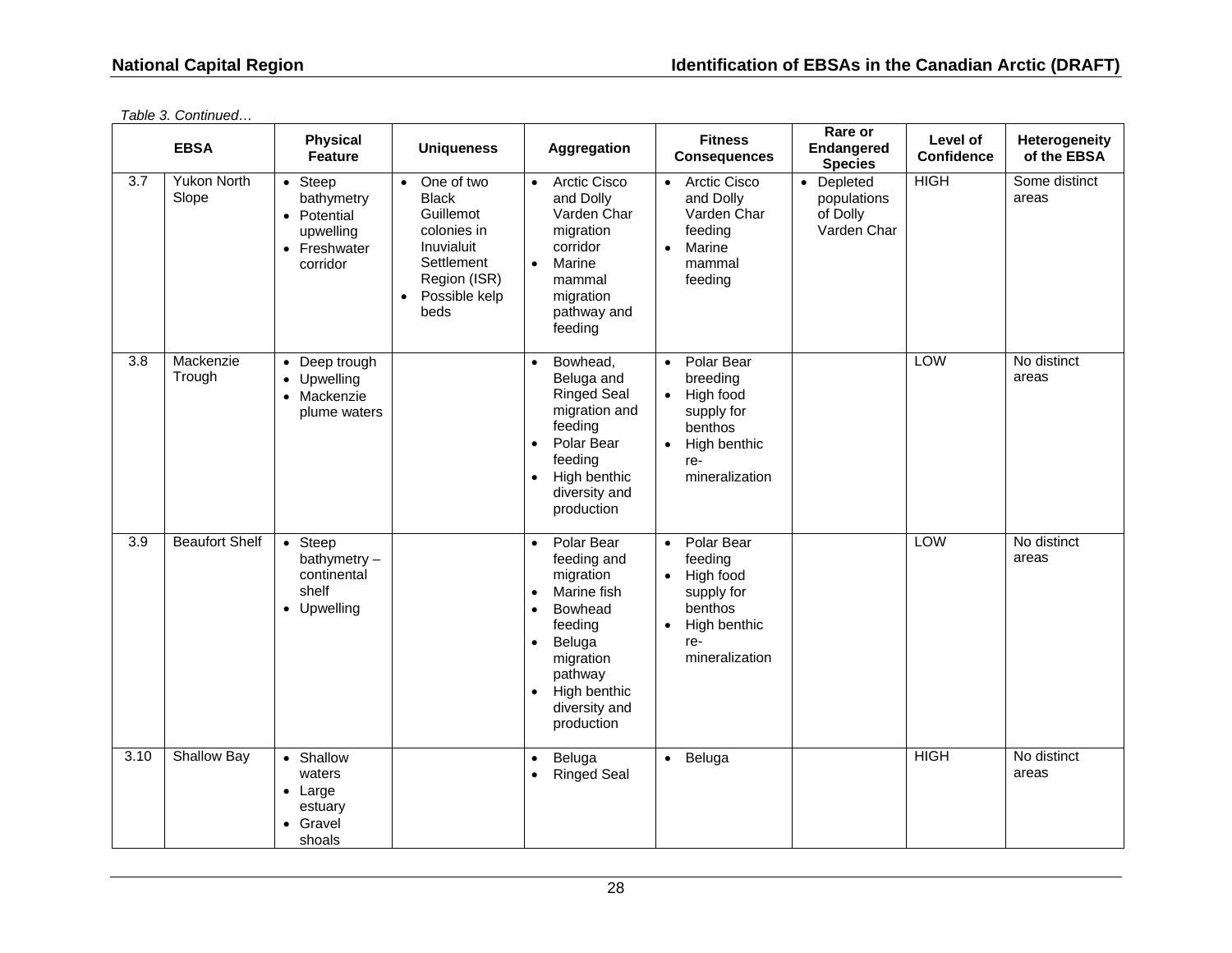|      | <b>EBSA</b>              | <b>Physical</b><br><b>Feature</b>                                       | <b>Uniqueness</b>                                                                      | Aggregation                                                                                                                                                                                                           | <b>Fitness</b><br><b>Consequences</b>                                                                                                                                                                                              | Rare or<br>Endangered<br><b>Species</b> | Level of<br><b>Confidence</b> | Heterogeneity<br>of the EBSA |
|------|--------------------------|-------------------------------------------------------------------------|----------------------------------------------------------------------------------------|-----------------------------------------------------------------------------------------------------------------------------------------------------------------------------------------------------------------------|------------------------------------------------------------------------------------------------------------------------------------------------------------------------------------------------------------------------------------|-----------------------------------------|-------------------------------|------------------------------|
| 3.11 | Beluga Bay               | • Shallow<br>waters<br>$\bullet$ Large<br>estuary<br>• Gravel<br>shoals |                                                                                        | Beluga<br>$\bullet$<br>Seabirds<br><b>Ringed Seal</b><br>$\bullet$                                                                                                                                                    | Beluga<br>$\bullet$                                                                                                                                                                                                                |                                         | <b>HIGH</b>                   | No distinct<br>areas         |
| 3.12 | <b>Husky Lakes</b>       | • Estuary<br>• Strong tidal<br>flows                                    | Unique "finger-<br>$\bullet$<br>lakes"<br>Complex<br>$\bullet$<br>coastline            | Lake Trout<br>$\bullet$<br>spawning,<br>nursery and<br>feeding<br><b>Ringed Seal</b><br>$\bullet$<br>breeding,<br>rearing and<br>feeding<br>Seabird and<br>seaduck<br>migration and<br>feeding<br>Beluga<br>$\bullet$ | Lake Trout<br>$\bullet$<br>spawning,<br>nursery and<br>feeding<br><b>Ringed Seal</b><br>$\bullet$<br>breeding,<br>rearing and<br>feeding<br>Seabird and<br>$\bullet$<br>seaduck<br>migration and<br>feeding                        |                                         | <b>HIGH</b>                   | No distinct<br>areas         |
| 3.13 | Kugmallit<br>Corridor    | • Deep trough<br>• Upwelling<br>• Mackenzie<br>plume waters             | • Artificial<br>islands<br>Gas vents<br>$\bullet$<br>Underwater<br>$\bullet$<br>pingos | <b>Ringed Seal</b><br>$\bullet$<br>migration and<br>feeding                                                                                                                                                           | High food<br>$\bullet$<br>supply for<br>benthos<br>High benthic<br>$\bullet$<br>re-<br>mineralization                                                                                                                              | Pigheaded<br>$\bullet$<br>Prickleback   | <b>HIGH</b>                   | Some distinct<br>areas       |
| 3.14 | Cape Bathurst<br>Polynya | • Polynya and<br>associated<br>ice-edge<br>• Upwelling                  |                                                                                        | Seaduck<br>$\bullet$<br>staging and<br>feeding<br>Marine<br>$\bullet$<br>mammal<br>feeding and<br>migration<br>Seal feeding<br>and migration<br>High benthic<br>$\bullet$<br>diversity and<br>production              | Seaduck<br>$\bullet$<br>feeding<br>Marine<br>$\bullet$<br>mammal<br>feeding and<br>migration<br>Seal feeding<br>$\bullet$<br>High food<br>$\bullet$<br>supply for<br>benthos<br>High benthic<br>$\bullet$<br>re-<br>mineralization |                                         | <b>HIGH</b>                   | No distinct<br>areas         |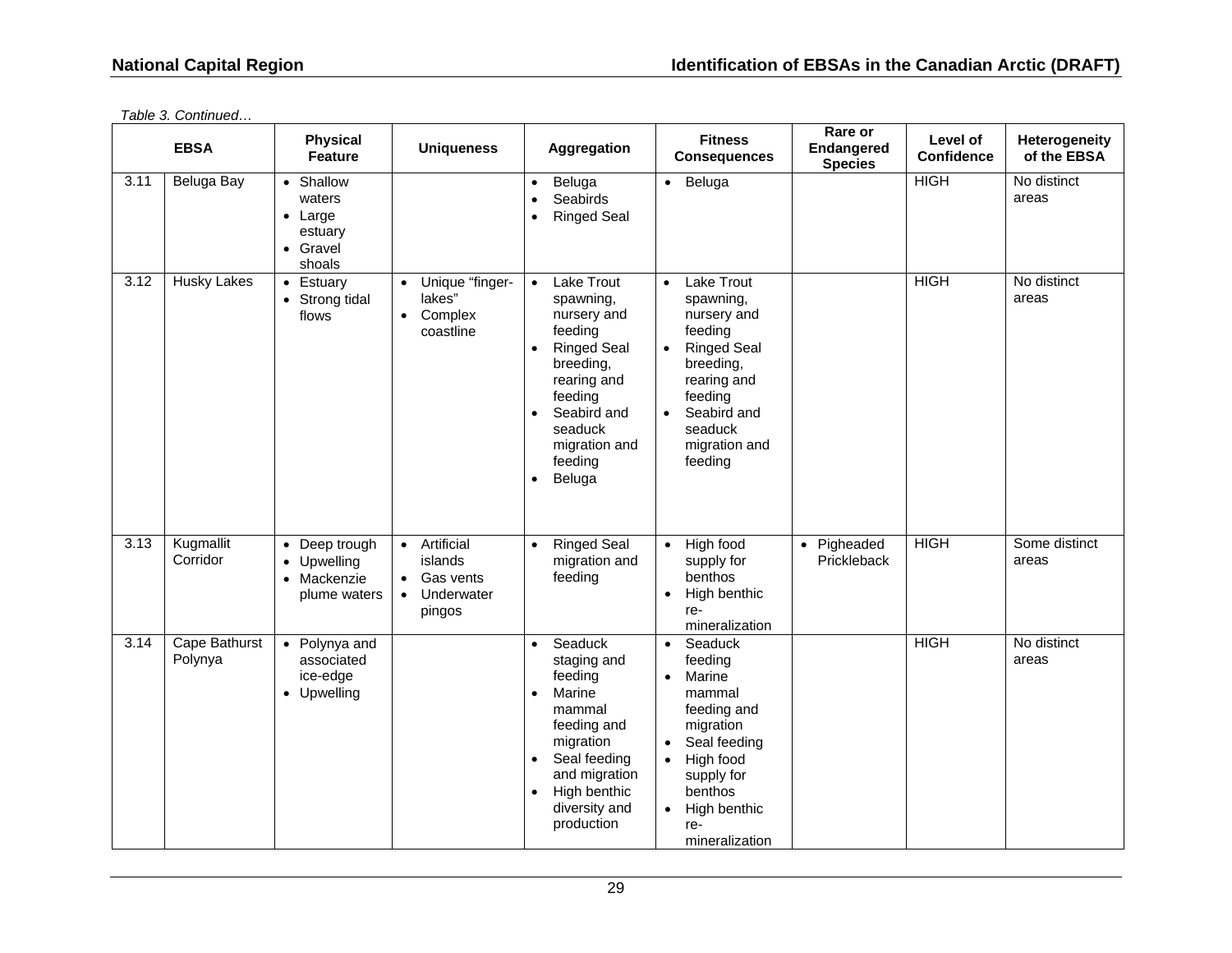|      | <b>EBSA</b>                      | <b>Physical</b><br><b>Feature</b>            | <b>Uniqueness</b>                                                                                                                                                                                                                     | <b>Aggregation</b>                                                                                                                                                                                           | <b>Fitness</b><br><b>Consequences</b>                                                                                                                                                               | Rare or<br>Endangered<br><b>Species</b> | Level of<br><b>Confidence</b> | Heterogeneity<br>of the EBSA |
|------|----------------------------------|----------------------------------------------|---------------------------------------------------------------------------------------------------------------------------------------------------------------------------------------------------------------------------------------|--------------------------------------------------------------------------------------------------------------------------------------------------------------------------------------------------------------|-----------------------------------------------------------------------------------------------------------------------------------------------------------------------------------------------------|-----------------------------------------|-------------------------------|------------------------------|
| 3.15 | <b>Banks Island</b><br>Shorelead | • Flaw lead<br>and<br>associated<br>ice-edge |                                                                                                                                                                                                                                       | Seaduck<br>$\bullet$<br>staging and<br>foraging<br><b>Bearded Seal</b><br>$\bullet$<br>feeding                                                                                                               | Seaduck<br>$\bullet$<br>foraging                                                                                                                                                                    |                                         | LOW                           | No distinct<br>areas         |
| 3.16 | Pearce Point                     | • Upwelling                                  | One of two<br>$\bullet$<br>western Arctic<br><b>Black</b><br>Guillemot<br>colonies<br>Only colony of<br>$\bullet$<br>Thick-billed<br>Murres in<br>western<br>Canadian<br>Arctic and only<br>colony of this<br>subspecies in<br>Canada | <b>Ringed Seal</b><br>$\bullet$<br>rearing<br>Polar Bear<br>$\bullet$<br>rearing and<br>feeding<br>Seabird<br>$\bullet$<br>breeding and<br>foraging<br>Marine<br>$\bullet$<br>mammal<br>migration<br>pathway | Seabird<br>$\bullet$<br>breeding,<br>rearing and<br>feeding<br>Bowhead and<br>$\bullet$<br>Beluga<br>migration<br>pathway                                                                           |                                         | LOW                           | Some distinct<br>areas       |
| 3.17 | Hornaday<br>River                | • Estuary                                    | Possible kelp<br>beds                                                                                                                                                                                                                 | <b>Ringed Seal</b><br>rearing<br><b>Arctic Char</b><br>$\bullet$<br>migration<br>corridor<br>Pacific Herring<br>$\bullet$<br>Bowhead and<br>$\bullet$<br>Beluga<br>migration<br>pathway                      | <b>Ringed Seal</b><br>$\bullet$<br>rearing and<br>feeding<br><b>Bowhead</b><br>$\bullet$<br>feeding<br><b>Arctic Char</b><br>$\bullet$<br>feeding corridor                                          |                                         | <b>HIGH</b>                   | Some distinct<br>areas       |
| 3.18 | Kagloryuak<br>River              | • Estuary                                    |                                                                                                                                                                                                                                       | Arctic Char<br>migration<br>corridor<br><b>Ringed Seal</b><br>$\bullet$<br>breeding,<br>rearing and<br>feeding<br>Seabird<br>$\bullet$<br>feeding<br>Polar Bear<br>feeding                                   | <b>Arctic Char</b><br>$\bullet$<br>feeding corridor<br><b>Ringed Seal</b><br>$\bullet$<br>breeding,<br>rearing and<br>feeding<br>Seabird feeding<br>$\bullet$<br>Polar Bear<br>$\bullet$<br>feeding |                                         | LOW                           | No distinct<br>areas         |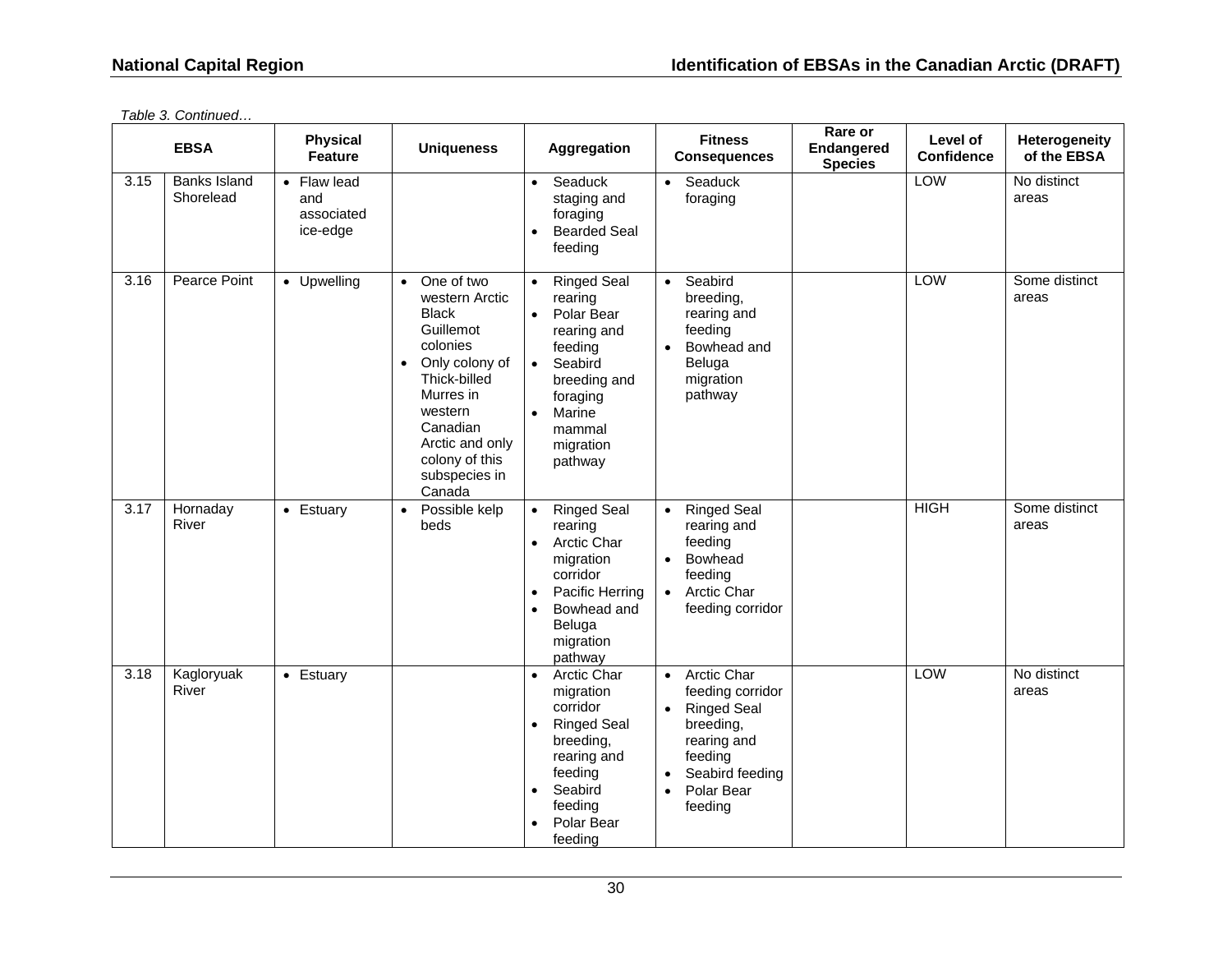|      | <b>EBSA</b>                   | <b>Physical</b><br><b>Feature</b>      | <b>Uniqueness</b> | Aggregation                                                                                                                                                                                           | <b>Fitness</b><br><b>Consequences</b>                                                                                                                                           | Rare or<br>Endangered<br><b>Species</b> | Level of<br><b>Confidence</b> | Heterogeneity<br>of the EBSA |
|------|-------------------------------|----------------------------------------|-------------------|-------------------------------------------------------------------------------------------------------------------------------------------------------------------------------------------------------|---------------------------------------------------------------------------------------------------------------------------------------------------------------------------------|-----------------------------------------|-------------------------------|------------------------------|
| 3.19 | <b>Prince Albert</b><br>Sound | • Flaw lead<br>• Estuary<br>influences |                   | <b>Arctic Char</b><br>$\bullet$<br>migration<br>corridor<br>Seabird and<br>$\bullet$<br>seaduck<br>feeding and<br>migration<br><b>Ringed Seal</b><br>$\bullet$<br>breeding,<br>rearing and<br>feeding | <b>Arctic Char</b><br>$\bullet$<br>feeding corridor<br>Seabird and<br>$\bullet$<br>seaduck<br>feeding<br><b>Ringed Seal</b><br>$\bullet$<br>breeding,<br>rearing and<br>feeding | • Northern<br>Wolfish                   | <b>HIGH</b>                   | No distinct<br>areas         |
| 3.20 | <b>Walker Bay</b>             | • Coastal<br>estuary                   |                   | Arctic Char<br>$\bullet$<br>migration<br>corridor<br>Ringed and<br><b>Bearded Seals</b><br>feeding<br>Seabird and<br>$\bullet$<br>seaduck<br>feeding                                                  | <b>Arctic Char</b><br>$\bullet$<br>feeding corridor<br>• Ringed and<br><b>Bearded Seals</b><br>feeding<br>Seabird and<br>$\bullet$<br>seaduck<br>feeding                        |                                         | LOW                           | No distinct<br>areas         |
| 3.21 | Minto Inlet                   | • Coastal<br>estuary                   |                   | <b>Arctic Char</b><br>migration<br>corridor<br>Seabird<br>$\bullet$<br>migration and<br>feeding<br><b>Ringed Seal</b><br>$\bullet$<br>rearing and<br>feeding                                          | <b>Arctic Char</b><br>$\bullet$<br>feeding corridor<br><b>Ringed Seal</b><br>$\bullet$<br>rearing and<br>feeding                                                                |                                         | LOW                           | No distinct<br>areas         |
| 3.22 | De Salis Bay                  | • Upwelling                            |                   | Arctic Char<br>$\bullet$<br>migration<br>corridor<br>Seabird and<br>$\bullet$<br>seaduck<br>nesting and<br>feeding<br>Marine<br>$\bullet$<br>mammal<br>rearing,<br>feeding and<br>migrations          | Arctic Char<br>$\bullet$<br>feeding corridor<br>Seabird and<br>$\bullet$<br>seaduck<br>feeding<br>Marine<br>$\bullet$<br>mammal<br>feeding and<br>migration                     |                                         | <b>HIGH</b>                   | Some distinct<br>areas.      |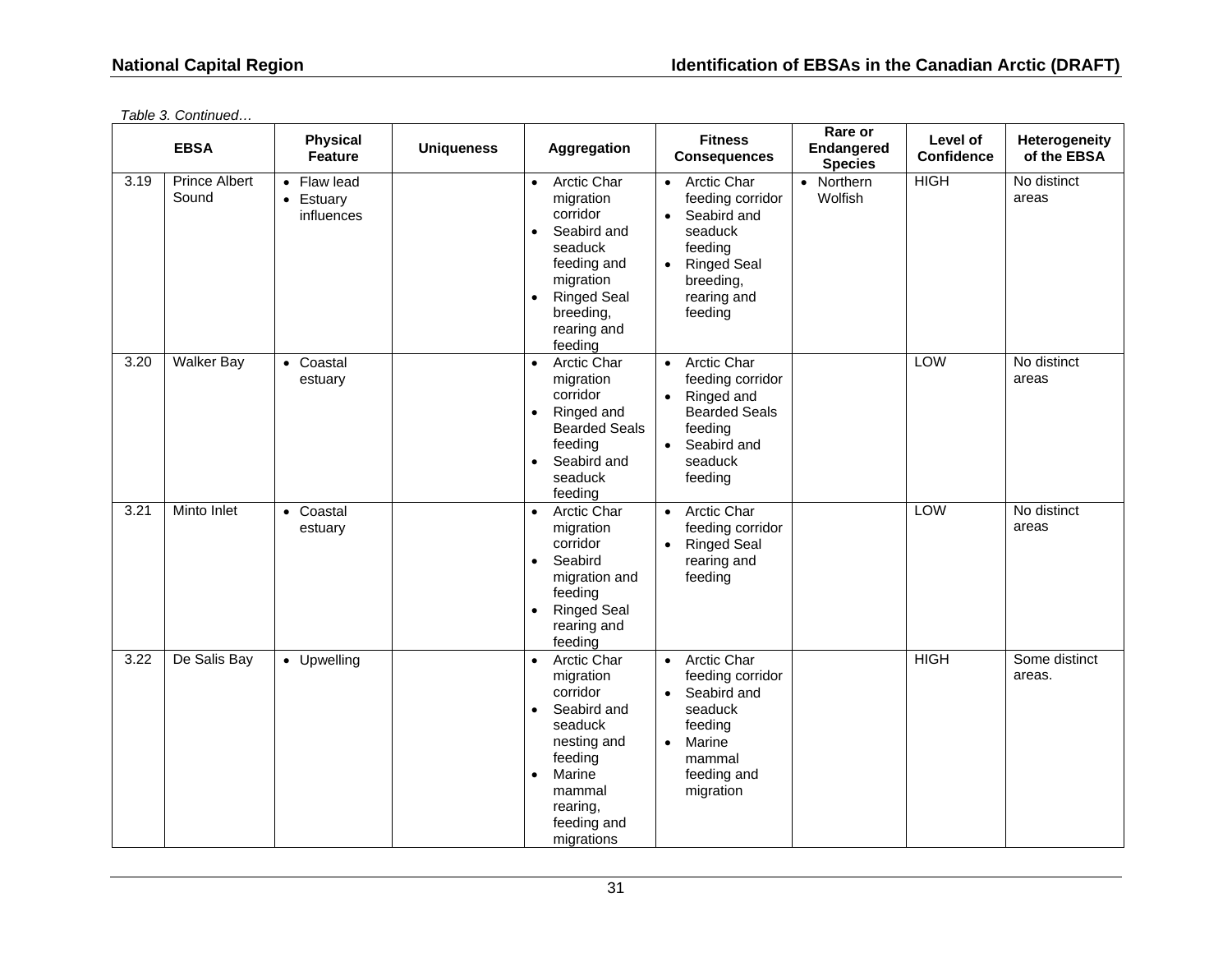|      | <b>EBSA</b>                | <b>Physical</b><br><b>Feature</b>                                                              | <b>Uniqueness</b>                                       | Aggregation                                                                                                                                                                                                                                           | <b>Fitness</b><br><b>Consequences</b>                                                                                                                                      | Rare or<br><b>Endangered</b><br><b>Species</b> | Level of<br><b>Confidence</b> | Heterogeneity<br>of the EBSA |
|------|----------------------------|------------------------------------------------------------------------------------------------|---------------------------------------------------------|-------------------------------------------------------------------------------------------------------------------------------------------------------------------------------------------------------------------------------------------------------|----------------------------------------------------------------------------------------------------------------------------------------------------------------------------|------------------------------------------------|-------------------------------|------------------------------|
| 3.23 | <b>Thesiger Bay</b>        | • Flaw lead<br>polynya<br>• Estuary<br>• Gravel<br>shoals<br>• Saline<br>lakes/depres<br>sions | Possible Kelp<br>beds                                   | Benthic<br>$\bullet$<br>communities<br>Capelin<br>$\bullet$<br>migration<br>Seals and<br>$\bullet$<br>Polar Bear<br>feeding<br>Beluga<br>$\bullet$<br><b>Arctic Char</b><br>$\bullet$<br>migration<br>corridor                                        | Arctic Char<br>$\bullet$<br>feeding corridor<br>Seals, Polar<br>$\bullet$<br>Bear and<br>Beluga feeding                                                                    | • Walrus<br>Peregrine<br>$\bullet$<br>Falcon   | <b>HIGH</b>                   | Distinct areas               |
| 3.24 | Viscount<br>Melville Sound | • Deep basin                                                                                   |                                                         | Beluga feeding<br>$\bullet$<br>Polar Bear<br>$\bullet$<br>feeding and<br>rearing habitat                                                                                                                                                              | Beluga feeding<br>$\bullet$<br>Polar Bear<br>$\bullet$<br>feeding and<br>rearing                                                                                           |                                                | LOW                           | No distinct<br>areas         |
| 3.25 | <b>Horton River</b>        | $\bullet$ Steep<br>bathymetry<br>• Upwelling<br>Estuary                                        | <b>Diverse</b><br>$\bullet$<br>meiofauna<br>communities | Marine<br>$\bullet$<br>mammal<br>migration<br>pathway and<br>feeding<br><b>Arctic Char</b><br>$\bullet$<br>migration<br>corridor<br>Polar Bear<br>$\bullet$<br>breeding                                                                               | Marine<br>$\bullet$<br>mammal<br>feeding<br><b>Arctic Char</b><br>$\bullet$<br>feeding corridor<br>Polar Bear<br>$\bullet$<br>breeding                                     |                                                | LOW                           | Some distinct<br>areas       |
| 3.26 | <b>Liverpool Bay</b>       | • Upwelling<br>$\bullet$ Tides                                                                 | Possible Kelp<br>beds                                   | Seabird and<br>$\bullet$<br>seaduck<br>nesting,<br>feeding,<br>staging and/or<br>molting<br>Polar Bear<br>$\bullet$<br>feeding and<br>rearing<br>Zooplankton<br>$\bullet$<br>communities<br>Marine<br>$\bullet$<br>mammal<br>migration and<br>feeding | Seabird and<br>$\bullet$<br>seaduck<br>feeding,<br>nesting and<br>staging<br>Polar Bear<br>$\bullet$<br>feeding and<br>rearing<br>Marine<br>$\bullet$<br>mammal<br>feeding |                                                | LOW                           | Some distinct<br>areas       |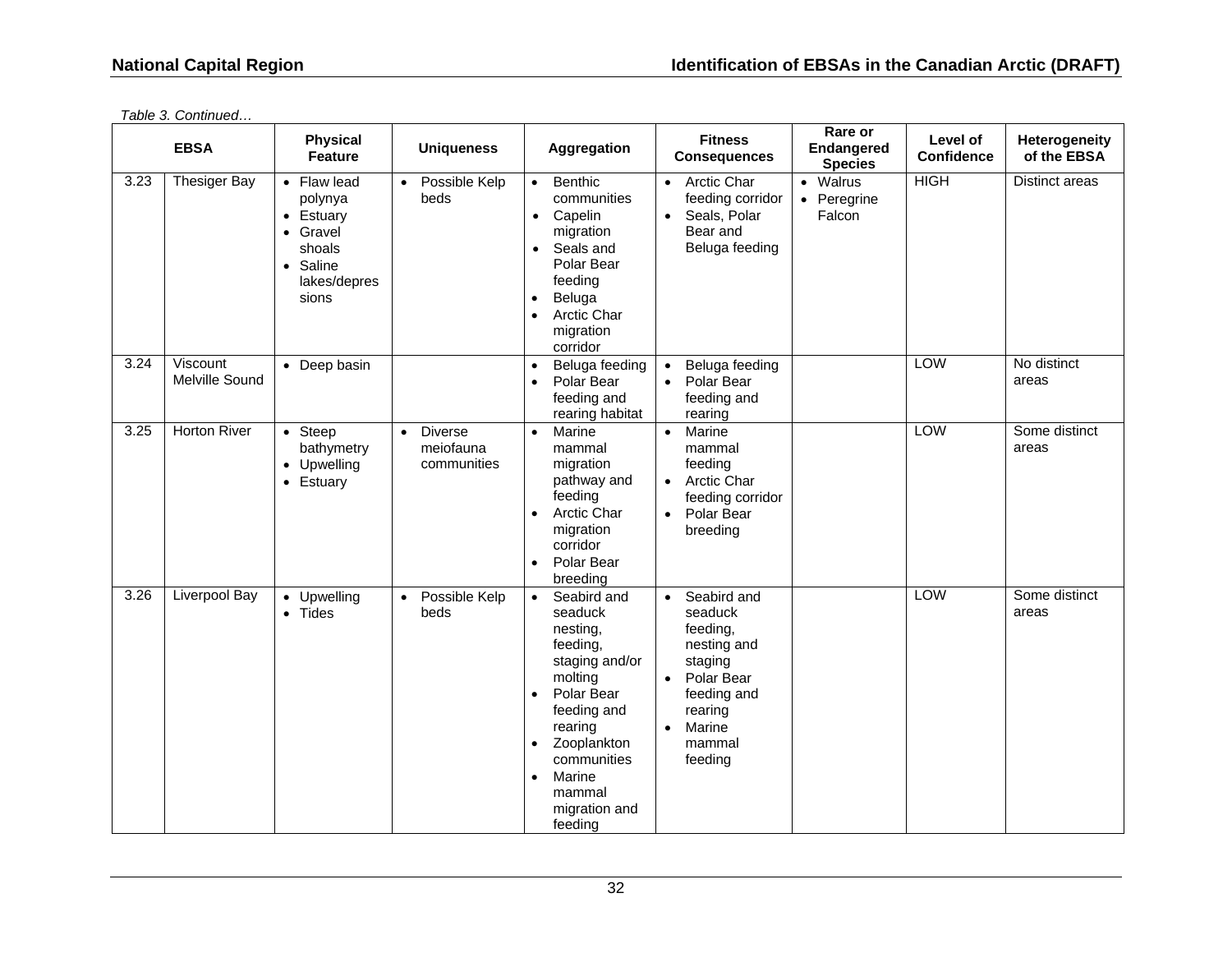## **4.0 Arctic Basin**

The distinctive feature of the Arctic Basin is the relatively constant cover of ice sheets and multiyear pack ice (Figure 5; Table 4). The multi-year ice floats on the Arctic Ocean and currently covers more than 90 percent of this Canadian biogeographic region and was the only area defined as an EBSA. There was general agreement that this physical habitat was unique both globally, nationally and regionally. The feature itself extends outside of Canadian waters, well into the Arctic Basin. The boundaries of one EBSA was modified and a number of biological and ecological features within were identified:

### 4.1 Multi-year Pack Ice

The region of the Canadian Arctic Ocean between M'Clure Strait and Nares Strait is the source region for the thickest multi-year ice in the Arctic Ocean. The spatial and temporal patterns of the dramatic declines in Arctic summer ice coverage over the last few decades demonstrate that this region is the area where the thick multi-year ice will persist the longest.

This multi-year ice is a unique habitat whose community structure is not well known. It is thought to be particularly important for long-lived (6+ years) autochthonous amphipods, such as *Gammarus wilkitzkii* and the mat-forming centric diatom *Melosira arctica* that is generally associated with Arctic under-ice communities. There is a likelihood that this region is core habitat for a variety of ice adapted heterotrophic microbes (e.g., bacteria, archaea, protists) and zooplankton. The portion of this region near M'Clure Strait is now the summer habitat for a significant portion of the southern Beaufort and northern Beaufort Polar Bear populations (Durner et al. 2009). The edge of the multi-year pack ice has become an important summer refuge for these bears and is expected to remain so into the future (Durner et al. 2009).

In addition to the multi-year pack ice, the Beaufort Gyre was also identified as an important and unique physical feature within this biogeographic region (Figure 5). The Beaufort Gyre is a large anticyclonic gyre in the southern Canada Basin of the Arctic Ocean that contains a globally significant accumulation of freshwater from the North American and Eurasian arctic rivers. It is unique in this respect; and the release of freshwater from the gyre through the Canadian Arctic Archipelago and Fram Strait is of international interest via its impact on the oceanography of the Canadian Arctic Archipelago and Greenland and Labrador seas. The Beaufort Gyre is defined by the strong stratification and low surface nutrient concentrations that are created by the accumulated freshwater. This ecosystem is relatively poorly understood and requires further study to define and assess its ecological properties, and, if appropriate, delineate boundaries for an EBSA.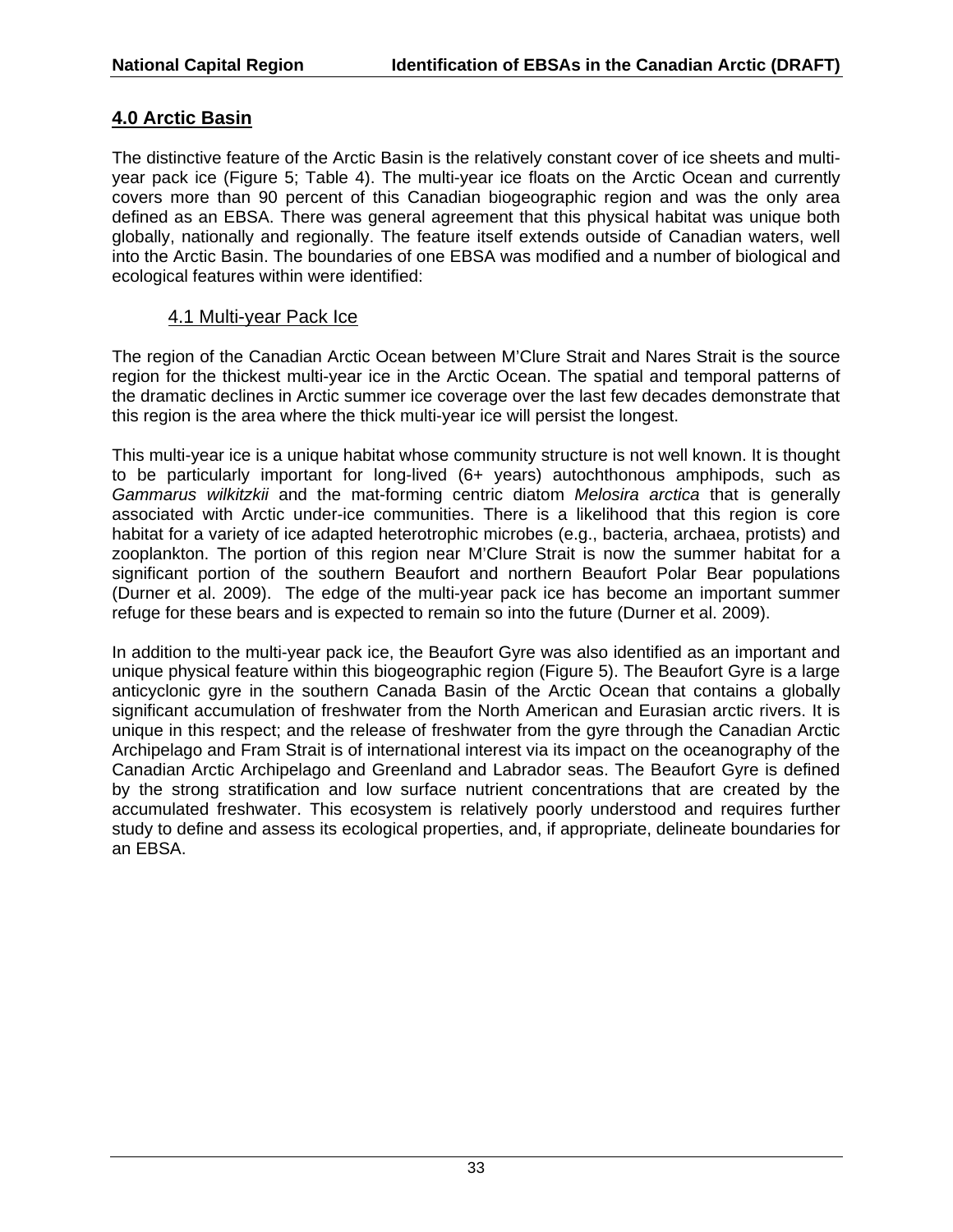

*Figure 5. Multi-year Pack ice EBSA identified for the Arctic Basin biogeographic region. The Beaufort Gyre (red arrow) is an important oceanographic feature which contributes to ecosystem structure and functioning in the Arctic Basin and the Western Arctic biogeographic regions. The Arctic Basin multi-year ice EBSA is defined by Canada's international boundary (blue dashed line). The ecological and biological features of this EBSA extend beyond Canadian waters and are identified (approximately) by the red stippled area adjacent.*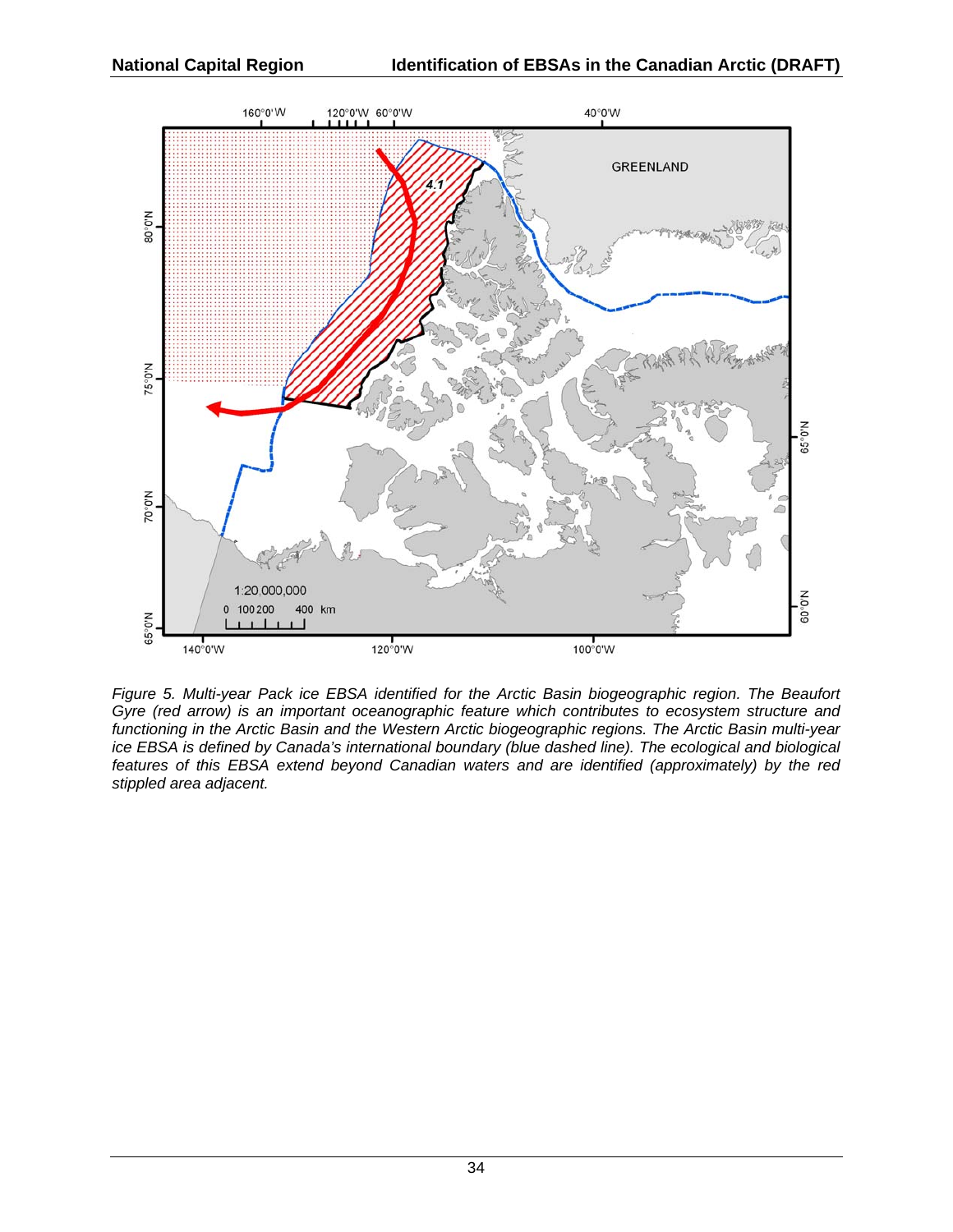*Table 4. Evaluation Matrix for each of the identified EBSAs in the Arctic Basin and Arctic Archipelago biogeographic regions based on DFO (2004) criteria.* 

|                  | <b>EBSA</b>                                           | <b>Physical</b><br><b>Feature</b>                                                                                                                | <b>Uniqueness</b>                                                                                                                                                                                     | Aggregation                                                                                                                                  | <b>Fitness</b><br><b>Consequences</b>                                                                                                                  | Rare or<br>Endangered<br><b>Species</b>   | Level of<br><b>Confidence</b> | Heterogeneity<br>of the EBSA |
|------------------|-------------------------------------------------------|--------------------------------------------------------------------------------------------------------------------------------------------------|-------------------------------------------------------------------------------------------------------------------------------------------------------------------------------------------------------|----------------------------------------------------------------------------------------------------------------------------------------------|--------------------------------------------------------------------------------------------------------------------------------------------------------|-------------------------------------------|-------------------------------|------------------------------|
| 4.1              | Arctic Basin<br>Multi-year<br>Pack Ice <sup>4.1</sup> | • Pack ice and<br>associated<br>ice edges<br>• Shorelead<br>polynya<br>• Deep basin<br>Shelf break<br>• Anti-cyclonic<br><b>Beaufort</b><br>Gyre | Unique<br>$\bullet$<br>structural and<br>physical<br>habitats<br>Under-ice<br>$\bullet$<br>communities<br>Globally<br>$\bullet$<br>significant<br>accumulation<br>of freshwater<br>(Beaufort<br>Gyre) | Polar Bear<br>$\bullet$<br>denning,<br>feeding and<br>summer<br>refugia                                                                      | Polar Bear<br>$\bullet$<br>feeding, rearing<br>and summer<br>refugia habitat<br>Long-lived<br>$\bullet$<br>arthropods<br>Mat-forming<br>centric diatom |                                           | <b>HIGH</b>                   | Some distinct<br>areas       |
| 5.1              | Ellesmere<br>Island Ice<br>Shelves <sup>5.2</sup>     | • Ice shelves<br>• Landfast ice                                                                                                                  | Under-ice<br>$\bullet$<br>communities                                                                                                                                                                 |                                                                                                                                              |                                                                                                                                                        |                                           | <b>HIGH</b>                   | No distinct<br>areas         |
| $\overline{5.2}$ | Nansen-<br>Eureka-Greely<br>Fjord $5.1$               | $\bullet$ Fjord<br>complex                                                                                                                       | Unique fish<br>$\bullet$<br>communities                                                                                                                                                               | Polar Bear<br>$\bullet$<br><b>Ringed Seal</b><br>$\bullet$                                                                                   |                                                                                                                                                        |                                           | <b>HIGH</b>                   | No distinct<br>areas         |
| 5.3              | Archipelago<br>Multi-year<br>Pack IceNEW              | • Pack ice and<br>associated<br>ice-edges<br>• Island<br>archipelago                                                                             | <b>Largest Arctic</b><br>archipelago in<br>the world<br>Last remaining<br>$\bullet$<br>island pack ice<br>refugium<br><b>Ivory Gull</b><br>$\bullet$<br>nesting<br>(Seymour<br>Island)                | Under-ice<br>communities<br>Seabird<br>$\bullet$<br>nesting and<br>foraging<br>Polar Bear<br>$\bullet$<br>denning,<br>feeding and<br>rearing | Polar Bear<br>$\bullet$<br>summer refugia<br>habitat                                                                                                   | • Ivory Gull                              | <b>HIGH</b>                   | No distinct<br>areas         |
| $\overline{5.4}$ | Norwegian<br>Bay <sup>NEW</sup>                       |                                                                                                                                                  | Most<br>$\bullet$<br>genetically<br>differentiated<br>population of<br>Polar Bears                                                                                                                    | Marine<br>$\bullet$<br>mammal<br>feeding<br>Polar Bear<br>$\bullet$<br>feeding and<br>rearing                                                | Polar Bear<br>$\bullet$<br>summer refugia<br>habitat                                                                                                   |                                           |                               | No distinct<br>areas         |
| 5.5              | <b>Princess Maria</b><br>Bay <sup>NEW</sup>           | $\bullet$ Fjords                                                                                                                                 |                                                                                                                                                                                                       | Walrus haul-<br>out sites<br>High<br>$\bullet$<br>productivity                                                                               | Walrus feeding<br>Seal and<br>$\bullet$<br>Narwhal<br>feeding                                                                                          | <b>Baffin Bay</b><br>$\bullet$<br>Narwhal | <b>HIGH</b>                   | No distinct<br>areas         |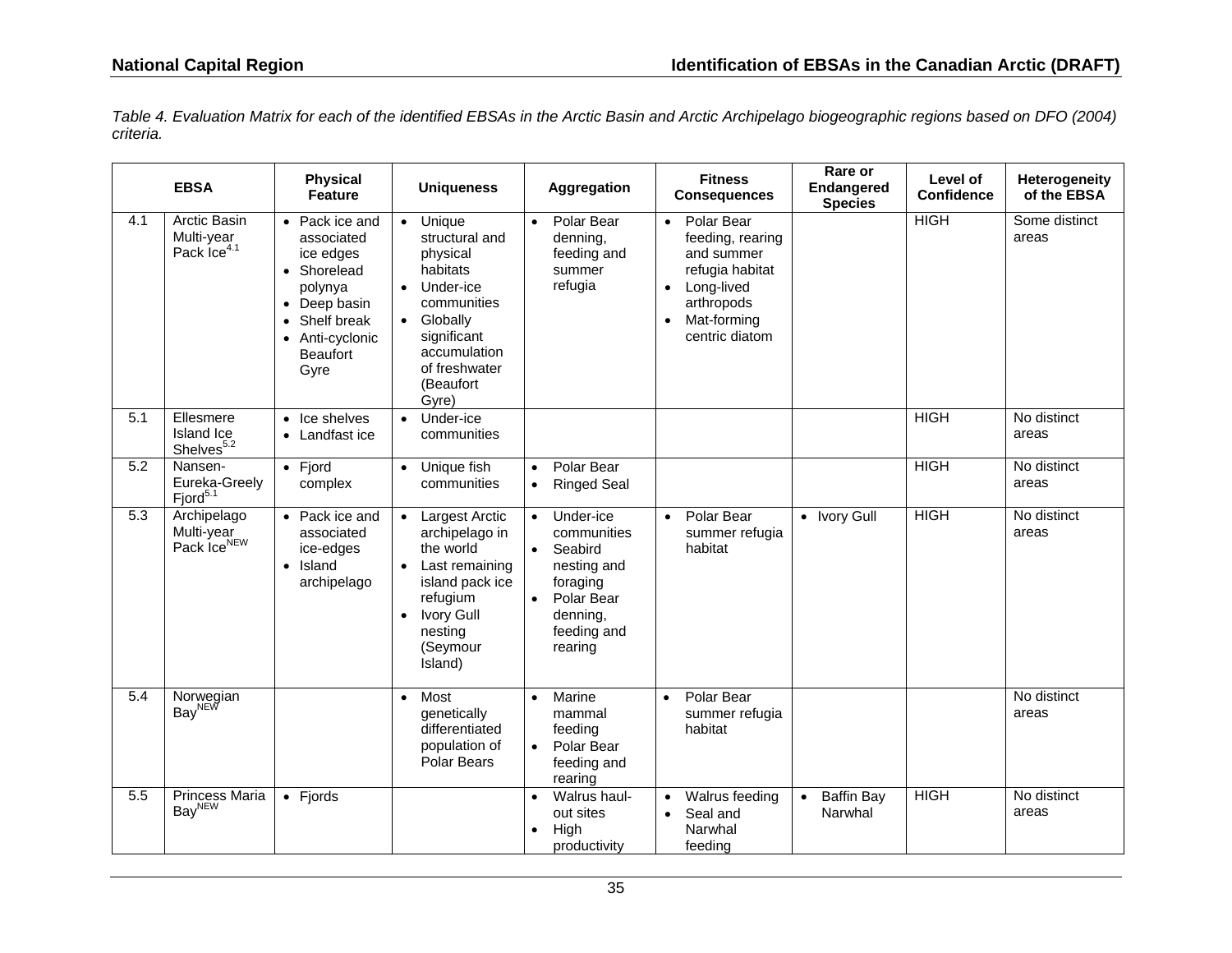## **5.0 Arctic Archipelago**

This biogeographic region was another area where information was particularly incomplete. Consequently both boundaries and rationales for EBSAs are uncertain, although still based on the best available information in this region. Three new EBSAs were identified for a total of five EBSAs within this biogeographic region (Figure 6; Table 4).



*Figure 6. EBSAs identified for the Arctic Archipelago biogeographic region (red hatched areas). The Princess Maria Bay EBSA (5.5) boundary is defined by the political boundary between Canada and Greenland however, the ecological and biological features extend past these boundaries and are identified by the red stippled area adjacent. The dashed blue line represents Canada's international boundary.* 

Two EBSAs were identified based on the EBSAs proposed and documented in Cobb (2011). An additional three were identified based on expert knowledge (including LEK/TEK) and additional scientific data/publications contributed at the meeting:

#### 5.3 Archipelago Multi-year Pack Ice

 There was general agreement that the multi-year pack ice within the archipelago supports different communities than those within the Arctic Basin. In addition the EBSA includes thousands of islands with jagged coastlines, making it one of the largest/most expansive Arctic archipelagos in the world, a unique feature of the Canadian Arctic.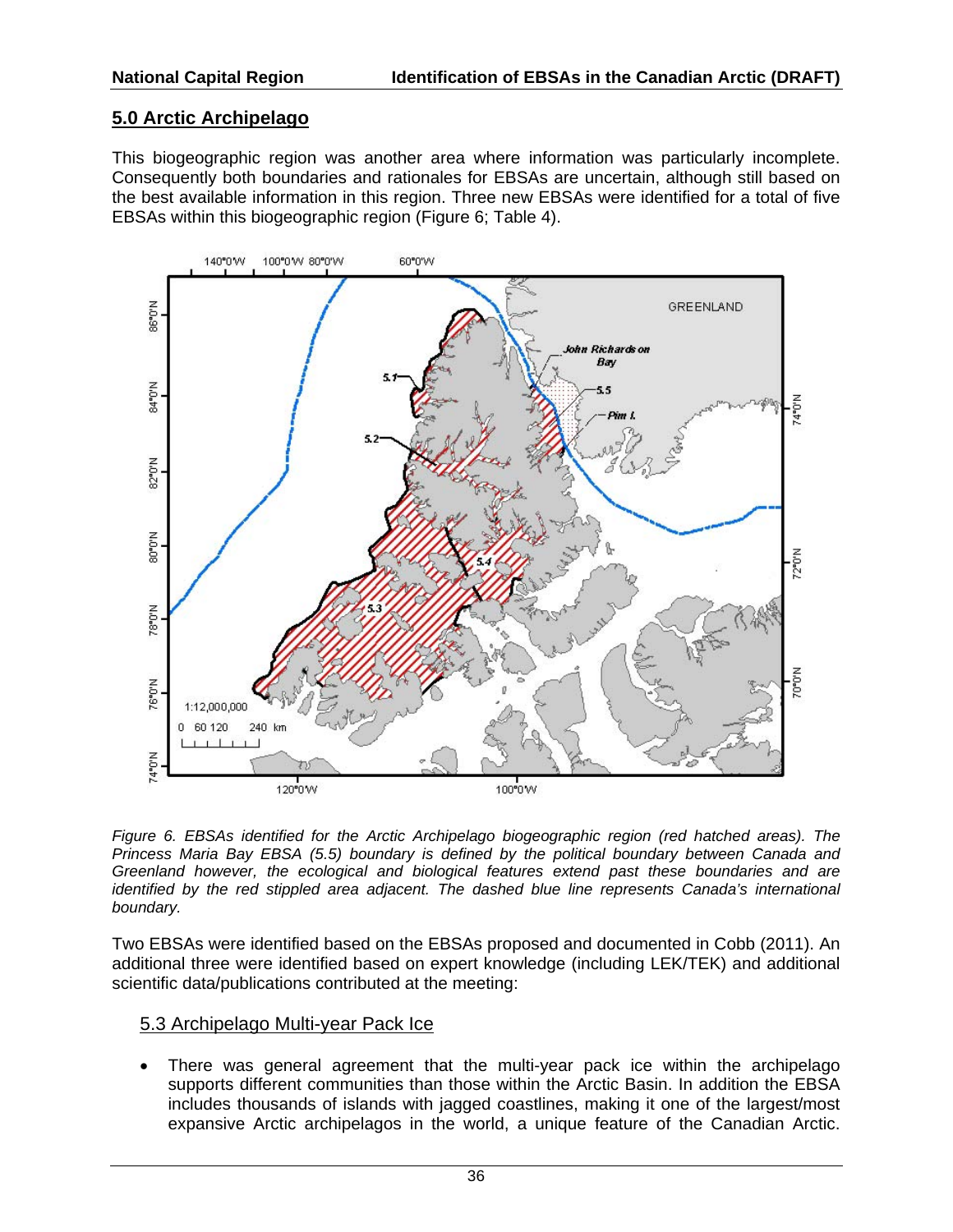Important feeding and rearing area for the Norwegian Bay and Viscount Melville Polar Bear populations.

#### 5.4 Norwegian Bay

 Although marine mammal aggregations and current concentrations/densities appear to be low in comparison to the entire Arctic this area is considered to be important regionally for a number of marine mammal aggregations that occur within the Arctic Archipelago biogeographic region. Important feeding and rearing area for the Norwegian Bay Polar Bear population which is the most genetically differentiated Polar Bear population in the world (Paetkau et al. 1999).

#### 5.5 Princess Maria Bay

 A number of important Walrus haul-out sites were identified during a Walrus aerial survey along the coast and on the ice floes from Pim Island north to John Richardson Bay. As sea-ice continues to diminish the use of terrestrial sites for hauling out will likely increase in this area. The area was also highlighted as highly productive based on SeaWiFS satellite data analysis (primary productivity; WWF 2011) and LEK/TEK (DFO 2011a).

# **CONCLUSIONS AND ADVICE**

The identification of EBSAs in Canadian waters according to the guidance provided by the DFO EBSA criteria have proved valuable for both DFO Science and management sectors in all three of Canada's coastal ocean areas (DFO 2011b). The rationale for each of the identified Arctic EBSAs (Tables 1-5) will serve as key components in the knowledge base for making sound management decisions in Canadian Arctic marine waters.

This is the first attempt to identify EBSAs in five of the Canadian Arctic marine biogeographic regions: the Hudson Bay Complex, Eastern Arctic, Western Arctic, Arctic Basin and Arctic Archipelago. This was a daunting task due to the immense size and scope of these biogeographic regions, the patchiness of data and the availability of expert knowledge-holders that could contribute to the process. For this reason, the 38 EBSAs identified during this advisory meeting were broadly defined and future work is needed to better refine boundaries and potentially identify more specific areas of significance within each of the EBSAs. Despite the patchiness and relative incompleteness of data, for most EBSAs there was a relatively high degree of confidence that the areas contained ecologically and/or biologically significant features, likely due to the size of each of the identified EBSAs. As new scientific information and local knowledge comes available, revisions may be made to the current EBSAs and/or more may be added or removed from the current list.

Earlier EBSA identification processes did not benefit from some of the considerations that emerged as important in the application of EBSA criteria at this meeting and the previous Lessons Learned meeting (DFO 2011b). For example features such as the Beaufort Gyre emerged as ecologically important on a larger scale than was considered in the earlier process. It would be timely to review the earlier conclusions about EBSAs in the Beaufort Sea LOMA and Foxe Basin in light of these further developments and new knowledge.

A number of ecological and/or biological features which were used as the basis for delineating EBSAs extended outside of both the scope of this exercise and Canadian waters. For example, some of the ecological features which define the Davis Strait EBSA extend south out of the area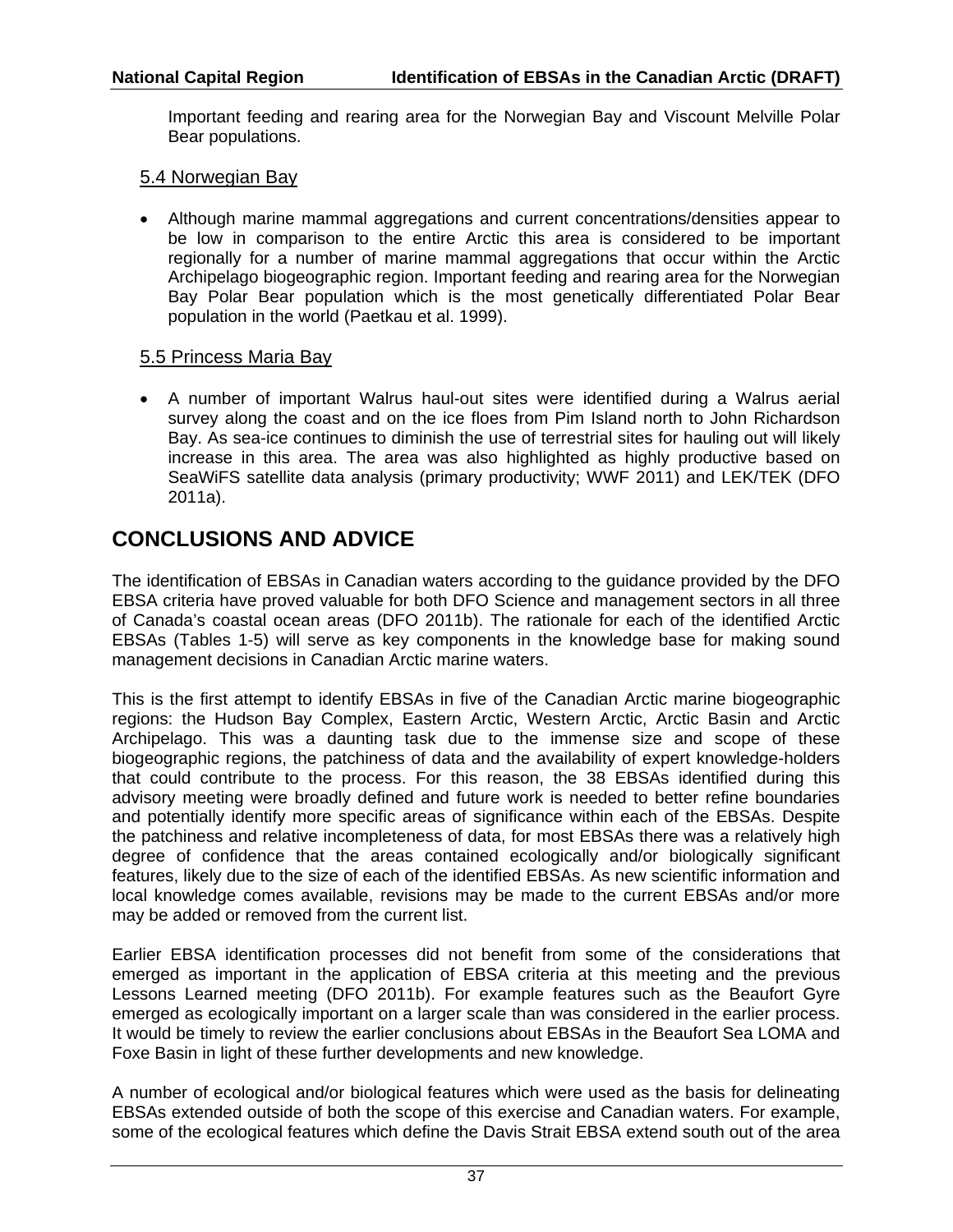being considered at this meeting. Hence, the southern boundary of this EBSA is based on the defining boundary of the biogeographic region. There is a need for a focused effort to complete the EBSA delineations with an appropriate EBSA identification process for the Labrador Shelf in order to fully identify the ecological and/or biological feature(s).

It is stressed again that the information in this SAR is the result of a scientific and technical CSAS process using available science and previously documented traditional knowledge. Many further important insights are expected from the holders of traditional knowledge of the Arctic. Users of the results of the EBSA identification process reported in this SAR should also give full consideration to additional science and traditional knowledge as it comes available, and the results of this scientific and technical process should be discussed fully with the Aboriginal peoples.

Policy and management should take into account the heterogeneity and underlying ecological properties within the larger identified EBSAs. This could affect policy and management measures in at least two ways. Firstly, some management actions may apply to the entire large EBSA, especially in cases where the management actions address activities that create permanent structures or impacts that potentially pose threats to the ecological function or structure of the EBSA. However, if the activities themselves are mobile or their impacts otherwise temporary, the measures may focus on a given year or season for a subset of the larger EBSA (e.g., ice-edges). Second, heterogeneity within an EBSA would imply that flexible tools for conservation and management should be preferred when they are available, and there may be a need for more frequent reassessments of both EBSA delineation and management effectiveness than is the case in other regions. Reassessments will be of particular importance in the Arctic region where climate effects are predicted to result in rapid changes in the structure and functioning of Arctic marine ecosystems. Also, those areas that were not identified as EBSAs have roles to play in the overall function of the Arctic marine ecosystems and thus should be provided the appropriate management and protection.

## **SOURCES OF INFORMATION**

- Cobb, D.G. 2011. Identification of Ecologically and Biologically Significant Areas (EBSAs) in the Canadian Arctic: A working paper for the Arctic EBSA workshop, June, 2011. DFO Can. Sci. Advis. Sec. Res. Doc. 2011/070.
- DFO. 2004. Identification of Ecologically and Biologically Significant Areas. DFO Can. Sci. Advis. Sec. Ecosystem Status Rep. 2004/006.
- DFO. 2009*a*. Development of a Framework and Principles for the Biogeographic Classification of Canadian Marine Areas. DFO Can. Sci. Advis. Sec. Sci. Advis. Rep. 2009/056.
- DFO. 2009*b*. Does Eelgrass (*Zostera marina*) meet the criteria as an ecologically significant species? DFO Can. Sci. Advis. Sec. Sci. Advis. Rep. 2009/018.
- DFO. 2010. Proceedings of the workshop to select Ecologically and Biologically Significant Areas (EBSA) in northern Foxe Basin, Nunavut; 29 June 2009, 10 September 2009, 19 November 2009. DFO Can. Sci. Advis. Sec. Proceed. Ser. 2010/037.
- DFO. 2011*a*. Conversations with Nunavut Communities on Areas of Ecological Importance. Oceans Program Division, Winnipeg, MB. 137 p.
- DFO. 2011*b*. Ecologically and Biologically Significant Areas Lessons Learned. Can. Sci. Advis. Sec. Sci. Advis. Rep. 2011/049.
- Durner, G.M., D.C. Douglas, R.M. Nielson, S.C. Amstrup, T.L. McDonald, I. Stirling, M. Mauritzen, E.W. Born, Ø. Wiig, E. DeWeaver, M.C. Serreze, S. Belikov, M. Holland, J.A.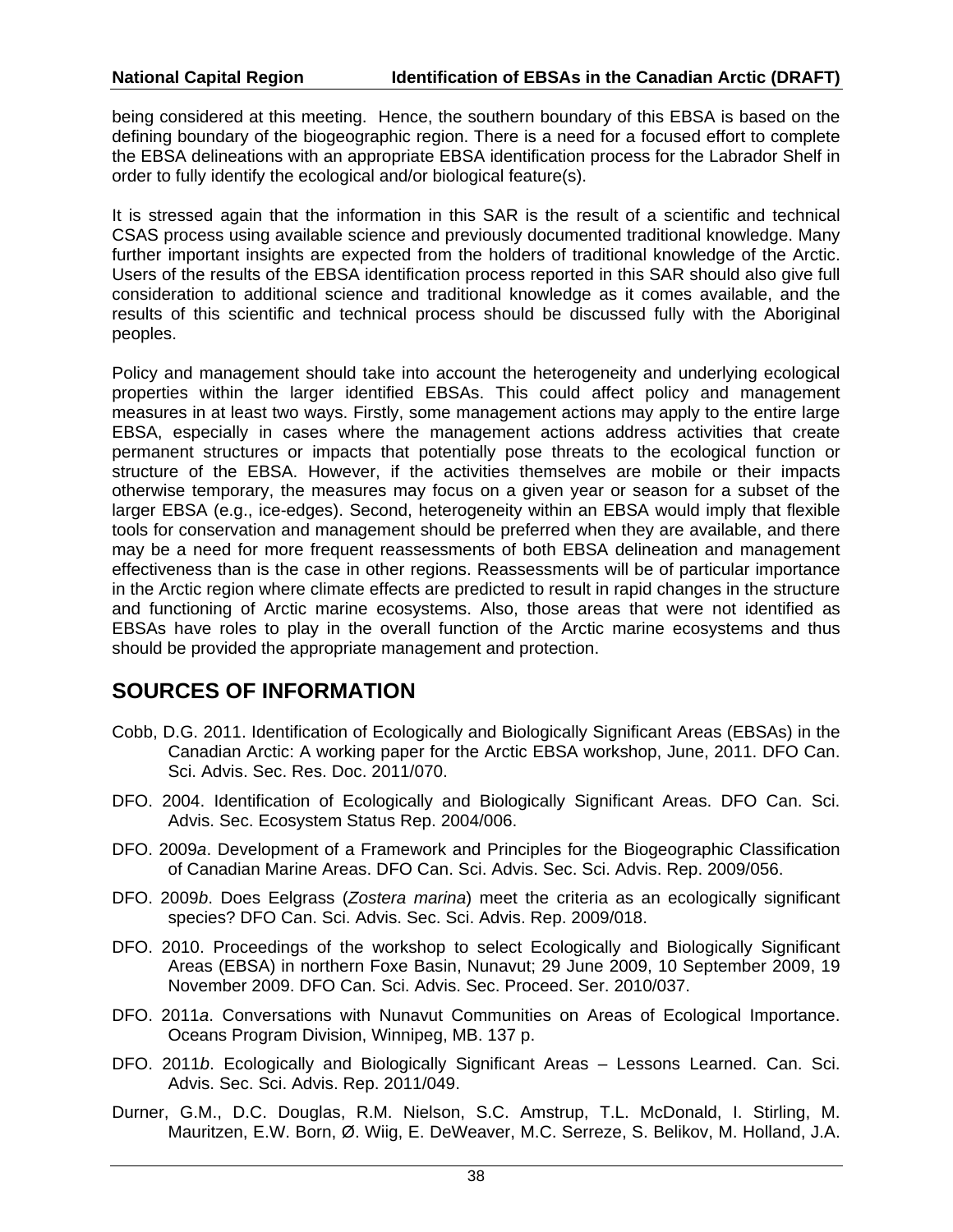Maslanik, J. Aars, D.A. Bailey and A.E. Derocher. 2009. Predicting 21st-century Polar Bear Habitat distribution from global climate models. Ecological Monographs. 79: 25-58.

- Elliott, K.H., K.J. Woo, A.J. Gaston, S. Benvenuti, L. Dall'Antonia, and G.K. Davoren. 2009. Central-place foraging in an Arctic seabird provides evidence for Storer-Ashmole's halo. Auk 126: 613- 625.
- Galbraith, P.S., P. Larouche. 2011. Sea-surface temperature in Hudson Bay and Hudson Strait in relation to air temperature and ice cover breakup, 1985-2009. Journal of Marine Systems. 87: 66-78.
- Government of Nunavut (GN). 2008. Nunavut Coastal Resource Inventory: Iglulik Pilot Project. Department of Economic Development and Transportation, Fisheries and Sealing Division. Government of Nunavut. Iqaluit, Nunavut. 200 p.
- Government of Nunavut (GN). 2010. Nunavut Coastal Resource Inventory: Kugluktuk. Department of Economic Development and Transportation, Fisheries and Sealing Division. Government of Nunavut. Iqaluit, Nunavut. 200 p.
- Hannah, C.G., F. Dupont, K. Collins, M. Dunphy and D. Greenberg. 2008. Update on the Validation of a Tidal Model for the Canadian Arctic Archipelago. Can. Tech. Rep. Hydrogr. Ocean Sci. 259: vi + 62 p.
- Hannah, C.G., F. Dupont and M. Dunphy. 2009. Polynyas and Tidal Currents in the Canadian Arctic Archipelago. Arctic 62:83-95.
- Kenchington, E., H. Link, V. Roy, P. Archambault, T. Siferd, M. Treble and V. Wareham . 2011. Identification of Mega- and Macrobenthic Ecologically and Biologically Significant Areas (EBSAs) in the Hudson Bay Complex and the Western and Eastern Canadian Arctic. DFO Can. Sci. Advis. Sec. Res. Doc. 2011/071.
- Latour, P.B., J. Leger, J.E. Hines, M.L. Mallory, D.L. Mulders, H.G. Gilchrist, P.A. Smith and D.L. Dickson. 2008. Key migratory bird terrestrial habitat sites in the Northwest Territories. 3rd ed. Canadian Wildlife Service Occasional Paper No. 114, Ottawa.
- Mallory, M.L. and Fontaine, A.J. 2004. Key marine habitat sites for migratory birds in Nunavut and the Northwest Territories. Environment Canada, Canadian Wildlife Service, Occasional Paper Number 109: 92 p.
- Paetkau, D., S.C. Amstrup, E.W. Born, W. Calvert, A.E. Derocher, G.W. Garner, F. Messier, I. Stirling, M.K. Taylor, Ø. Wiig and C. Strobeck. 1999. Genetic structure of the world's Polar Bear populations. Molecular Ecology. 8: 1571-1584.
- Paulic, J.E., M.H. Papst and D.G. Cobb. 2009. Proceedings for the Identification of Ecologically and Biologically Significant Areas in the Beaufort Sea Large Ocean Management Area. Can. Manuscr. Rep. Fish. Aquat. Sci. 2865: ii+ 46 p.
- Stewart, R.E.A. 2008. Redefining Walrus Stocks in Canada. Arctic. 61: 292-308.
- Taylor, M. and J. Lee. 1995. Distribution and Abundance of Canadian Polar Bear Populations: A Management Perspective. Arctic. 48(2): 147-154.
- World Wildlife Fund (WWF). 2011. RACER: Rapid Assessment of Circum-Arctic Ecosystem Resilience: A Tool for Identifying and Mapping Land and Sea Features that Support Ecosystem Functioning in a Climate-Changed Arctic. WWF Global Arctic Programme, Ottawa. [http://wwf.panda.org/arctic]